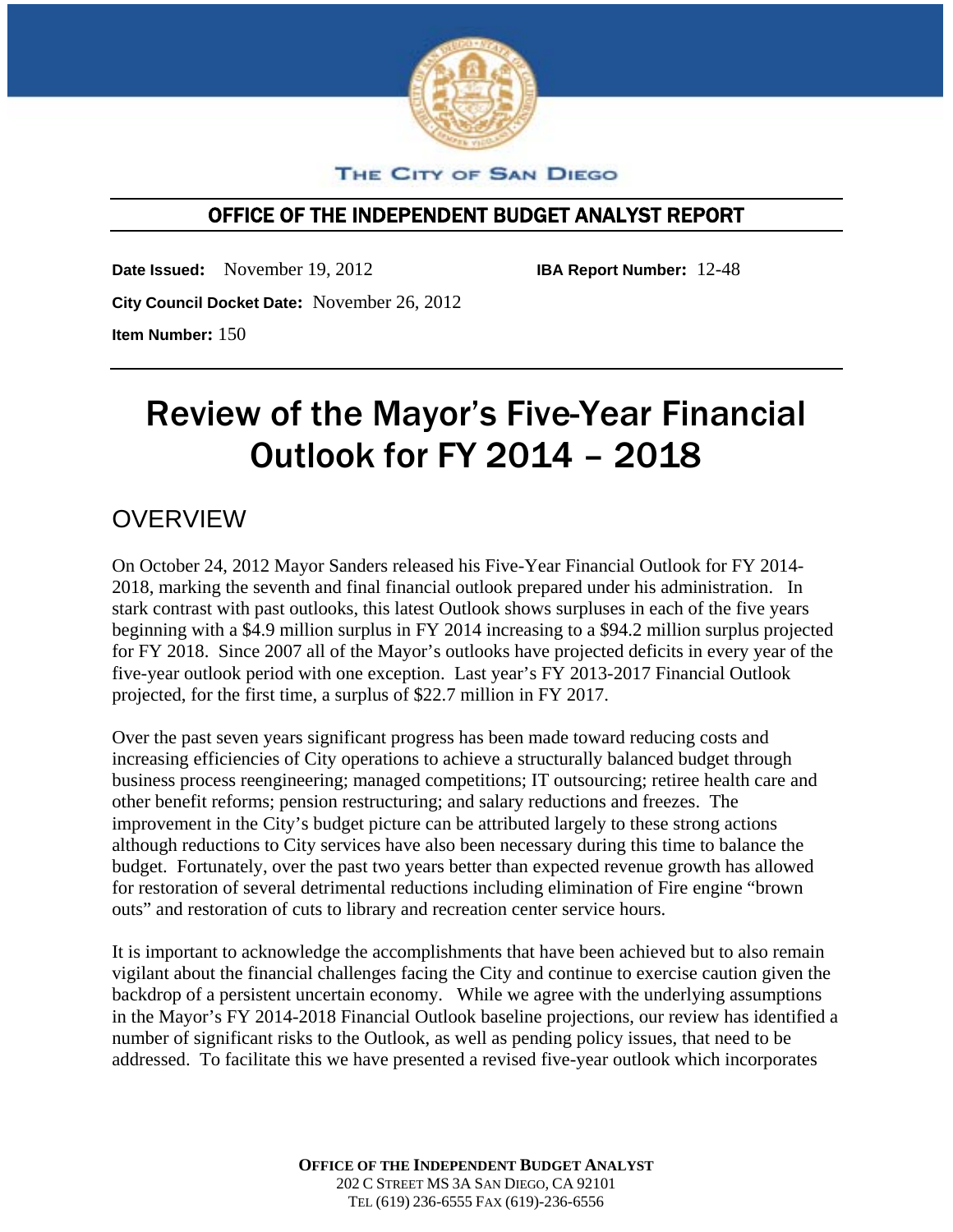the financial impacts to the Mayor's Outlook projection should any or all of these potential risks come to fruition.

# IBA REVISED OUTLOOK

In the IBA Revised Outlook, we have identified three categories of risks: non-discretionary and discretionary expenditures, and potential revenue fluctuations. *Non-discretionary expenditures*  fall into two categories: 1.) those where it is uncertain whether they will occur, but the financial impacts must be addressed if they do occur; and 2.) those that have occurred but their impact is still being analyzed. Included are the impacts of pending State decisions regarding *redevelopment dissolution*; impacts of *pension plan investment losses*; and impacts of *Proposition B and new GASB rules* on the pension plan.

*Discretionary expenditures* are significant programmatic needs, not included in the Mayor's Outlook, that have been identified as priorities for future funding through recent Council Committee deliberations or City Council action. Committing funding to these items remains discretionary based on availability of funds and the need for balancing competing priorities. These items include increased funding for *deferred capital*; the *Penny for the Arts Blueprint*; and *Full Funding of 35 Member Police Recruit Academies.*

While we believe the revenue assumptions in the Mayor's Outlook are appropriate, we address the possibility of *revenue fluctuations* by including the impact of more modest sales tax and property tax revenue projections than what are shown in the Mayor's Outlook.

The following table and accompanying notes illustrate the financial impact on the Mayor's Outlook "baseline" forecast for FY 2014-2018 with items discussed in individual sections in this report related to addressing non-discretionary and discretionary expenses, in addition to potential major revenue changes based on our Office's sensitivity analysis.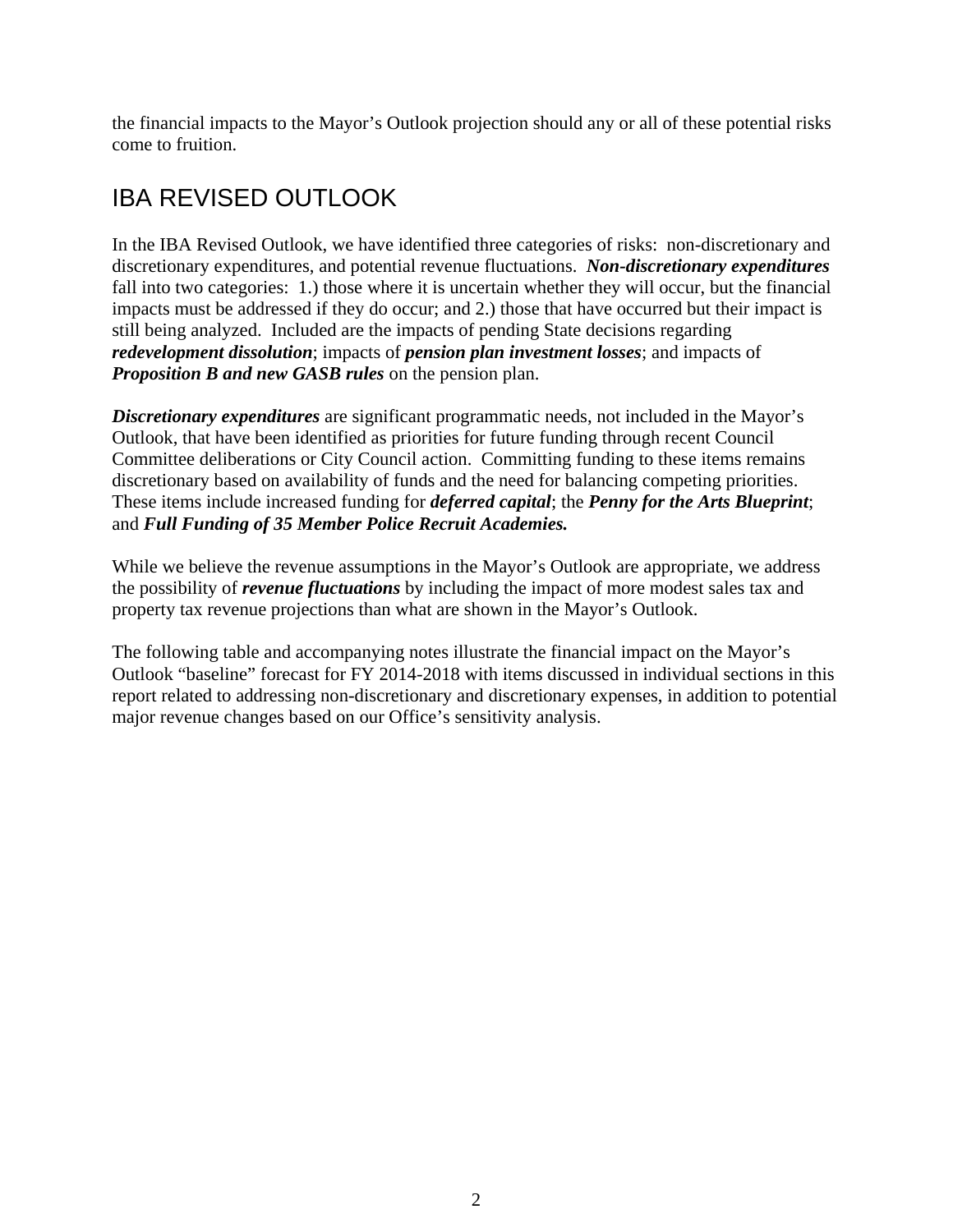| \$ in millions                                                                           | FY 2014                |               | FY 2015     |    | FY 2016     |     | FY 2017     | <b>FY 2018</b> |
|------------------------------------------------------------------------------------------|------------------------|---------------|-------------|----|-------------|-----|-------------|----------------|
| Mayor's Five-Year Outlook "Baseline"                                                     | \$<br>4.9              | <sup>\$</sup> |             |    | $32.2$ \$   |     | $62.0$ S    | 94.2           |
|                                                                                          | <b>IBA</b> Adjustments |               |             |    |             |     |             |                |
| <b>Non-Discretionary Adjustments</b>                                                     |                        |               |             |    |             |     |             |                |
| 1.) Redevelopment Impacts                                                                | \$<br>$(14.3)$ \$      |               | $(14.8)$ \$ |    | $(15.3)$ \$ |     | $(15.8)$ \$ | (16.3)         |
| 2.) Pension Plan Investment Experience Loss                                              | (6.0)                  |               | (11.2)      |    | (15.6)      |     | (19.3)      | (22.7)         |
| 3.) Pension Change - Proposition B                                                       | (21.6)                 |               | (17.7)      |    | (13.7)      |     | (9.7)       | (5.6)          |
| <b>Sub-Total Non-Discretionary Adjustments</b>                                           | \$<br>$(41.9)$ \$      |               | $(43.7)$ \$ |    | $(44.6)$ \$ |     | $(44.8)$ \$ | (44.6)         |
| Revised Outlook - "Baseline" + Non-Discretionary                                         | \$<br>$(37.0)$ \$      |               | $(37.6)$ \$ |    | $(12.4)$ \$ |     | 17.2        | \$<br>49.6     |
| <b>Discretionary Adjustments</b>                                                         |                        |               |             |    |             |     |             |                |
| 4.) Deferred Capital "Enhanced Option B" vs. "Status Quo"                                | \$<br>$(30.1)$ \$      |               | $(18.2)$ \$ |    | $(6.3)$ \$  |     | $(0.2)$ \$  | 1.1            |
| Penny for the Arts Blueprint<br>5.                                                       | (3.8)                  |               | (6.0)       |    | (7.6)       |     | (10.1)      | (10.1)         |
| 6.) Full Funding for 35 Member Police Recruit Academies                                  | (7.7)                  |               | (13.0)      |    | (18.4)      |     | (23.8)      | (29.1)         |
| <b>Sub-Total Discretionary Adjustments</b>                                               | \$<br>$(41.6)$ \$      |               | $(37.2)$ \$ |    | $(32.3)$ \$ |     | $(34.1)$ \$ | (38.1)         |
| Revised Outlook - "Baseline" + Non-Discretionary +<br><b>Discretionary</b>               | \$<br>$(78.6)$ \$      |               | $(74.8)$ \$ |    | $(44.7)$ \$ |     | $(16.9)$ \$ | 11.5           |
| <b>Revenue Sensitivity Analysis</b>                                                      |                        |               |             |    |             |     |             |                |
| <b>Sales Tax Sensitivity</b><br>(7.)                                                     | \$<br>$(0.2)$ \$       |               | $(8.3)$ \$  |    | $(14.9)$ \$ |     | $(22.7)$ \$ | (30.9)         |
| 8.) Property Tax Sensitivity                                                             | (5.4)                  |               | (10.9)      |    | (16.2)      |     | (21.9)      | (23.7)         |
| <b>Sub-Total Revenue Sensitivity Analysis</b>                                            | \$<br>$(5.6)$ \$       |               | $(19.2)$ \$ |    | $(31.1)$ \$ |     | $(44.6)$ \$ | (54.6)         |
| Revised Outlook: "Baseline" + Non-Discretionary +<br>Discretionary + Revenue Sensitivity | \$<br>(84.2)           | \$            | (94.0)      | -S | (75.8)      | -\$ | (61.5)      | \$<br>(43.1)   |

#### **COMPARISON OF MAYOR'S OUTLOOK TO IBA REVISED OUTLOOK SCENARIO**

## **Non-Discretionary Adjustments**

*1.) Redevelopment Impacts-* Figures represent annual payments of \$11.3 million for Petco Park and payments for Convention Center Phase II ranging from \$3.0 million in FY 2014 to \$5.0 million in FY 2018, should these items continue to be denied by the California Department of Finance. If the State also exercises the "claw-back" provision, the General Fund would have to pay an additional \$28.0 million for payments already made in FY 2012 and FY 2013. (See pages 26-31 for further discussion)

*2*.) *Pension Plan Investment Experience Loss*- Figures represent the latest estimates from SDCERS of the impact of lower than assumed investment returns on the pension ARC. Note that the investment return experience loss due to a lower than assumed investment return is only one type of experience loss (or experience gain) that could occur. The impact of demographic experience and other pension variables is unknown at this time. Because of the complexity of the pension system variables, the total of all effects on the ARC is not yet known. (See pages 17-19 for further discussion)

**3.) Pension Change- Proposition B** - Figures represent estimated cost increases to the Annual Required Contribution (ARC) for each year of the Outlook. These estimated cost increases are based on a change in the Unfunded Actuarial Liability (UAL) payment methodology that was incorporated into the June 2012 Proposition B fiscal analysis. However, it is now uncertain whether the UAL payment methodology used in the Proposition B fiscal analysis will be used to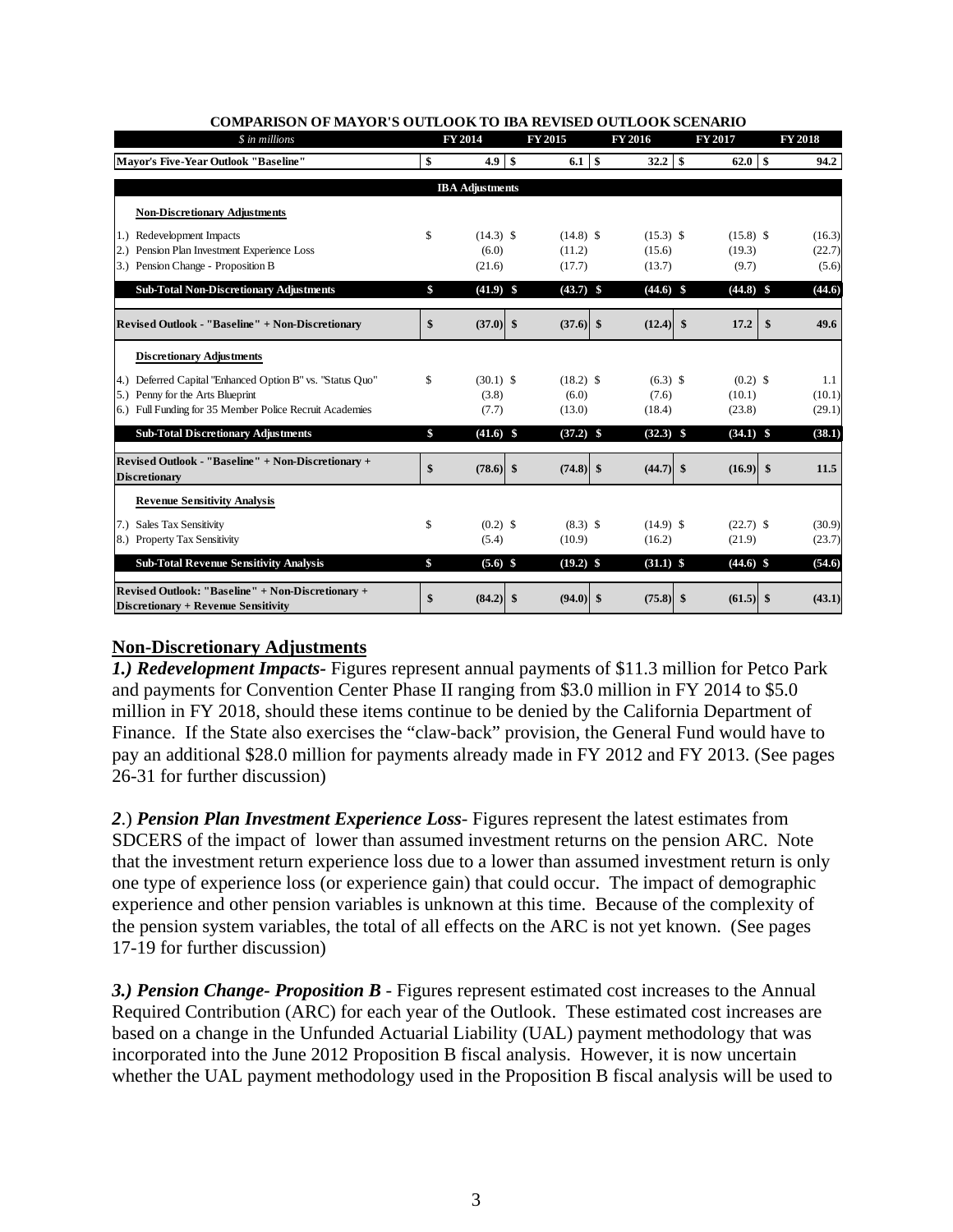calculate the FY 2014 ARC. Since this fiscal analysis was produced, new Governmental Accounting Standards Board (GASB) standards have been issued which could change the analysis and its results. This analysis and decision rests with the SDCERS Board and its actuary. (See pages 17-19 for further discussion)

## **Discretionary Adjustments**

*4.) Deferred Capital- "Enhanced Option B" vs. "Status Quo"-* The Budget and Finance Committee requested our Office to include in the IBA scenario the additional funding required to achieve what is known as the "Status Quo" deferred capital funding option. This is the funding level that is estimated to be required to prevent further deterioration of our assets, while Enhanced Option B (which is reflected in the Outlook, consistent with City Council action) is estimated to slow deterioration annually to 5-10 percent. While this scenario assumes the gap would be cash funded, it should be noted that increasing the amounts of future lease revenue bond issuances for this purpose should also be evaluated. (See pages 22-26 for further discussion)

*5.)"Penny for the Arts"-* The Mayor's Outlook does not include the costs associated with the implementation of the Penny for the Arts Five-Year Blueprint adopted by City Council on October 22, 2012. While the proposal contemplates the new Blueprint expenditures will be recovered through growth in TOT revenue, this additional revenue growth has already been incorporated into the Mayor's Outlook as an offset to qualifying General Fund expenditures. (See pages 40-41 for further discussion)

*6.) Full Funding for 35 Member Police Recruit Academies -* The Mayor's Outlook indicates that each of the four annual Police academy classes over the five-year period has been increased from 30 recruits to 35 recruits. However, our analysis has identified a funding shortfall to accomplish this in each year of the Outlook. (See pages 31-35 for further discussion)

## **Revenue Sensitivity Analysis**

*7.) Sales Tax Sensitivity –* Figures reflect the possible impact of more modest sales tax growth projections on the Outlook, based on MuniServices' "most likely" five-year forecast for sales tax. The projection assumes sales tax growth of 5.8 percent in FY 2014, 2.4 percent in FY 2015, 3.4 percent in FY 2016, 3.7 percent in FY 2017, and 3.6 percent FY 2018. (See pages12-13 for further discussion)

*8.) Property Tax Sensitivity -* Figures reflect the possible impact of more modest property tax growth projections on the Outlook, assuming a property tax growth rate reduction of one percent FY 2014-FY 2017 from that currently incorporated in the Outlook. (See pages 10-12 for further discussion)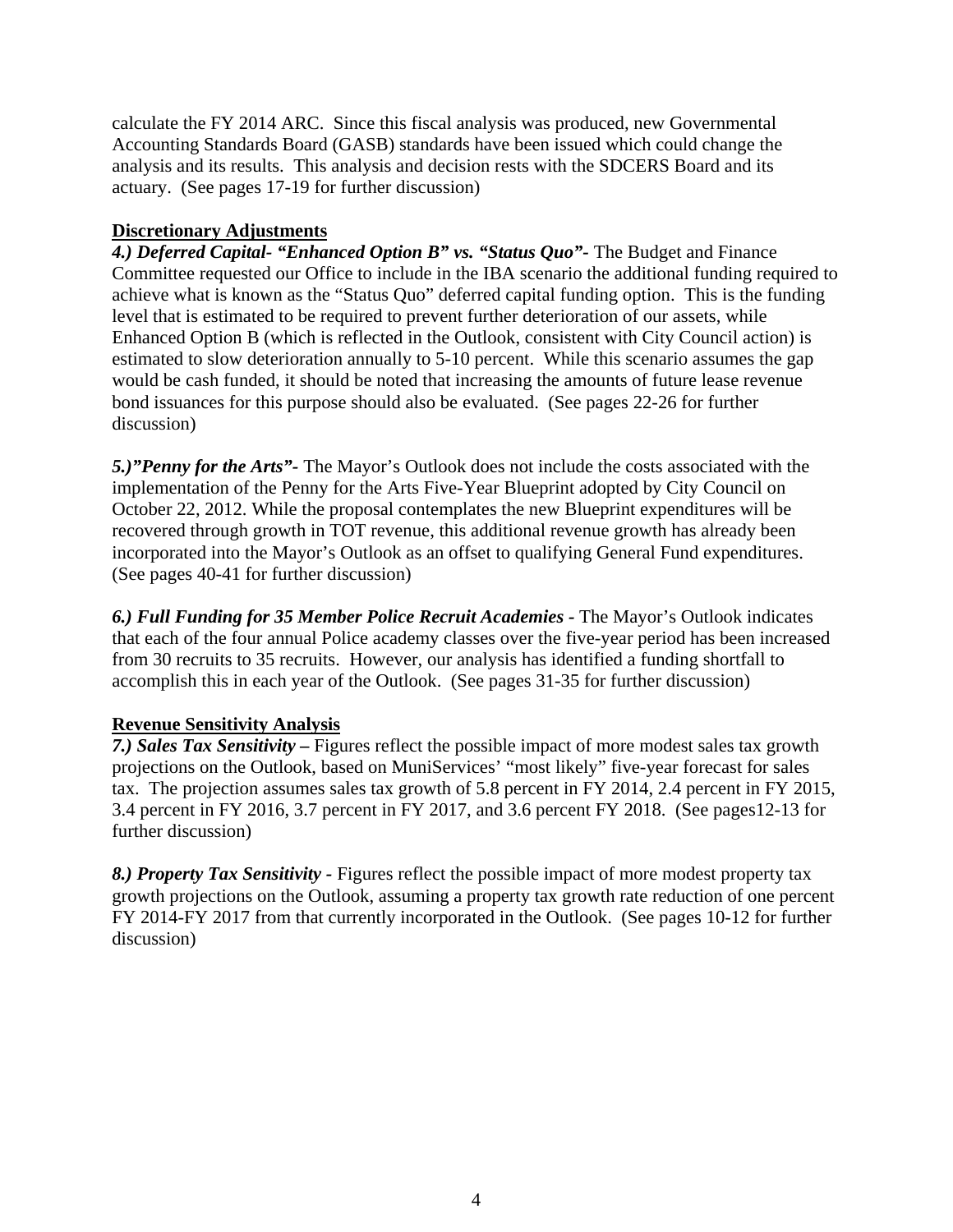# RESOURCES POTENTIALLY AVAILABLE TO OFFSET IMPACTS OF REDEVELOPMENT DISSOLUTION

As discussed in our report on pages 26-31, the City has taken steps to prepare for the potential impacts of redevelopment dissolution. These potential resources should be taken into consideration when reviewing the IBA Revised Outlook.

In the FY 2013 budget, the Mayor and City Council set aside approximately \$28.5 million in the General Fund Reserve to ensure significant funding was available to help mitigate the potential impacts of redevelopment dissolution. This \$28.5 million is part of the \$153.4 million General Fund Reserve which currently stands at 13.3 percent of revenues, well in excess of the 8.0 percent requirement of the Reserve Policy.

Utilization of reserves should always be exercised with extreme caution as the strength of a city's reserve is one of several key factors that influence a city's credit rating. However, this \$28.5 million was set aside in preparation for a specific potential financial event which is the very purpose of a reserve; and it would be appropriate to use a portion of the reserves for this purpose. If it was determined necessary to utilize the full \$28.5 million for this purpose, the General Fund reserve would stand at \$125.3 million or 10.8 percent of revenues, still in excess of the 8.0 percent requirement of the Reserve Policy.

In addition, currently the TOT fund has a projected fund balance of \$10.7 million carried over from previous fiscal years. In the Mayor's FY 2013 May Revise, issued May 23, 2012, it was recommended that this funding be kept in the TOT fund balance to also be available to help mitigate the potential impacts of redevelopment dissolution.

# OTHER PENDING ISSUES DISCUSSED IN REPORT

The IBA Revised Outlook incorporates several of the most pressing needs or potential risks not addressed in the Mayor's Outlook. Other funding requirements and potential risks are discussed in the body of our report but due to pending issues they are not reflected in our Revised Outlook. These include the following:

## **Potential Expenditure Items**

## *Implementation of the Fire-Rescue Citygate Report*

As discussed in our report, while \$19.6 million of the Citygate recommendations have been implemented or are under way, \$53.3 million of identified needs remain including \$39.2 million to fund the costs associated with constructing four new stations within the working group plan timeline. Funding sources to support long term bond financing will need to be identified for these fire stations given that they are costly and are considered long term community assets. Once financing has been identified for the fire stations, future Outlooks will need to incorporate related staffing costs for the new stations. Each new fire station will require a minimum of \$2.2 million in new staffing costs. (See pages 35-37 for further discussion)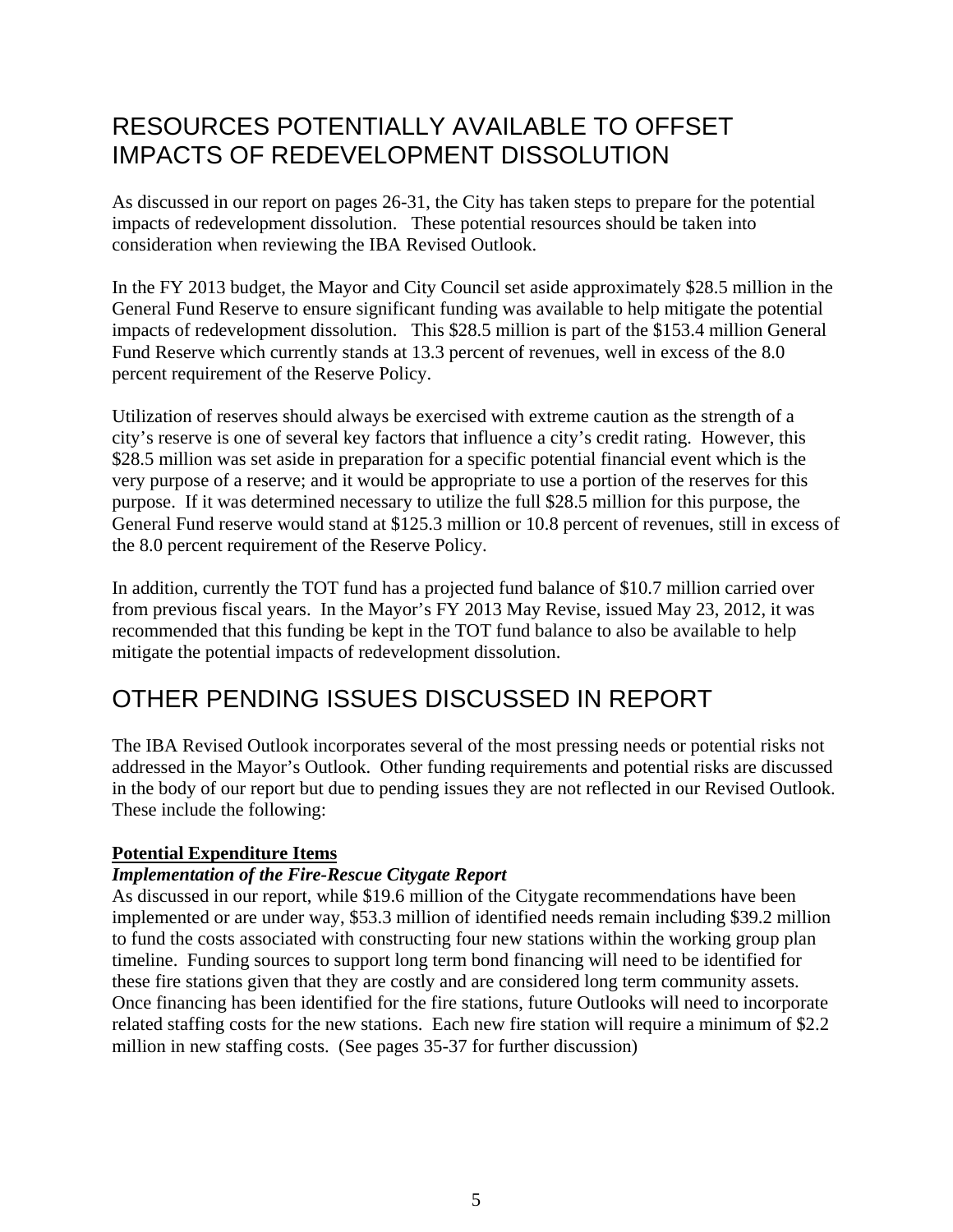## *Additional Public Safety Expenditures Proposed by Mayor-elect Filner*

At a November 15, 2012 press conference, Mayor-elect Filner outlined plans to fund an additional \$21.6 million in public safety expenditures. The \$21.6 million in expenditures consisted of the following:

| <b>DESCRIPTION</b>                                        |    | <b>COST</b> |  |  |  |  |  |  |
|-----------------------------------------------------------|----|-------------|--|--|--|--|--|--|
| <b>Police Department</b>                                  |    |             |  |  |  |  |  |  |
| Replacement of Public Safety CAD System                   | \$ | 8.0         |  |  |  |  |  |  |
| Refurbishment of Firing Range                             |    | 2.0         |  |  |  |  |  |  |
| Sub-Total                                                 |    | 10.0        |  |  |  |  |  |  |
| <b>Fire-Rescue Department</b>                             |    |             |  |  |  |  |  |  |
| Home Avenue Fire Station Design, Construction, and Engine | \$ | 9.5         |  |  |  |  |  |  |
| Paradise Hills Fire Station Design                        |    | 0.8         |  |  |  |  |  |  |
| <b>Mission Valley Fire Station Engine</b>                 |    | 0.8         |  |  |  |  |  |  |
| Cliff-Rescue Vehicle                                      |    | 0.5         |  |  |  |  |  |  |
| Sub-Total                                                 | \$ | 11.6        |  |  |  |  |  |  |
| <b>TOTAL EXPENDITURE</b>                                  | \$ | 21.6        |  |  |  |  |  |  |

If this proposal is approved by Council, operating costs associated with the Home Avenue and Mission Valley fire stations would add approximately \$4.4 million per fiscal year. Additionally, as is stated in the Police Department section of this report (on pages 31-35), the projected implementation timeline for the public safety CAD system is three to five years. Based on this projected timeline, we believe the Mayor's Outlook appropriately includes costs related to the system's implementation beginning in FY 2017.

*Potential Need to Replace Funding for Public Liability Fund Reserve -* Mayor-elect Filner's recent proposal to take \$21.6 million from the Public Liability Fund would necessitate increased annual contributions over the Outlook period to fund the reserve. If \$21.6 million is removed from the Public Liability Fund, in order to meet the reserve target of \$59.8 million by FY 2019, the City would need to contribute approximately \$3.6 million above the amount included in each year of the Mayor's Outlook. See the Reserves section (on pages 21-22) of this report for more details.

## *Restoration of Service Levels*

With the exception of additional funding for the Storm Water Division, which must comply with newly adopted requirements, the Mayor's Outlook assumes current service levels for operating departments. For example, while recreation center hours reduced in recent years' budgets have recently been restored, the current 45 hours per week of operation is substantially below the 2001 service level of 62 hours per week.

## *Additional Impacts of Redevelopment Dissolution*

The financial impacts of redevelopment dissolution are discussed extensively in our report on pages 26-31. In our Revised Outlook we have only incorporated the potential impacts of the California DOF continuing to deny the inclusion of Petco Park and Convention Center Phase II payments in the City's ROPs. Other General Fund impacts are possible, but are difficult to determine at this point.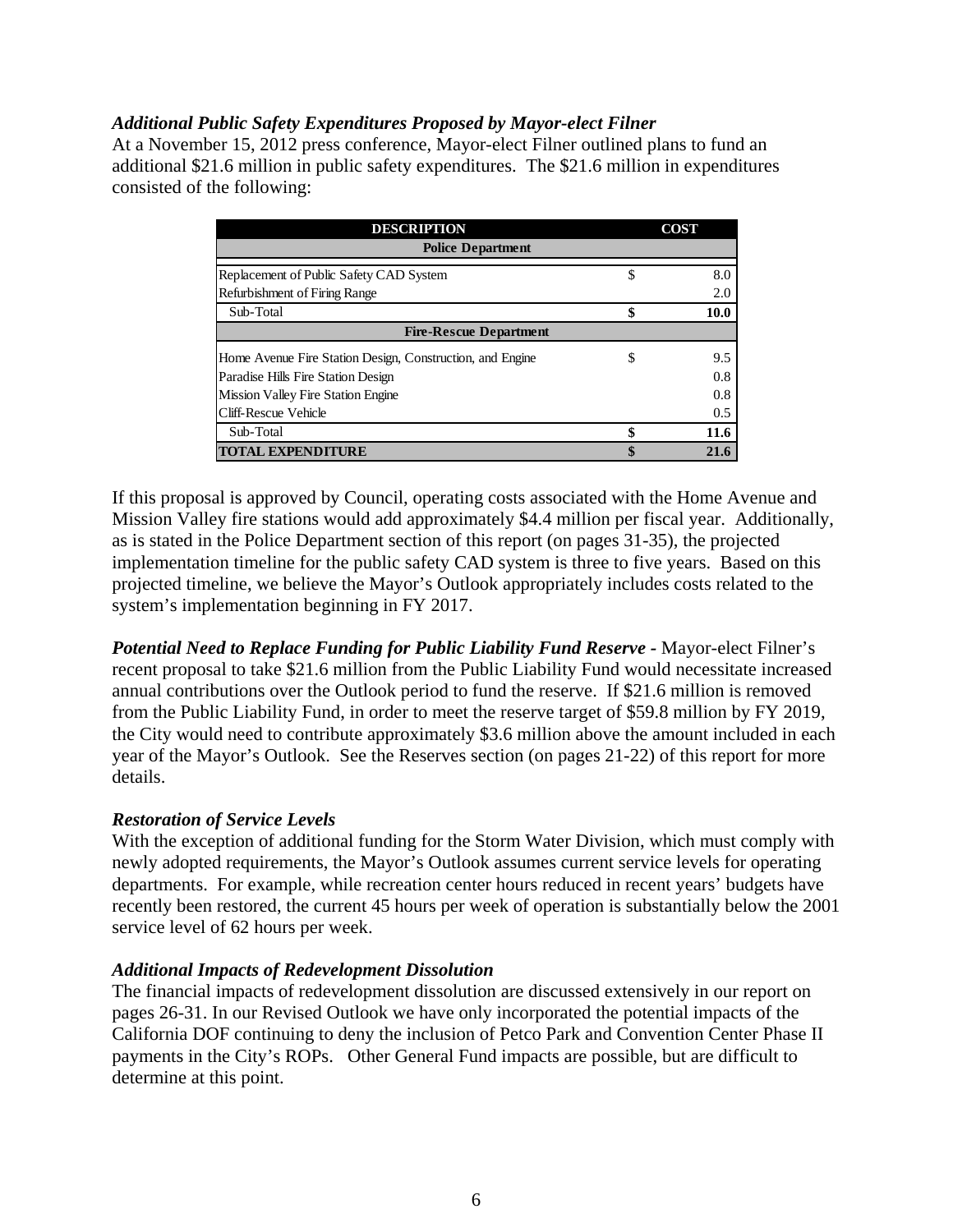## *Restoration of 6 Percent Salary Reductions*

In our review of the Mayor's Outlook last year we provided a scenario which included an ongoing financial impact to the General Fund for general salary increases of 2 percent in both FY 2015 and FY 2017. The increase in salaries and variable fringe based on this scenario was approximately \$11.1 million annually beginning in FY 2015 and an additional \$11.3 million annually beginning in FY 2017. We did not include this scenario in this review in consideration of Proposition B.

## **Potential Cost Saving Items**

## *Managed Competition*

Storm Water operations and maintenance, Public Utilities Department (PUD) customer service, Transportation Engineering Operations (TEO), Capital Improvement Program (CIP) delivery, and solid waste collection are in various stages of the managed competition process. Several of the Preliminary Statements of Work (PSOW's) are being prepared for Rules Committee and Council consideration following the holiday recess. These functions, with the exception of PUD customer service, have the potential to reduce General Fund costs for FY 2014 – FY 2018. Potential cost savings estimates for future competitions are difficult to project and will be calculated after the competitions occur, and therefore are not included in the Outlook. Managed competition is discussed in greater detail on page 16.

| <b>Revenue Source</b><br>(in millions) | FY 2012<br><b>Unaudited</b><br><b>Actuals</b> |      | FY 2013<br><b>Budget</b> | FY 2013<br><b>Revised</b> |  | <b>FY 2014</b><br>Forecast |  | <b>FY 2015</b><br>Forecast |   | <b>FY 2016</b><br>Forecast |    | <b>FY 2017</b><br>Forecast |  | <b>FY 2018</b><br>Forecast |
|----------------------------------------|-----------------------------------------------|------|--------------------------|---------------------------|--|----------------------------|--|----------------------------|---|----------------------------|----|----------------------------|--|----------------------------|
| <b>Property Tax</b>                    | \$<br>408.8                                   | .S   | 387.1                    | 386.6                     |  | 398.7                      |  | 410.1                      | Ś | 425.2                      | \$ | 445.0                      |  | 465.6                      |
| Sales Tax                              | 220.3                                         |      | 236.3                    | 232.7                     |  | 244.0                      |  | 258.0                      |   | 273.1                      |    | 290.6                      |  | 308.0                      |
| Transient Occupancy Tax                | 78.3                                          |      | 81.7                     | 83.0                      |  | 87.6                       |  | 92.4                       |   | 98.0                       |    | 110.5                      |  | 116.7                      |
| <b>Franchise Fees</b>                  | 69.1                                          |      | 71.7                     | 71.7                      |  | 72.2                       |  | 74.4                       |   | 76.8                       |    | 79.5                       |  | 82.3                       |
| <b>Other Revenue</b>                   | 412.3                                         |      | 374.4                    | 378.2                     |  | 374.8                      |  | 378.2                      |   | 388.6                      |    | 403.1                      |  | 412.1                      |
|                                        |                                               |      |                          |                           |  |                            |  |                            |   |                            |    |                            |  |                            |
| Total GF Revenue                       | \$<br>1,188.8                                 | l \$ | 1,151.2                  | 1,152.2                   |  | 1,177.4                    |  | 1,213.0                    |   | 1,261.7                    | S  | 1,328.8                    |  | 1,384.8                    |
| % Growth                               |                                               |      | (3.2)%                   | 0.1%                      |  | 2.2%                       |  | 3.0%                       |   | 4.0%                       |    | 5.3%                       |  | 4.2%                       |

# REVIEW OF GENERAL FUND REVENUES

The Mayor's Outlook projects revenues to increase from FY 2013 budget levels of \$1.15 billion to \$1.38 billion in FY 2018, a total of \$233.5 million or 20.3 percent over the Outlook period. Total General Fund growth ranges from 2.2 to 5.3 percent per year in the Outlook. The largest increase in FY 2017 is due to an increase in major revenue growth rates from a projected continuation of economic expansion in the region and revenue growth associated with the Convention Center expansion beginning in this fiscal year. As in previous Outlooks, total revenue growth is generated by increases in the City's four largest major revenues: property tax, sales tax, transient occupancy tax, and franchise fees. Growth in these four major revenues accounts for \$198.7 million or 85.5 percent of this total increase in revenues over the Outlook period. Growth in each major revenue source is outlined in the following table: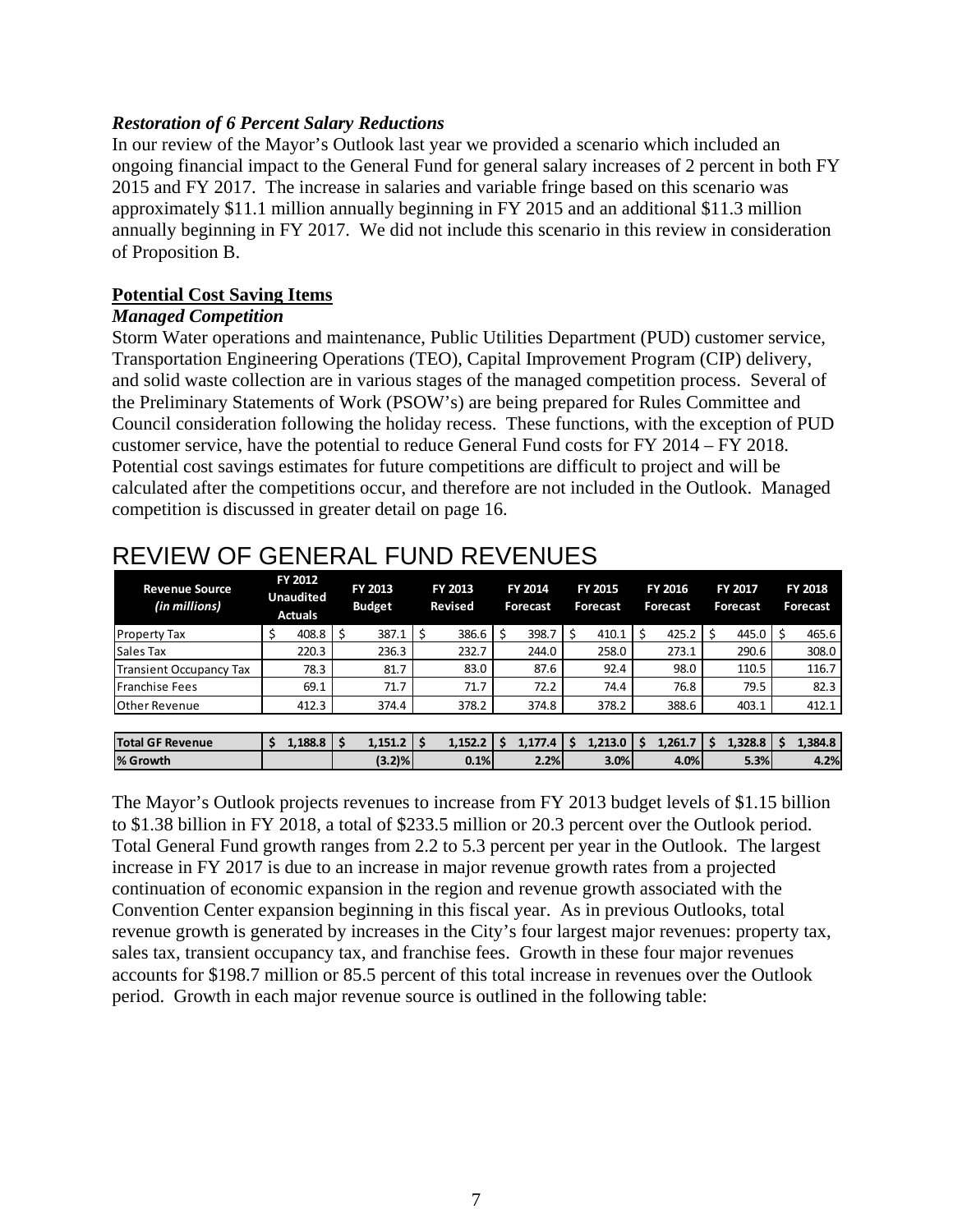| <b>Revenue Source</b><br>(in millions) |   | FY 2013<br><b>Revised</b> |    | <b>FY 2018</b><br>Forecast | \$ Change | % Change |
|----------------------------------------|---|---------------------------|----|----------------------------|-----------|----------|
| <b>Property Tax</b>                    | Ś | 386.6                     | \$ | 465.6                      | 79.0      | 20.4%    |
| Sales Tax                              |   | 232.7                     |    | 308.0                      | 75.3      | 32.4%    |
| Transient Occupancy Tax*               |   | 83.0                      |    | 116.7                      | 33.7      | 40.6%    |
| <b>Franchise Fees</b>                  |   | 71.7                      |    | 82.3                       | 10.6      | 14.9%    |
|                                        |   |                           |    |                            |           |          |
| <b>Total Major Revenue</b>             |   | 774.0                     | S  | 972.7                      | 198.7     | 25.7%    |

*\* Growth excluding the additional TOT for Convention Center expansion is 34.7 percent over the Outlook period. Review TOT section for additional detail.*

The FY 2013 revised forecast incorporates the latest revenue distributions during the current fiscal year to establish an updated year-end projection and base budget utilized in the Outlook. The revised forecast also includes updated projections for property transfer tax, safety sales tax, rental tax income, parking citation revenues, and Mission Bay rental revenues, among others. Additionally, the FY 2014 forecast in the Outlook also excludes \$8.9 million in one-time revenues that were included in the FY 2013 Adopted Budget and revised forecast.

### *Economic Outlook*

Since the end of the recession in June of 2009, the U.S. recovery has continued at a steady, albeit slow, gradual pace. Although Gross Domestic Product (GDP) has demonstrated growth for thirteen straight quarters, it is weaker than the 3.0 percent growth that economists opine is necessary to accelerate the nation's economy to pre-recession levels in the near term. According to the latest advance estimate released by the U.S. Bureau of Economic Analysis (BEA), GDP grew by 2.0 percent in the third quarter of 2012. This is after growth of 1.3 percent in the second quarter, and 2.0 percent in the first quarter. Per Beacon Economics' 2012 San Diego Economic Forecast, GDP will increase to 2.5 percent by the fourth quarter of 2012, with growth not reaching over 3.0 percent until after the end of 2013. The UCLA Anderson September 2012 forecast for the Nation and California is more sluggish in the near term, with GDP only reaching 1.5 percent in the fourth quarter of 2012 and growth not reaching over 3.0 percent until the second quarter of 2014.

In the midst of slow steady growth in the national economy, local economic improvements are evident with employment, personal income, taxable sales, construction activity, and the real estate market all showing positive signs, with forecasts of continual improvements. The unemployment rate in San Diego County as of August 2012 was 9.0 percent. This is a decrease over July's rate of 9.3 percent, and represents a 1.3 percent improvement over the August 2011 unemployment rate of 10.3 percent. According to Beacon Economics' Forecast, unemployment rates will continue to improve, with the unemployment rate forecast to reach pre-recession levels of 5.0 percent by the third quarter of 2017. Jobs in the Leisure and Hospitality, Professional Services, and Construction sectors are forecast to lead the region's job recovery.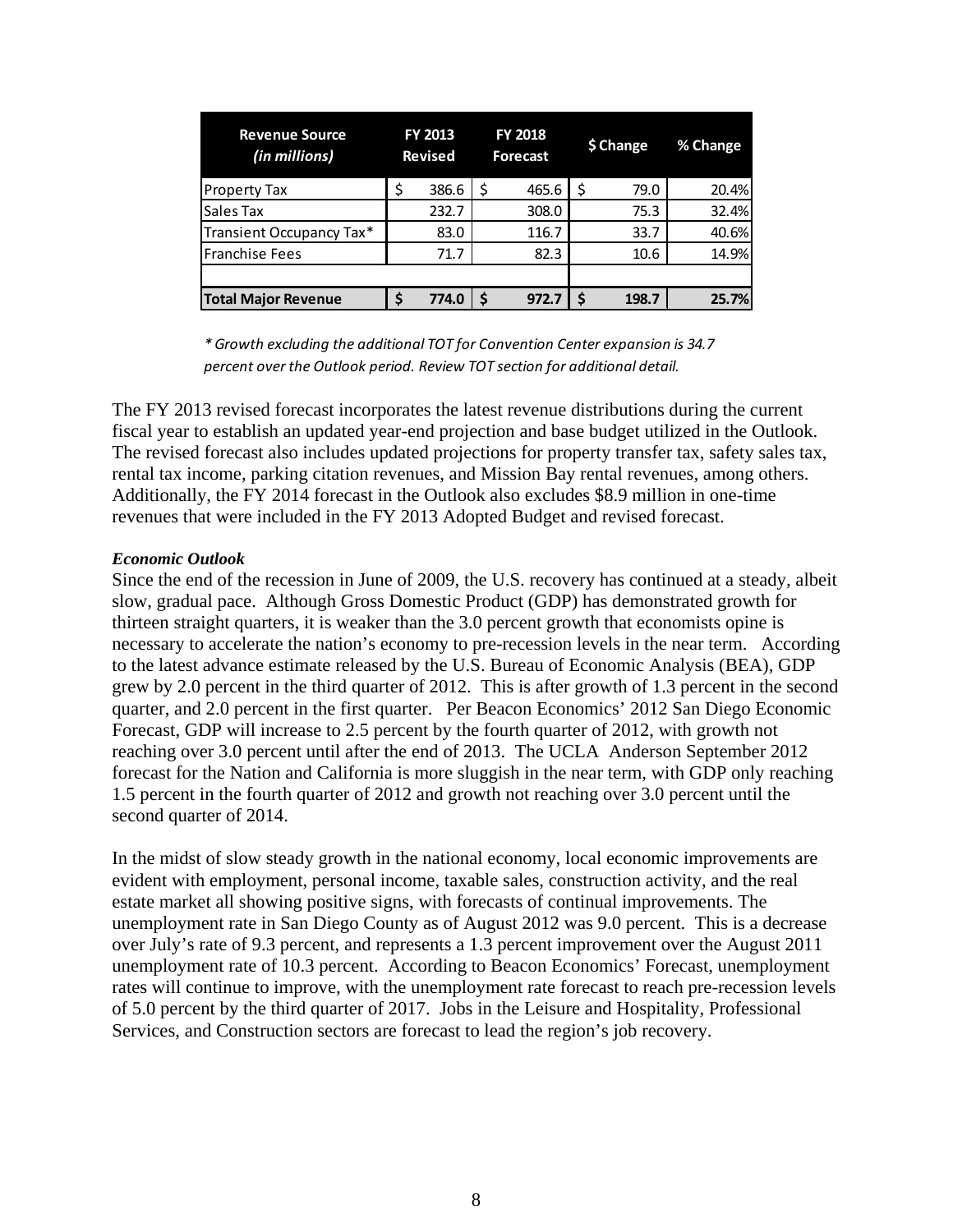Coinciding with improvements in the unemployment rate, both the Beacon San Diego Forecast and the UCLA California Forecast project continual personal income growth that will support growth in consumer spending, and thus taxable sales. Beacon forecasts that the County's personal income will grow quarterly at a seasonally adjusted annual rate ranging from 4.8 percent in the fourth quarter of 2012 to 6.2 percent in the fourth quarter of 2017. This forecast is relatively consistent with the UCLA California Forecast of 4.3 percent growth in the fourth quarter of 2012, to 5.9 percent in the fourth quarter of 2014. The following chart details the Beacon Economics forecasted improvements in employment, personal income, and taxable sales in San Diego County.



A previous weak spot in the economy, the real estate market, is showing signs of stabilization in route to recovery. In contrast to declines in the previous year, the median residential sales price in the County has increased by 14.8 percent from \$305,000 in January to \$350,000 in September. Sales increased during the same period by 12.3 percent. Beacon forecasts continual increases in median home prices and sales, with growth ranging from 3.4 to 4.5 percent through FY 2017. Sales are forecast to increase by 7.7 percent in FY 2013, with growth tapering off to 1.3 percent in FY 2017. Default and foreclosure activity that dampened valuation growth in the real estate market over the past few years has also seen substantial year-over-year improvements in 2012, with the most recent quarter showing a 26.2 percent decline in notices of default, and foreclosures declining by 40.8 percent. Residential and non-residential construction activity is also projected to continue to improve and bolster the real estate market recovery.

A major factor that can threaten forecasted economic improvements is the pending "fiscal cliff". The immediate shock of tax increases and spending cuts in the beginning of 2013 could lead to the onset of another recession without timely political resolution. Particularly, at the local level, cuts to defense spending would greatly impact the San Diego economy due to the great military presence here. According to the San Diego Military Advisory Council, 311,000, or a quarter of the jobs in the region, are supported by defense spending. At this time both Beacon and UCLA forecasts assume a political resolution in due time to avert long-term adverse effects on the economy.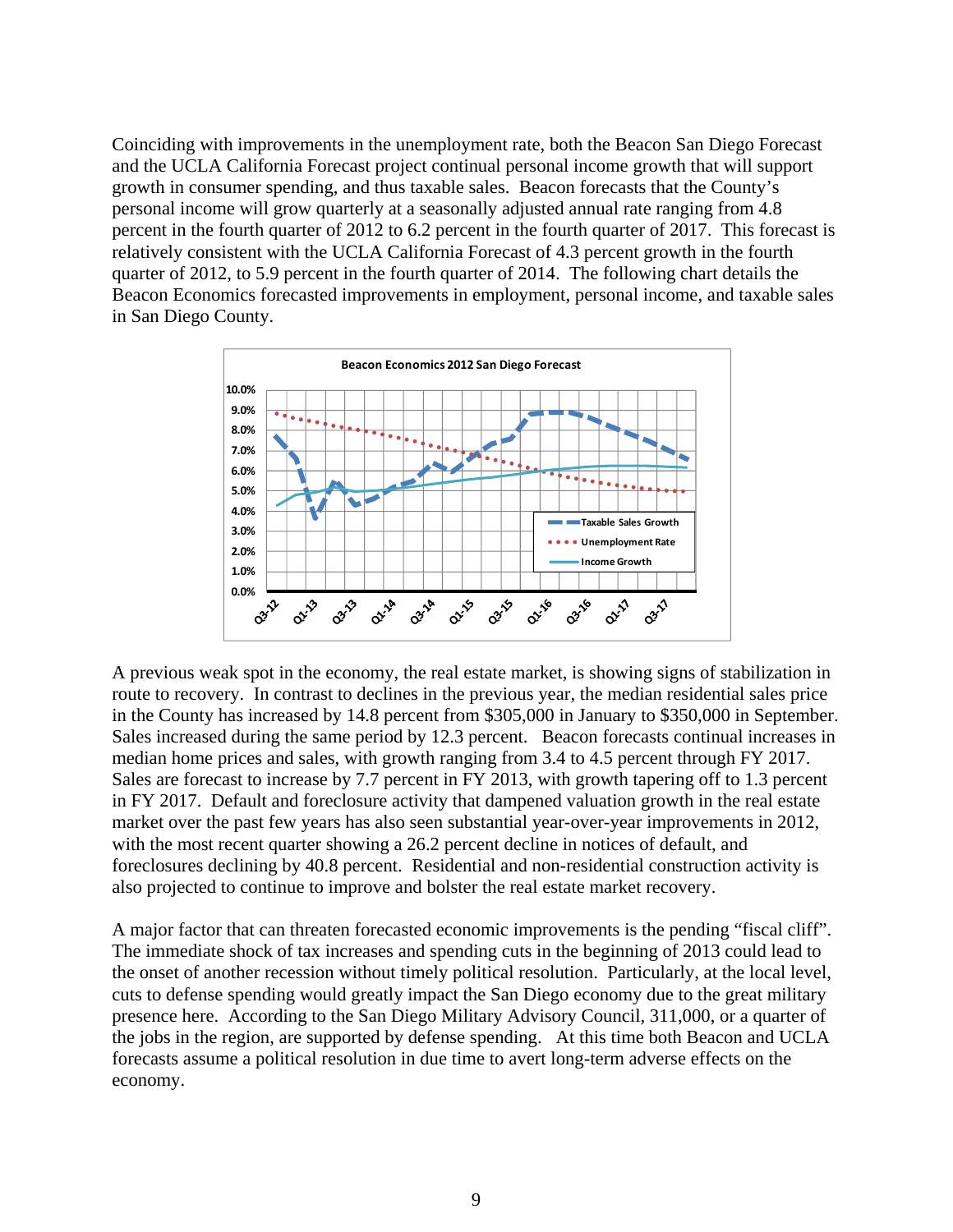Given economic forecasts of a steady, but slow overall growth in the economy in comparison to pre-recessionary levels, it is anticipated that the performance of economically sensitive revenues such as property tax, sales tax, TOT, and franchise fees will be reflective of these trends. In general, the General Fund revenue projections in the Mayor's Outlook are appropriate given current economic forecasts. The IBA does have concerns regarding the Outlook projection for property tax given information attained from the County regarding a likely lower assessed valuation growth than what is projected in the Outlook for FY 2014, which would negatively impact the property tax forecast in the outer years. The following sections discuss each of the major revenue projections in greater detail.

## *Property Tax*

The Mayor's Outlook anticipates that property tax receipts will experience 1.5 percent growth in FY 2014, 2.5 percent growth in FY 2015, 3.5 percent growth in FY 2016, and 4.5 percent growth in FY 2017 and FY 2018. Assumed are continual improvements in the residential real estate market, with declines in foreclosures and notices of default, and an increase in the California Consumer Price Index (CCPI) used to assess property valuation growth.

Property tax revenue in FY 2014 will be based on the valuation of property on or around January 1, 2013, which will reflect market activity in the 2012 calendar year. With this, current yearover-year improvements in the housing market bode well for growth in property tax receipts within the next fiscal year. According to current DataQuick housing data, the average monthly median sales price of homes within San Diego County from January to September is \$329,450. This represents a 3.3 percent increase in the average median sales price of \$319,250 for the same period in 2011. Moreover, home sales activity in 2012 has increased by 12.3 percent when compared to the January through September period in 2011. Foreclosure and notice of default activity has also shown positive improvements with recent third quarter 2012 data demonstrating year-over-year declines in foreclosures of 40.8 percent, and notices of default of 26.2 percent.

According to the 2012 Beacon San Diego Economic Forecast, median home prices and single family home sales will continue to improve within the County. Beacon forecasts growth in median home prices of 4.5 percent in FY 2013, 3.6 percent in FY 2014, 3.5 percent in FY 2015, and 3.4 percent in FY 2016 and FY 2017. During the same periods, single family home sales will increase by 7.7 percent, 2.9 percent, 5.8 percent, 4.3 percent, and 1.3 percent, respectively. This activity will positively impact the growth in the assessed valuation related to real estate sales.

Beyond change of ownership activity, the annual growth in the assessed valuation for property, and thus property tax collections, are also impacted by reassessment activity, new construction, and the annual CCPI adjustment. Positive adjustments in these factors are anticipated to impact the property tax roll in FY 2014 and beyond.

Over the past few years, the County Assessor's Office proactively reviewed the values of properties sold during the peak of the real estate boom for a temporary reduction in assessed valuation based on the current market value. Those properties for which the assessed valuation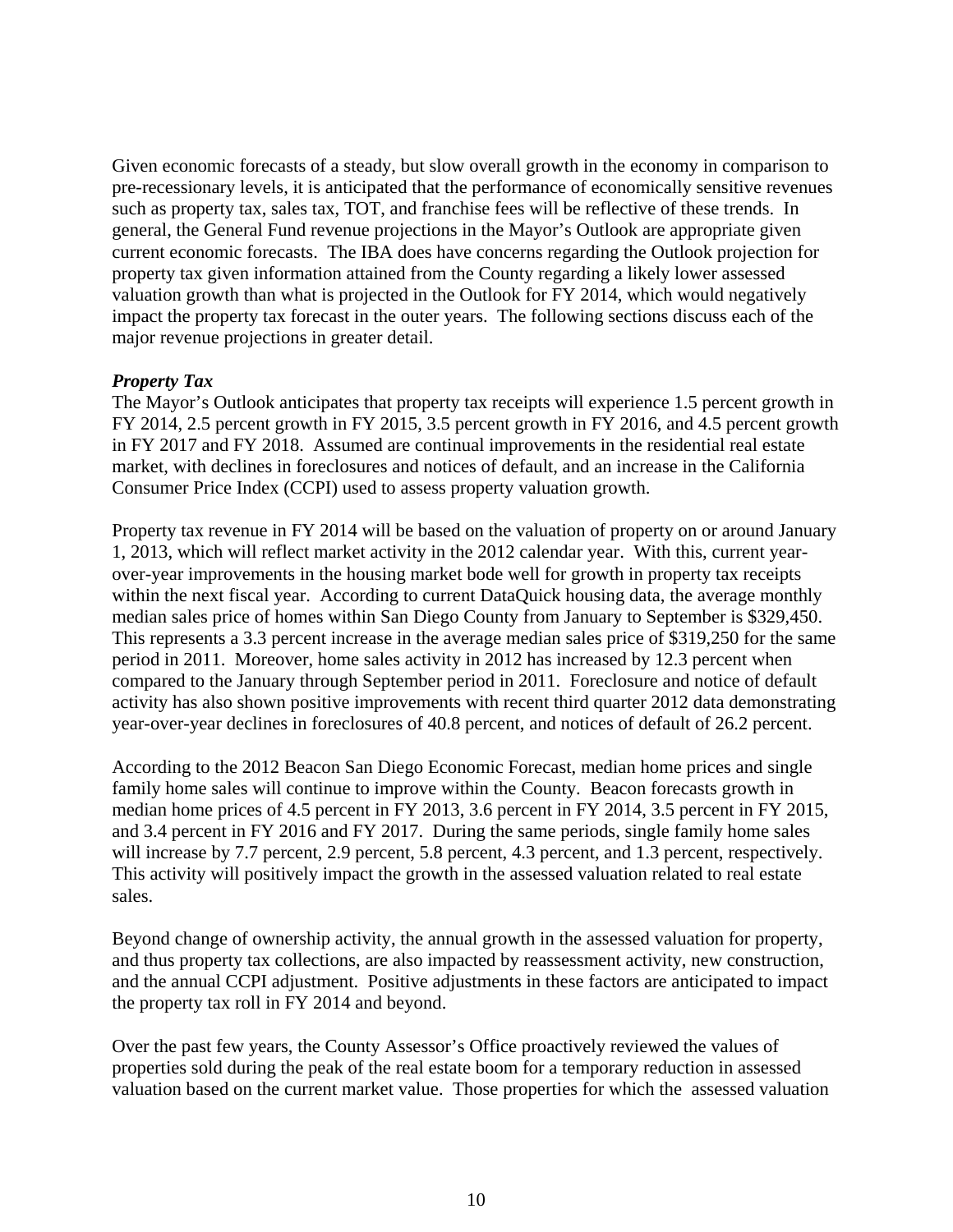was temporarily lowered can be automatically increased back up to the original purchase price of the home, plus an allowable Proposition 13 CCPI increase of 2 percent, once their market value increases back to the original sale price. Currently the County Assessor's Office anticipates that adjustments to temporary reassessments will not result in a significant increase in the FY 2014 property tax roll. These temporary reassessments will be reviewed on an annual basis by the Assessor's Office and are anticipated to positively impact assessed valuation growth as the real estate market recovery continues in future forecast years.

Aside from proactive reassessments performed by the County Assessor's Office, assessment appeals from property owners and resulting refunds increased steadily over the past few years, applying downward pressure to assessed valuation growth. Although appeals cases are still being processed, resulting in reassessments at reduced values, the volume of new appeals is declining. Per the County Assessor's Office, in the current year, assessment appeals are down by 24 percent year-to-date, with total refunds anticipated to decrease from that of the previous year. Appeals activity and the resulting reduction in property assessed valuations are anticipated to taper off as the real estate market moves further along in the recovery.

The CCPI adjustment that is applied as assessed valuation growth for properties that have not changed ownership or had structural improvements in the past year is anticipated to be 2.0 percent, given the current trend in the monthly index that was 2.5 percent in August. The CCPI adjustment of up to 2.0 percent, as allowed by Proposition 13, will positively impact approximately 70 percent of properties within the City on the roll.

Positive movement in new construction will also support growth in the future property tax rolls. Beacon forecasts growth in both residential and commercial permitting activity going forward. During the Outlook period, nonresidential construction is anticipated to increase by 3.5 percent in FY 2014, tapering off to 0.1 percent by FY 2017. Residential permits are forecast to increase by 26.8 percent in FY 2014, with growth tapering off to 11.7 percent in FY 2017.

Although there have been positive adjustments in reassessment activity, the CCPI, and new construction currently, with improvements anticipated in the future, their impact on year-overyear growth during the Outlook period will be modest. With the real estate market correction resulting from the recession, the annual growth in property values seen in pre-recessionary times are not anticipated to return any time soon. Gradual growth should be anticipated in the years of the Outlook. Based on the County's preliminary assessments of current 2012 market activity, it is anticipated that assessed valuation growth will be even more modest than that forecasted for FY 2014 in the Outlook, with likely growth ranging from 0 percent to less than 1 percent.

If growth in the assessed valuation for FY 2014 is flat or even 0.5 percent, the impact on property tax collections in FY 2014 could range from \$1.9 million to \$7.3 million. This reduction in property tax collections in FY 2014 would effectively reduce the nominal property tax projection for each of the years of the Outlook. The growth assumptions for each of the years of the Outlook would also have to be reevaluated to reflect a trend of even slower anticipated annual growth in property tax. The following table reflects the possible impact of a reduction in the assumed property tax growth rate by one percent for FY 2014 – 2017 of the Outlook. These projections based on more modest growth rates are included in our IBA Revised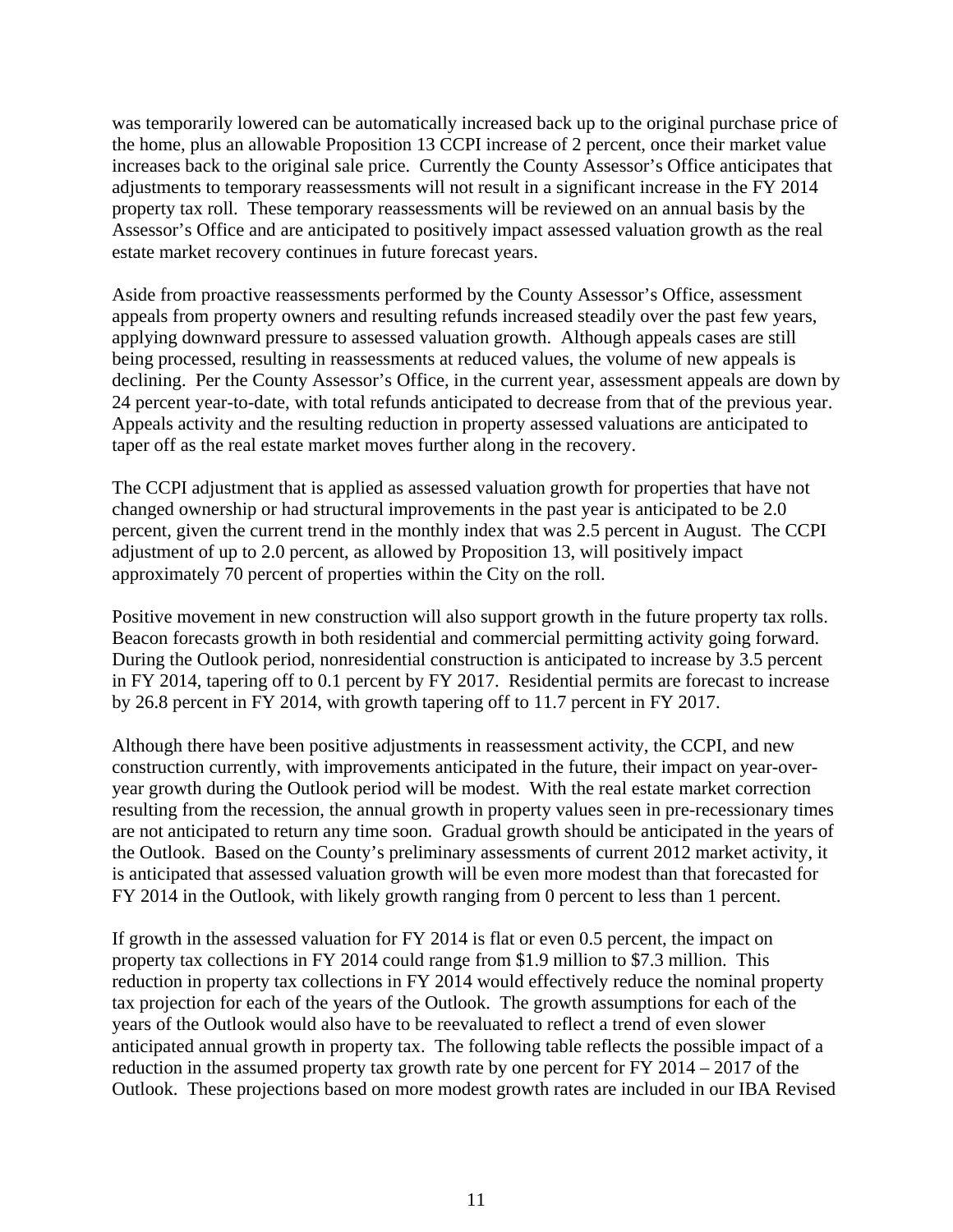Outlook to highlight the potential fiscal impact.

| (in millions)            |   |                |    |                |  |                |  |                |                |
|--------------------------|---|----------------|----|----------------|--|----------------|--|----------------|----------------|
| Forecast                 |   | <b>FY 2014</b> |    | <b>FY 2015</b> |  | <b>FY 2016</b> |  | <b>FY 2017</b> | <b>FY 2018</b> |
| <b>Five-Year Outlook</b> | D | 393.9          | \$ | 405.3          |  | 420.4          |  | 440.2          | 460.8          |
| Growth Rate              |   | $1.5\%$        |    | 2.5%           |  | 3.5%           |  | 4.5%           | 4.5%           |
| <b>IBA</b> Scenario      | D | 388.5          | S  | 394.3          |  | 404.2          |  | 418.3          | 437.2          |
| Growth Rate              |   | $0.5\%$        |    | 1.5%           |  | 2.5%           |  | 3.5%           | 4.5%           |
| \$ Impact on Outlook     |   | $(5.4)$ \$     |    | $(10.9)$ \$    |  | $(16.2)$ \$    |  | $(21.9)$ \$    | (23.7)         |

## **Impact of More Modest Property Tax Growth Projections on Five-Year Outlook Forecast**

*\*Property tax totals do not include the RDA pass-through.*

With the dissolution of Redevelopment Agencies in the state of California, going forward, the City of San Diego can expect to receive additional property tax revenue from the Redevelopment Property Tax Trust Fund (RPTTF) both in the form of pass-through payments, residual distributions, and other one-time distributions. However, it is currently difficult to predict these amounts with any certainty due to ongoing unknown factors. This issue is discussed further in the Redevelopment Dissolution section of this report which overviews the potential financial impact of redevelopment dissolution within the City over the years of the Outlook.

## *Sales Tax*

The Mayor's Outlook forecasts 5.5 percent year-over-year growth in sales tax in FY 2014 and FY 2015, with growth of 6.0 percent in FY 2016 through FY 2018. Incremental increases in sales tax revenue of \$800,000 are added in FY 2017 and FY 2018 to account for an anticipated boost in sales tax performance related to the proposed Convention Center Expansion III. The Outlook assumes improved employment levels, increases in payroll jobs, personal income growth, and an improving housing market that will support continued spending in San Diego.

The Outlook's growth assumptions align with Beacon's 2012 San Diego County Forecast and the UCLA California Forecast. The 2012 Beacon forecast assumes that unemployment rates will continue to improve, with the unemployment rate forecast to reach pre-recession levels of 5.0 percent by the third quarter of 2017. Jobs in the Leisure and Hospitality, Professional Services, and Construction sectors are forecast to lead the region's job recovery.

Alongside improvements in the unemployment rate, both the UCLA California Forecast and the Beacon San Diego Forecast project continual personal income growth that will support growth in taxable sales. Beacon forecasts that the County's personal income will grow quarterly at a seasonally adjusted annual rate ranging from 4.8 percent in the fourth quarter of 2012 to 6.2 percent by the end of 2017. This forecast is relatively consistent with the UCLA California Forecast of 4.3 percent growth in the fourth quarter of 2012 to 5.9 percent in the fourth quarter of 2014.

In addition to improvements in employment and personal income, Beacon holds that growth in taxable sales will also be supported by population growth, expanding the San Diego County consumer base at a growth rate averaging 1.5 percent quarterly going into 2018. This population growth will be due to the attraction of San Diego for quality of life and employment in growing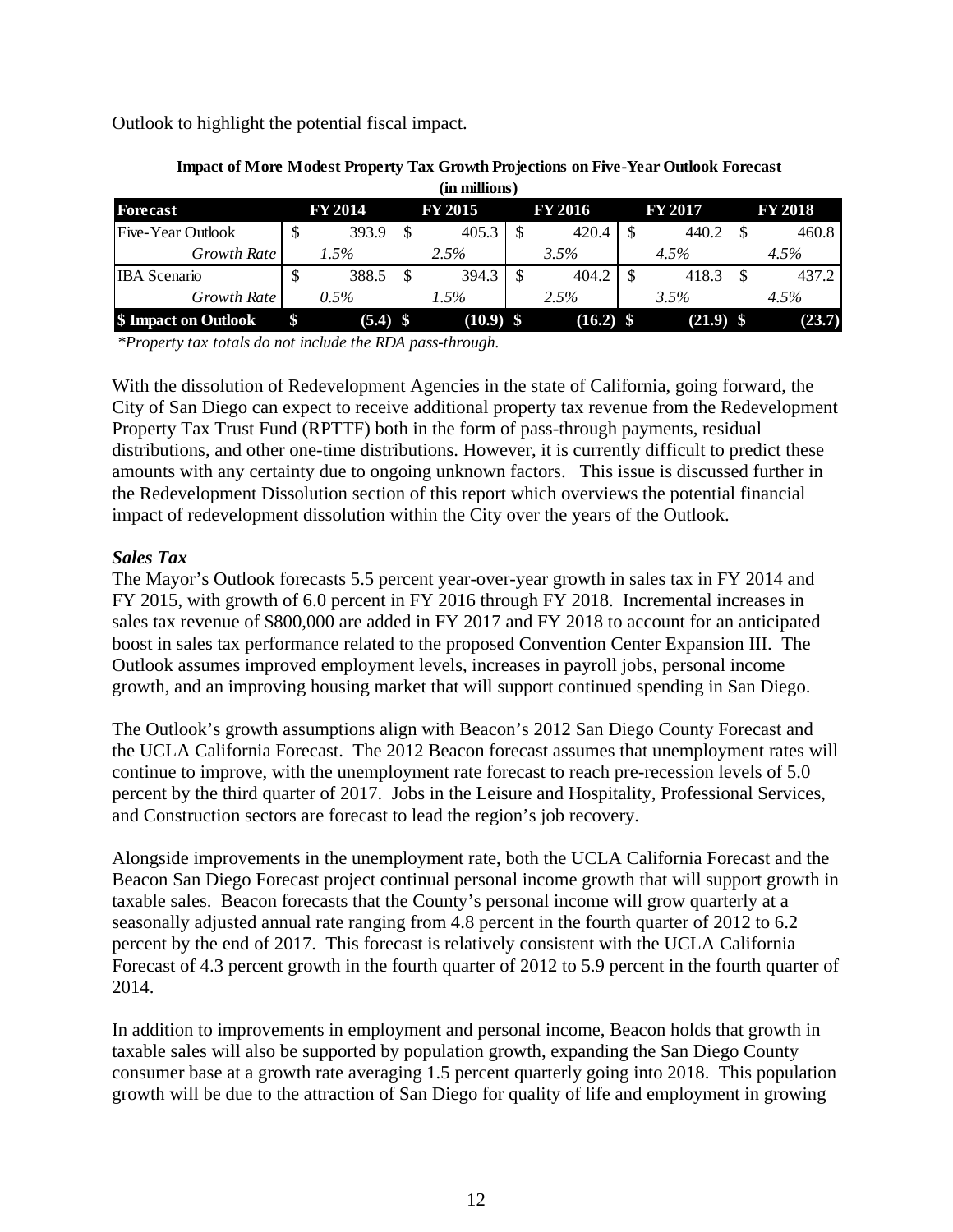economic sectors. This combined growth in employment, personal income, and in population is anticipated to support growth in taxable sales. At the County level, Beacon forecasts taxable sales year-over-year growth of 5.5 percent for the FY 2013 fiscal year, ranging up to 7.9 percent in FY 2016, and 7.5 percent in FY 2017.

The Outlook's annual sales tax growth forecast is notably more optimistic than the City's sales tax consultant MuniServices, LLC's "most likely" five-year forecast for sales tax performance of 5.8 percent in FY 2014, 2.4 percent in FY 2015, 3.4 percent in FY 2016, 3.7 percent in FY 2017, and 3.6 percent FY 2018. MuniServices' five-year forecast is based on an analysis of the future performance of the City's economic sectors, business level adjustments, and inflationary assumptions. This more modest sales tax forecast for FY 2015-FY 2018 would reduce the projected collections for those years of the Outlook. It is expected that forecasted projections will differ, but this discrepancy is highlighted here to note vulnerability in the sales tax Outlook. Sales tax revenue projections based the City's sales tax consultant's growth rates is included in our IBA Revised Outlook to highlight the potential fiscal impact.

**Impact of More Modest Sales Tax Growth Projections on Five-Year Outlook Forecast (in millions)**

| Forecast             | FY 2014 | FY 2015 | FY 2016     | FY 2017     | FY 2018 |
|----------------------|---------|---------|-------------|-------------|---------|
| <b>MuniServices</b>  | 5.8%    | 2.4%    | 3.4%        | 3.7%        | 3.6%    |
| Five-Year Outlook    | 5.5%    | 5.5%    | $6.0\%$     | $6.0\%$     | $6.0\%$ |
| \$ Impact on Outlook | (0.2)   | (8.3)   | $(14.9)$ \$ | $(22.7)$ \$ | (30.9)  |

Despite possible vulnerability, the sales tax growth projections in the Outlook are appropriate at this time, as they are consistent with sourced economic forecasts of improvements in employment, personal income, and consumer spending. A worsening of or improvement in any of the economic indicators or FY 2013 sales tax performance outside expectations would be a cause for a modification in the sales tax forecast.

## *Transient Occupancy Tax (TOT)*

The Mayor's Outlook projection for TOT includes revenue growth projections of 5.5 percent for both FY 2014 and FY 2015, increasing to 6.0 percent growth per year for FY 2016 through FY 2018. The projection for TOT revenue throughout the Outlook is based on an updated FY 2013 year-end forecast above adopted budget levels. Budgeted revenue for FY 2013 was \$81.7 million while the updated year-end projection is \$83.0 million due to actual receipts for the first part of the fiscal year exceeding budgeted amounts.

TOT revenue is primarily driven by the total hotel room demand and the average daily rate (ADR) in the City of San Diego. As projected in the September 2012 San Diego Convention and Visitors Bureau (CONVIS) Quarterly Travel Forecast, ADR is projected to grow an average of 3.6 percent per year throughout the report's forecast period (to calendar year 2016); while total room demand is forecasted to grow an average of 1.8 percent per year. In addition to projected growth in ADR and room demand, the most recent economic forecast for the City of San Diego by Beacon Economics notes that the hotel industry is "strong and growing" and "the outlook for the San Diego tourism industry is bright."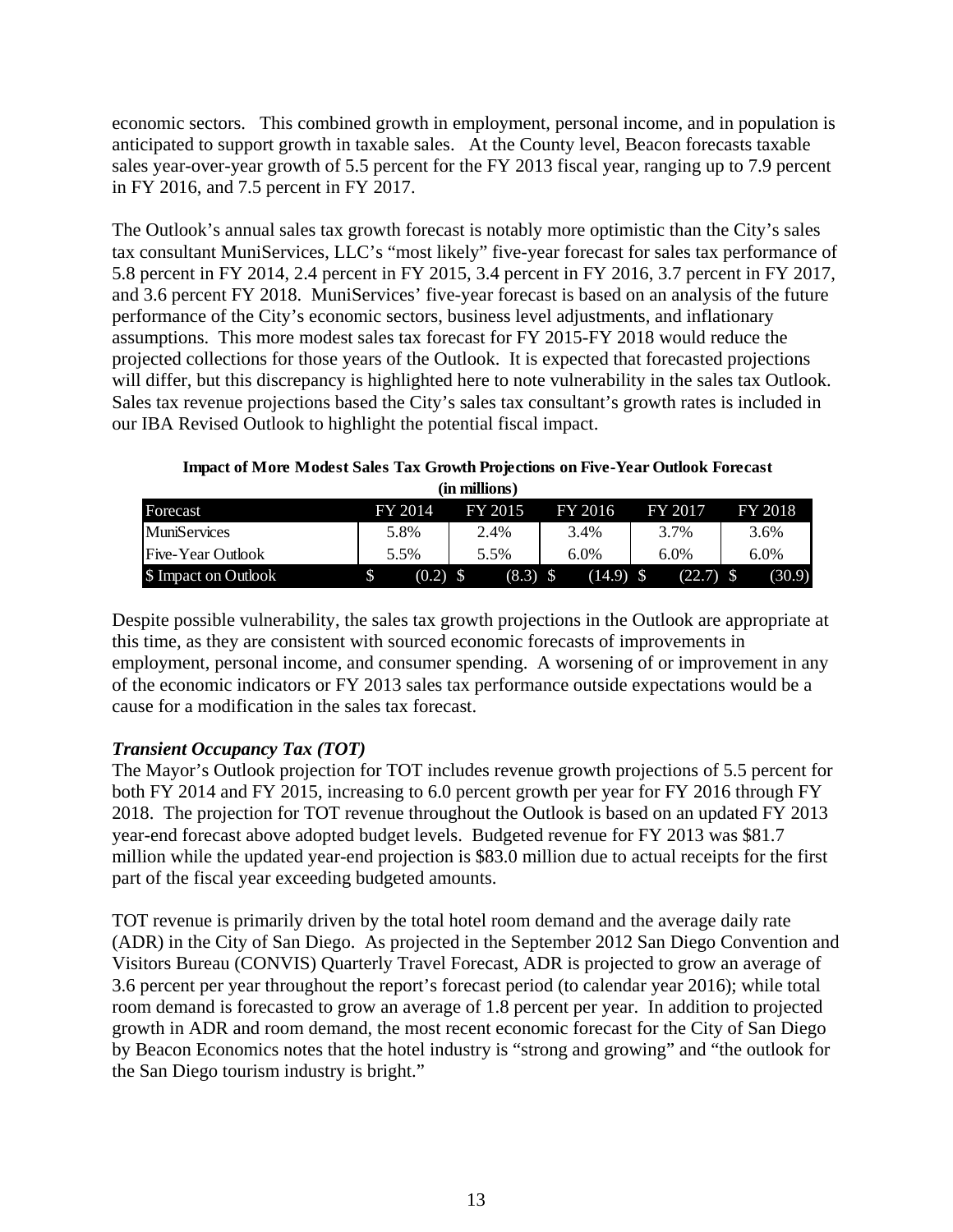Growth rates for TOT revenue over the next five fiscal years are consistent with growth experienced in years that were not impacted by recession over the last 11 years, with growth in TOT revenue averaging approximately 8.5 percent. However, TOT revenue is sensitive to any economic slowdown in both the regional and national levels as discretionary spending on business and leisure travel is curtailed during these times, as evidenced by the decline in TOT during the recession of 2001 and 2008-2010. Any reduction in economic growth from levels forecasted in the Outlook will immediately impact TOT revenue projections.

TOT in the Outlook for FY 2017 and 2018 also includes an additional \$12.7 million in projected revenues to be received by the City due to the proposed expansion of the convention center. The additional revenue in these fiscal years is derived from the November 2010 AECOM report on the estimated financial impact of a comprehensive expansion of the convention center, comprised of new exhibit space, meeting spaces, ballroom expansion, and support spaces, among others. In our Office's sensitivity analysis of the revenue estimate (Report 12-02REV), we noted that the revenue estimate provided by AECOM may potentially be inflated and a lower revenue estimate of \$5.2 - \$9.7 million annually during these fiscal years may be more appropriate.

## *Franchise Fees*

Franchise fee revenue included in the Mayor's Outlook is comprised primarily of three major categories: 1.) cable television franchise fees; 2.) San Diego Gas & Electric (SDG&E) franchise fees; and 3.) refuse hauling and disposal franchise fees. The growth rate for cable franchise fees is 4.0 percent for FY 2014 and 5.0 percent per year for FY 2015 – 2018. This estimate has remained unchanged since the prior Outlook was published, and can be considered to be on the optimistic side of growth projections. Actual revenue growth in cable franchise fees has been positive every fiscal year since 2008, but has only averaged 3.4 percent growth per year.

Projected revenue increases from SDG&E franchise fee revenue is 2.0 percent for FY 2014, 2.5 percent for FY 2015, 3.0 percent for FY 2016, and 3.5 percent for both FY 2017 and 2018. Revenue growth from SDG&E is difficult to predict due to the erratic nature of commodity prices and sales in the City underlying their payments for their franchise fee, in addition to a lack of information provided by SDG&E for forecasting purposes. Since FY 2008, growth in SDG&E revenue has averaged a 1.0 percent decline. This revenue source experienced a 10.2 percent growth from FY 2008 to 2009 and then a subsequent decline of 12.3 percent in FY 2010, skewing historical growth performance. Based on this volatility in the revenue source, a small growth rate is prudent based on the positive estimated growth in both population and the consumer price index that may lead to an increase in commodity usage from  $SDG\&E$ <sup>1</sup>

Refuse based franchise fees are primarily comprised of the City's refuse hauler franchise fee, in addition to franchise fee payments from the operation of the Sycamore landfill and Police Department franchise fee towing revenue. Growth estimates for the refuse hauler and Sycamore franchise fees in the Outlook are based on the Environmental Service Department's (ESD) projections that were incorporated into their own five-year financial outlook for the Waste Disposal Enterprise Fund. The FY 2014 projection for refuse based franchise fees included in the Outlook is based on an average of actual revenue from FY 2011 and 2012, which is a

 1 Beacon Economics forecast, September 2012 / UCLA Anderson forecast, September 2012.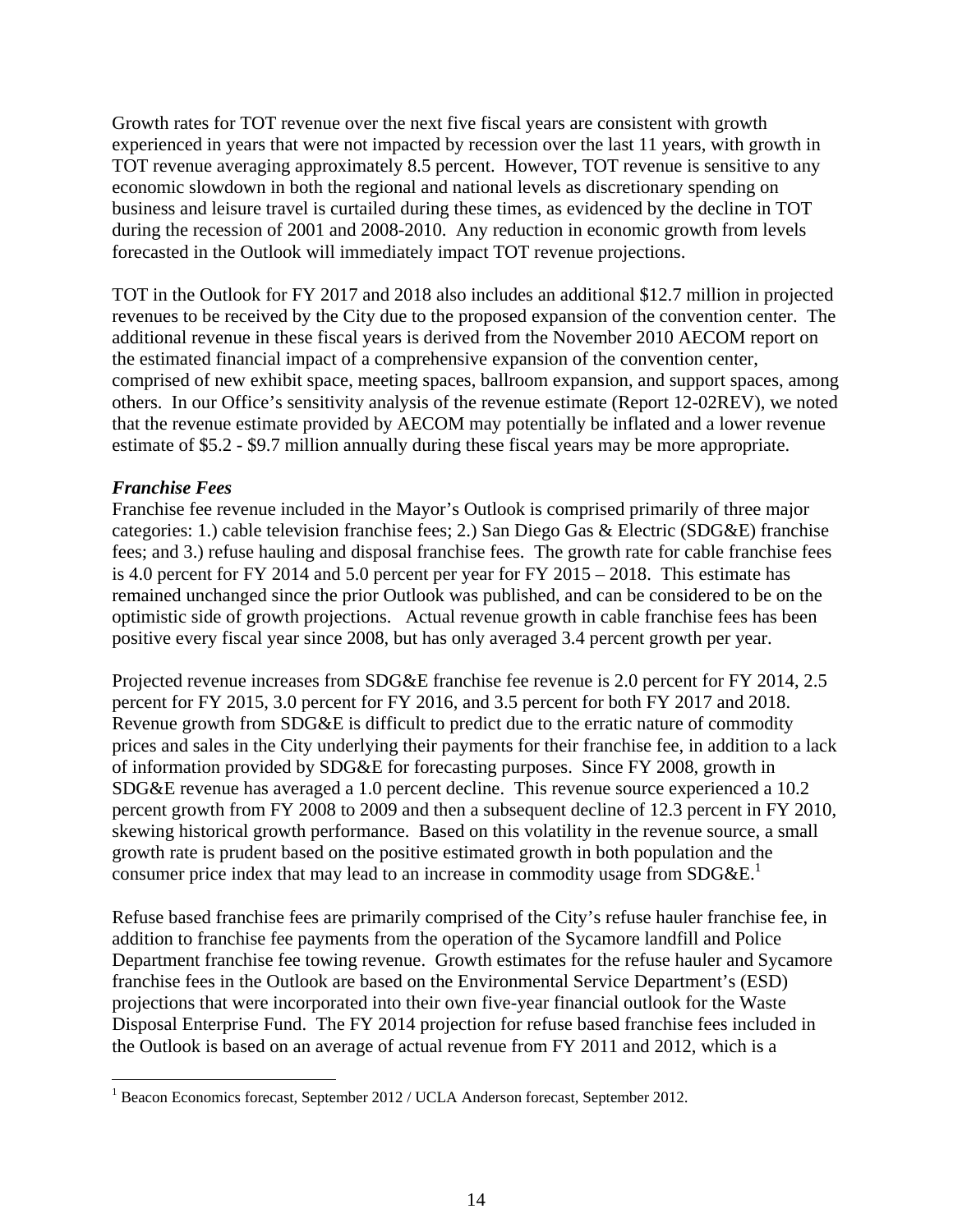reduction of approximately \$1.0 million from FY 2013 budgeted amounts. The growth rates for the remaining years of the Outlook (per ESD's outlook) are 1.8 percent for FY 2015, 1.7 percent for FY 2016, 1.5 percent for FY 2017, and 1.3 percent for FY 2018. The City's refuse hauler franchise fee has averaged 0.2 percent growth per year since FY 2008, while the Sycamore franchise fee has averaged a 0.6 percent decline since being instituted in FY 2010. While the projected growth rates are above historical rates since FY 2008, the adjustment made to the FY 2014 base projections for these revenues result in a forecast that can be considered to be a reasonable estimate.

As detailed in our Office's review of the FY 2013 Proposed Budget (Report 12-16), the Police Department's new Towing Program fee structure revised towing fees previously charged by the department. The new program is comprised of four separate fees, three of which are budgeted in the Police Department's operating budget, while the fourth fee is a franchise fee to the General Fund to create full cost recovery for the City's administrative expenses incurred in towing vehicles. Revenue of \$1.6 million is included in the current year budget based on a \$96 per tow charge. No growth in this revenue is estimated throughout the Outlook.

## *Other General Fund Revenues*

- Safety sales tax revenue continues to support debt service for Fire and Life Safety bonds throughout the Outlook in addition to providing equal support to the Police and Fire Departments. The growth of safety sales tax revenue, and subsequent transfers to departments, is based on the same estimated growth rates throughout the Outlook as mentioned in the sales tax revenue section. As noted in the sales tax section, these growth rates utilized to forecast revenue in the Outlook are appropriate given current economic conditions.
- The forecast for property transfer tax is based on an 8.0 percent growth rate in FY 2014 and 9.0 percent per year thereafter. Property transfer tax experienced large, consistent declines in revenue from its peak level in FY 2005. Property transfer tax declines averaged 22.6 percent per year between the peak and the trough in FY 2009. Since FY 2009, the average growth has been 7.8 percent per year. In addition to strong growth in transfer tax revenue in recent years, Beacon Economics continues to forecast an increasing number of residential properties to be sold in the region, generating additional property transfer tax revenues above current levels. Based on this information and the fact that forecasted revenues in FY 2018 are only projected to reach FY 2007 actual revenue levels, the revenue growth included in the Outlook is reasonable.
- Due to previous issues with under budget performance for parking citation revenue, the 2013 Budget of \$18.0 million reflects a budget reduction of \$3.5 million that was consistent with earlier FY 2012 projections of parking citation revenue performance. Based on actual parking citation revenue performance in FY 2012 of \$18.7 million, parking citation revenue is expected to exceed budgeted levels in FY 2013. Due to this, an anticipated revenue increase has been integrated into the revenue projections in the Outlook of approximately \$1.0 million.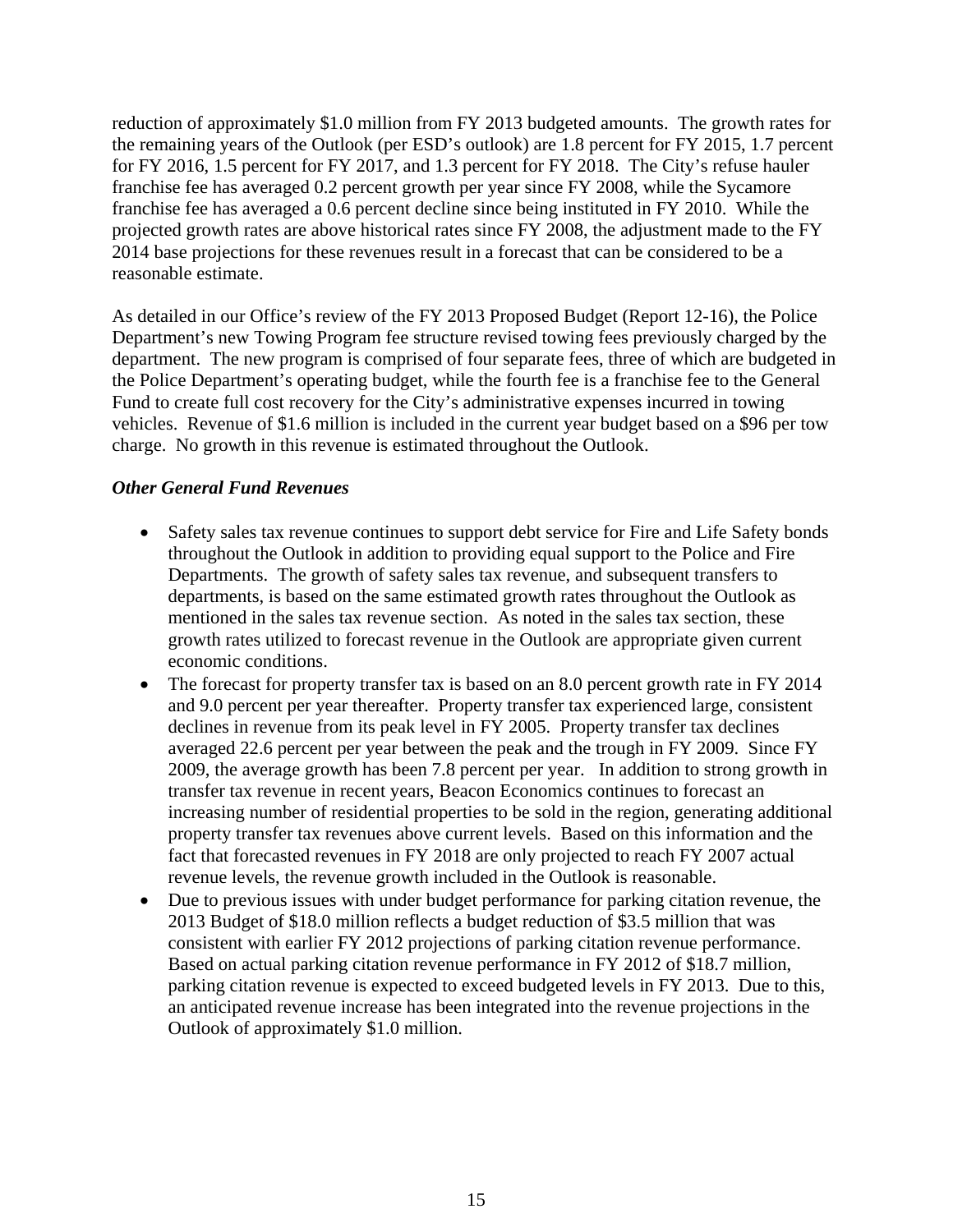# MANAGED COMPETITION RESULTS

Of the ten functions identified for the managed competition process, publishing services, street sweeping and fleet maintenance cost savings have been included in the FY 2013 Adopted Budget, thus incorporated into the Outlook. Estimated General Fund savings of approximately \$340,000 from publishing services was realized in FY 2012 and is expected to continue annually. Not enough time has passed to evaluate initial cost savings estimates for street sweeping and fleet maintenance due to the fact that they are transitioning to managed competition adjustments during FY 2013. The Business Office expects the annual savings estimate for street sweeping of approximately \$560,000 to remain unchanged; however, the original fleet maintenance General Fund cost savings estimate of \$2.7 million may need to be adjusted once labor negotiations and procurement activities are complete. Any negative adjustment may impact General Fund savings for the Outlook.

Two additional functions have been awarded contracts and are expected to realize savings beginning in FY 2014. Street and sidewalk maintenance is expected to result in annual savings to the General Fund of \$0.9 million, and has been included in the Outlook. Savings to the Environmental Services Department from the landfill operations managed competition, although no direct savings to the General Fund, may help to mitigate future costs. As a result of these savings, the department is able to reduce the originally proposed FY 2015 tipping fee increase from \$6 to \$3, reducing the impact to the General Fund from \$2.4 million to \$1.2 million annually, as reflected in the Outlook.

Storm Water operations and maintenance, Public Utilities Department (PUD) customer service, Transportation Engineering Operations (TEO), Capital Improvement Program (CIP) delivery, and solid waste collection are in various stages of the managed competition process. Several of the Preliminary Statements of Work (PSOW's) are being prepared for Rules Committee and Council consideration following the holiday recess. These functions, with the exception of PUD customer service, have the potential to reduce General Fund costs for FY 2014 – FY 2018. Potential cost savings estimates for future competitions are difficult to project and will be calculated after the competitions occur, and therefore are not included in the Outlook.

# REVIEW OF GENERAL FUND EXPENDITURES

The Mayor's Outlook projects General Fund expenditures to increase by approximately \$126.6 million, or 10.9 percent, over the five-year forecast period. The projected increase in General Fund expenditures is largely driven by higher pension Annual Required Contribution (ARC) payments based on the June 30, 2011 valuation; deferred capital operations and maintenance costs; and deferred capital debt service costs associated with anticipated bond issuances in FY 2013 through FY 2017 – ranging from \$80 to \$90 million per year.

Other notable expenditure increases include salary adjustments related to step increases, increased costs related to compliance with Storm Water regulations and other departmental programmatic additions. These and other issues are discussed in greater detail throughout this report. Additionally, Attachment One to this report contains a listing of the increases and decreases in expenditures from the FY 2013 Adopted Budget to the FY 2018 Outlook.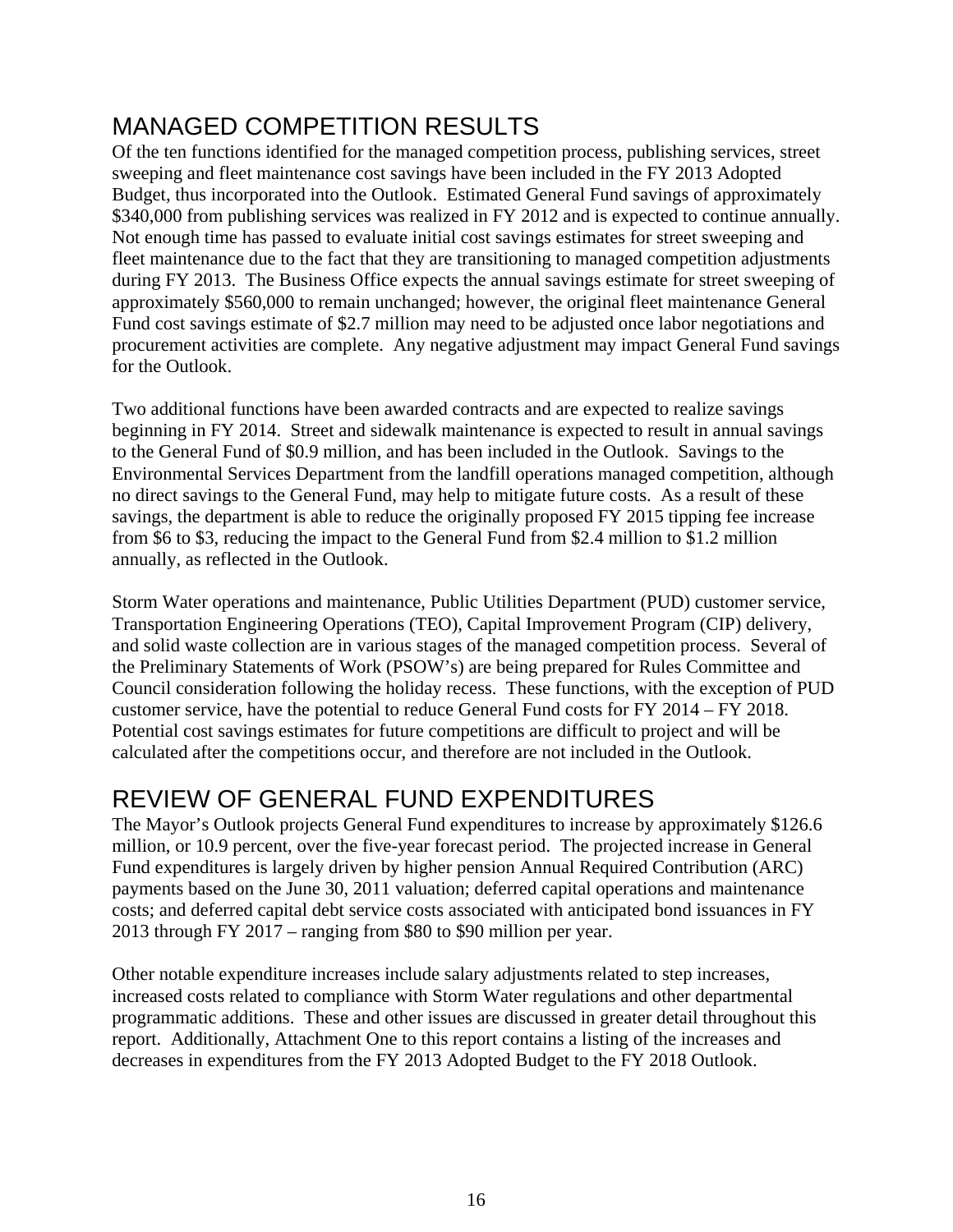## *Salaries and Wages*

The Outlook reflects a \$13.9 million increase in salaries and wages over the five-year forecast period. This increase includes \$7.4 million for step increases; \$1.4 million in increased annual leave; \$2.8 million in staffing increases; and \$2.6 million in other increases that are largely related to overtime. These increases of \$14.2 million are offset by approximately \$0.3 million in one-time salary reductions.

Funding for step increases included in the Outlook could be underestimated to some extent. The projected salary step increase is \$1.5 million, or approximately 0.3 percent of salaries and wages, annually for FY 2014 through FY 2018. If the actual step (and promotion) increases are higher than 0.3 percent for FY 2014 through FY 2018, salaries could be a few million higher than projected. Note that there are no general salary increases included in the Outlook, and no restoral of the 6 percent employee compensation reductions.

In our review of last year's Outlook, we provided a scenario which included general salary increases of 2 percent in both FY 2015 and FY 2017 (a General Fund increase of \$11.1 million and \$11.3 million for FY 2015 and FY 2017, respectively). We have eliminated this scenario in this review in consideration of the passage of Proposition B this past June. This information is available, however, in IBA report number 11-66REV, "Review of the Mayor's Five-Year Financial Outlook for FY 2013-2017," dated December 1, 2011.

## *Retirement/Pension*

## Pension Estimates in the Mayor's Outlook

The retirement figures included in the Mayor's Outlook are based on the most recent actuarial valuation for the City, which is dated June 30, 2011. The valuation revealed that the City's June 30, 2011 Unfunded Actuarial Liability (UAL) is \$2.18 billion, up from \$2.15 billion at June 30, 2010. The City's FY 2013 Annual Required Contribution (ARC), which is based on the June 30, 2011 valuation, totals \$231.1 million. The General Fund portion of the FY 2013 ARC is \$179.7 million.

The pension forecast through FY 2018 reflects the most recently provided projections from the San Diego City Employees' Retirement System's (SDCERS) actuary, Cheiron, and is presented in the following table. This table shows the Citywide ARC increasing by \$35.3 million from FY 2013 to FY 2018. These figures are based on the June 30, 2011 valuation and will be updated upon the completion of the June 30, 2012 valuation.

| <b>Pension Forecast</b> | <b>FY 2013</b> |  | <b>FY 2014</b>  |  | <b>FY 2015</b>  |  | <b>FY 2016</b>  |  | <b>FY 2017</b>  | <b>FY 2018</b> |                 |  |
|-------------------------|----------------|--|-----------------|--|-----------------|--|-----------------|--|-----------------|----------------|-----------------|--|
| (in millions)           | <b>Budget</b>  |  | <b>Forecast</b> |  | <b>Forecast</b> |  | <b>Forecast</b> |  | <b>Forecast</b> |                | <b>Forecast</b> |  |
| Citywide Payment        | 231.1          |  | 236.2           |  | 242.8           |  | 250.0           |  | 257.9           |                | 266.4           |  |
| Increase from FY 2013   | N/A            |  |                 |  | 11.7            |  | 18.9            |  | 26.8            |                | 35.3            |  |
| General Fund Payment    | 179.7          |  | 183.7           |  | 188.8           |  | 194.4           |  | 200.6           |                | 207.2           |  |
| Increase from FY 2013   | N/A            |  | 4.0             |  | 9.1             |  | 14.7            |  | 20.9            |                | 27.5            |  |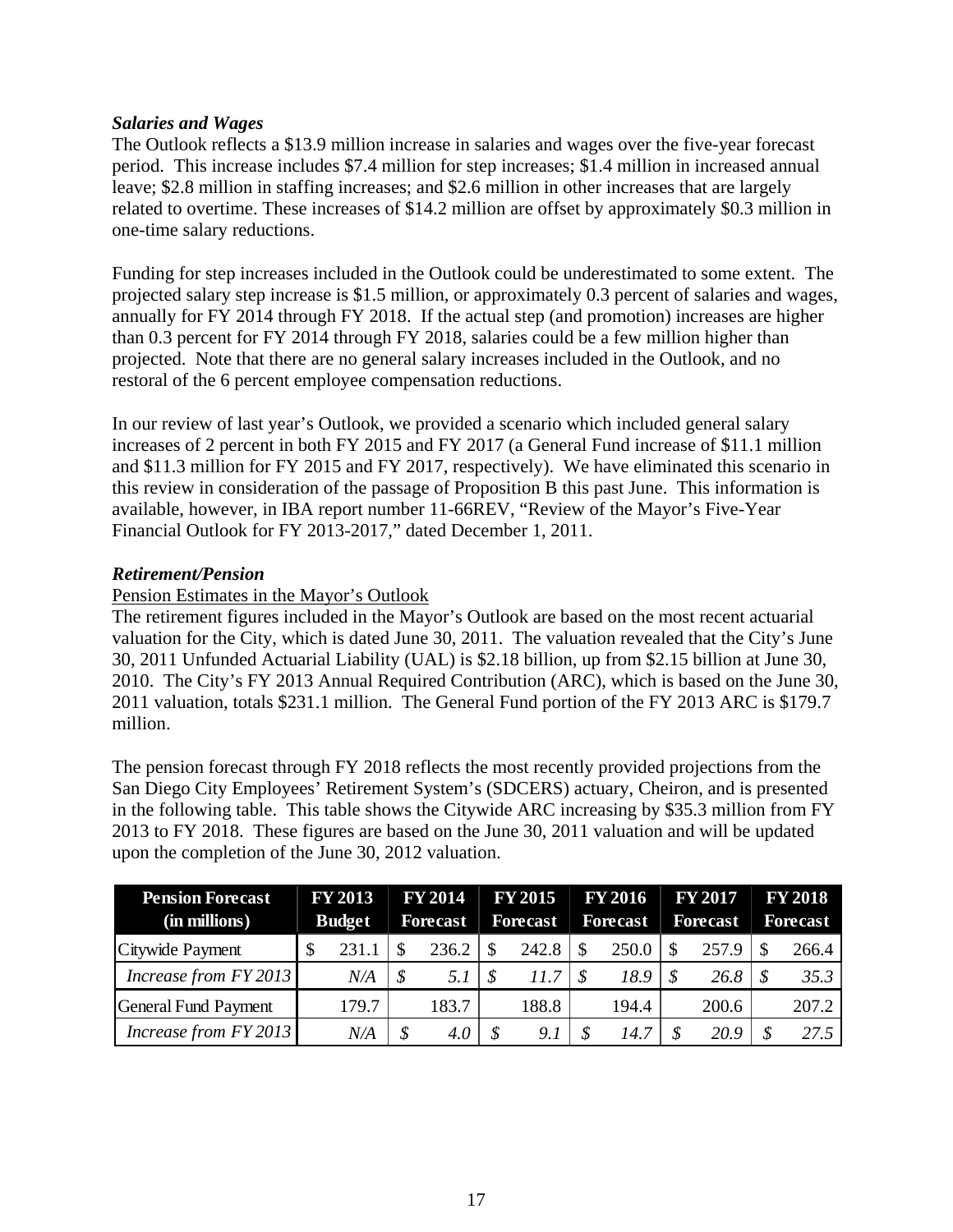The June 30, 2012 valuation, which determines the FY 2014 ARC, is anticipated to be released in January 2013. At that time, the actual FY 2014 ARC will be presented, and updated ARC estimates for FY 2015-2018 are expected.

## Factors that Could Change Pension Estimates

**(in millions)**

As noted in the Mayor's Outlook, the actual FY 2014 ARC (and forecasted ARC's in the outyears) could be higher than the current estimate presented in the Outlook, which would reduce or eliminate the FY 2014 projected surplus.

First, lower than assumed investment returns will increase the ARC. The assumed investment rate of return for FY 2012 is 7.5 percent, whereas the actual FY 2012 return is 0.9 percent. This has increased from an earlier estimated actual return of 0.3 percent, according to the SDCERS CEO, Mark Hovey. The resulting estimated dollar increases to the ARC during the Five-Year Outlook are shown below. These are based on the estimated actual return of 0.3 percent, as estimated ARC increases based on the updated return of 0.9 percent are not available at this time. Note that the FY 2012 investment return experience loss due to a lower than assumed investment return is only one type of experience loss (or experience gain) that could occur. The impact of demographic experience and other pension variables is unknown at this time. Because of the complexity of the pension system variables, the total of all effects on the ARC is unknown. However, the impact of just investment return is shown in the following table.

|               |                      |  |  |  |                                                      | FY 2014   FY 2015   FY 2016   FY 2017   FY 2018       |  |
|---------------|----------------------|--|--|--|------------------------------------------------------|-------------------------------------------------------|--|
| (in millions) |                      |  |  |  | Forecast   Forecast   Forecast   Forecast   Forecast |                                                       |  |
| Citywide      |                      |  |  |  |                                                      | 7.8 \ \ \$ 14.5 \ \ \$ 20.2 \ \ \$ 25.0 \ \ \$ 29.2 \ |  |
| General Fund  | $6.0 \pm \text{\ss}$ |  |  |  |                                                      | $11.2$   \$ 15.6   \$ 19.3   \$ 22.7                  |  |

Estimated ARC Increases Due to Lower than Assumed Investment Return

Second, the impact of the June 2012 Proposition B ballot measure could increase the ARC as well. The City's fiscal analysis for Proposition B included a short-term increase in ARC payments. This short-term increase was due to a change in the way the UAL was estimated to be paid over the years because of the partial closure of the defined benefit plan – the plan is closed to all employees except police officers. In the initial years, ARC payments would be higher than without Proposition B implementation, but succeeding years would have lower ARC payments. The estimated cost increases to the ARC due to this change in the UAL payment methodology, per the Proposition B fiscal analysis, is as follows:

| Lournated Time Hierouses Due to CTILT a fine in Change |                                                      |                                                |  |  |  |  |  |  |  |  |
|--------------------------------------------------------|------------------------------------------------------|------------------------------------------------|--|--|--|--|--|--|--|--|
|                                                        |                                                      | <b>FY 2014 FY 2015 FY 2016 FY 2017 FY 2018</b> |  |  |  |  |  |  |  |  |
| millions)                                              | Forecast   Forecast   Forecast   Forecast   Forecast |                                                |  |  |  |  |  |  |  |  |

Citywide 27.7 \$ 22.7 \$ 17.6 \$ 12.5 \$ 7.2 \$ General Fund \$ 17.7 21.6 \$ 13.7 \$ 9.7 \$ 5.6 \$

Estimated ARC Increases Due to UAL Payment Change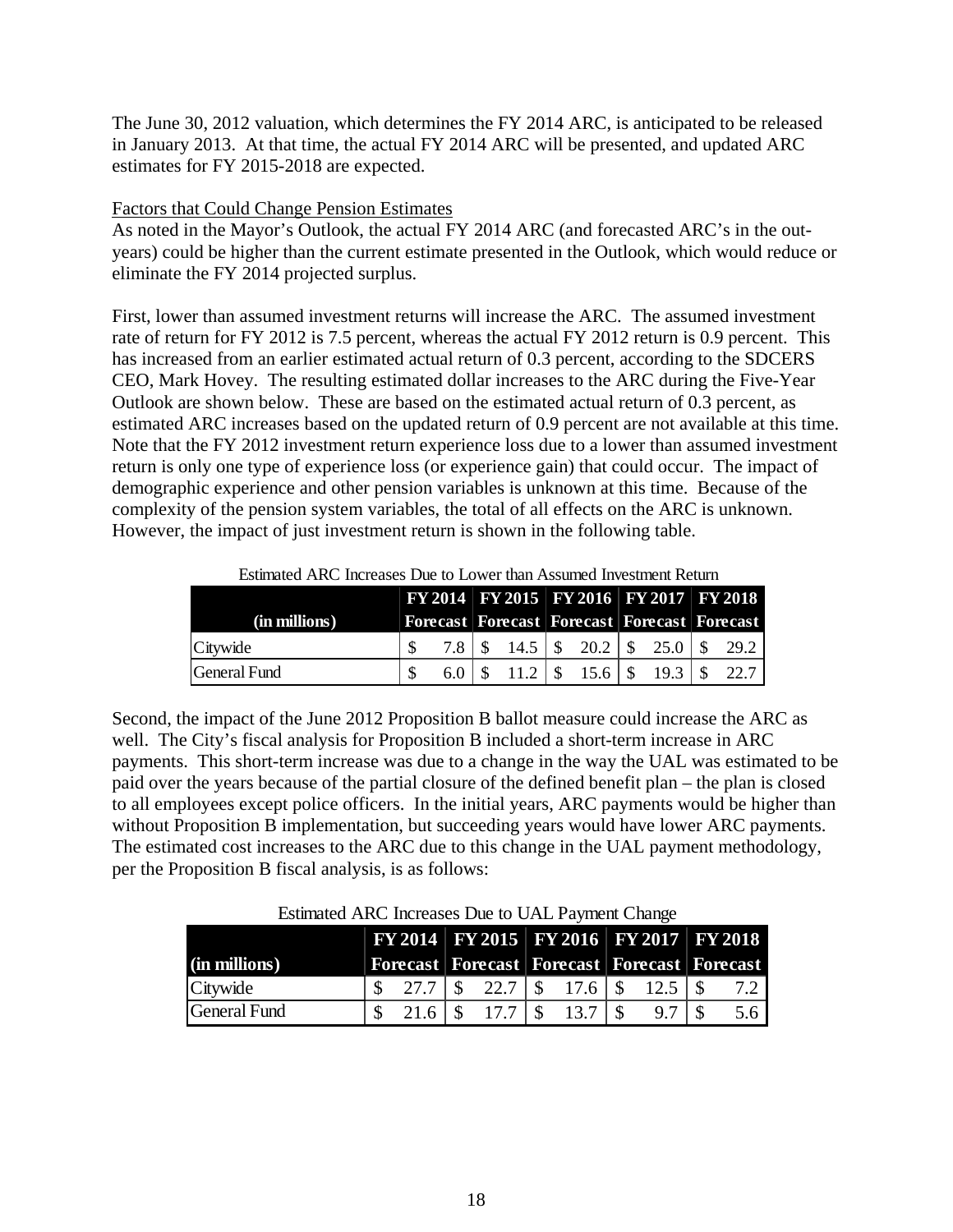However, it is now uncertain whether the UAL payment methodology used in the Proposition B fiscal analysis will be used to calculate the FY 2014 ARC. Since the fiscal analysis was produced, new Governmental Accounting Standards Board (GASB) standards related to pension accounting have been issued. SDCERS is in the process of analyzing whether and how these new standards will apply to the FY 2012 actuarial valuation. As mentioned previously, the FY 2012 valuation determines the FY 2014 ARC. The Board is anticipating it will receive a recommendation for when and how to implement the standards from its actuary, Cheiron, at its December 14, 2012 meeting.

Projected increases to the ARC attributable to the Proposition B UAL payment methodology change have not been included in the Mayor's Outlook in light of uncertainty; however, the IBA Revised Outlook incorporates potential impacts for each year of the Outlook period.

## *OPEB/Retiree Health*

 $\overline{a}$ 

During the second half of FY 2011, the City negotiated with its six labor unions to modify the retiree health benefit for eligible active employees. Objectives of the negotiations included reducing the retiree health benefit Unfunded Actuarial Liability (UAL) and ARC, and the related cash flow pressures.

At the end of FY 2011, the City reached agreement with its six labor unions regarding a restructured benefit level, effective April 1, 2012.<sup>2</sup> The agreement also provided that the City does not anticipate paying more than \$57.8 million annually for the retiree health benefit through FY 2015, and thereafter does not anticipate increasing the payment by more than 2.5 percent annually. The Mayor's Outlook is budgeted accordingly. Note that the duration of the agreement with the labor unions is 15 years, but it can be modified after June 30, 2014.

The effect of the retiree health benefit restructure on the City's *defined benefit* retiree health plans is evident in the most recent actuarial valuation for the City, for the period ending June 30, 2012. The OPEB UAL at June 30, 2012 is \$449.1 million, down from \$1.1 billion at June 30, 2011. Additionally, the June 30, 2012 valuation establishes the OPEB ARC for FY 2014 at \$33.9 million, a decrease from the FY 2013 ARC of \$97.4 million.

However, the ARC figure does not reflect the payment components the City plans to make with respect to its retiree health benefits. In addition to the defined benefit retiree health plans, there is also a *defined contribution* plan that must be funded. The following table shows the different retiree health payments the City estimates it will make. As mentioned previously, the Outlook reflects the Citywide fiscal impact of the newly restructured retiree health benefit at \$57.8 million through FY 2015, increasing by 2.5 percent thereafter. The General Fund portion is \$41.0 million through FY 2015, increasing by approximately 2.5 percent thereafter. The following table shows the Citywide impact, which is based on estimates provided by Buck Consultants in the June 30, 2012 actuarial valuation.

<sup>&</sup>lt;sup>2</sup> There are three options associated with the restructured retiree health benefit: Option A is a defined benefit with a full annual allowance (at 20 years of service) equal to \$8,883 per year, with a 2 percent annual escalator beginning FY 2014; Option B is a defined benefit with a full annual allowance (at 20 years of service) equal to \$5,500 per year, with no escalator; Option C is a defined contribution plan projected to yield \$8,500 annually (with 20 years of service). Options A and B require that employees make nonrefundable contributions.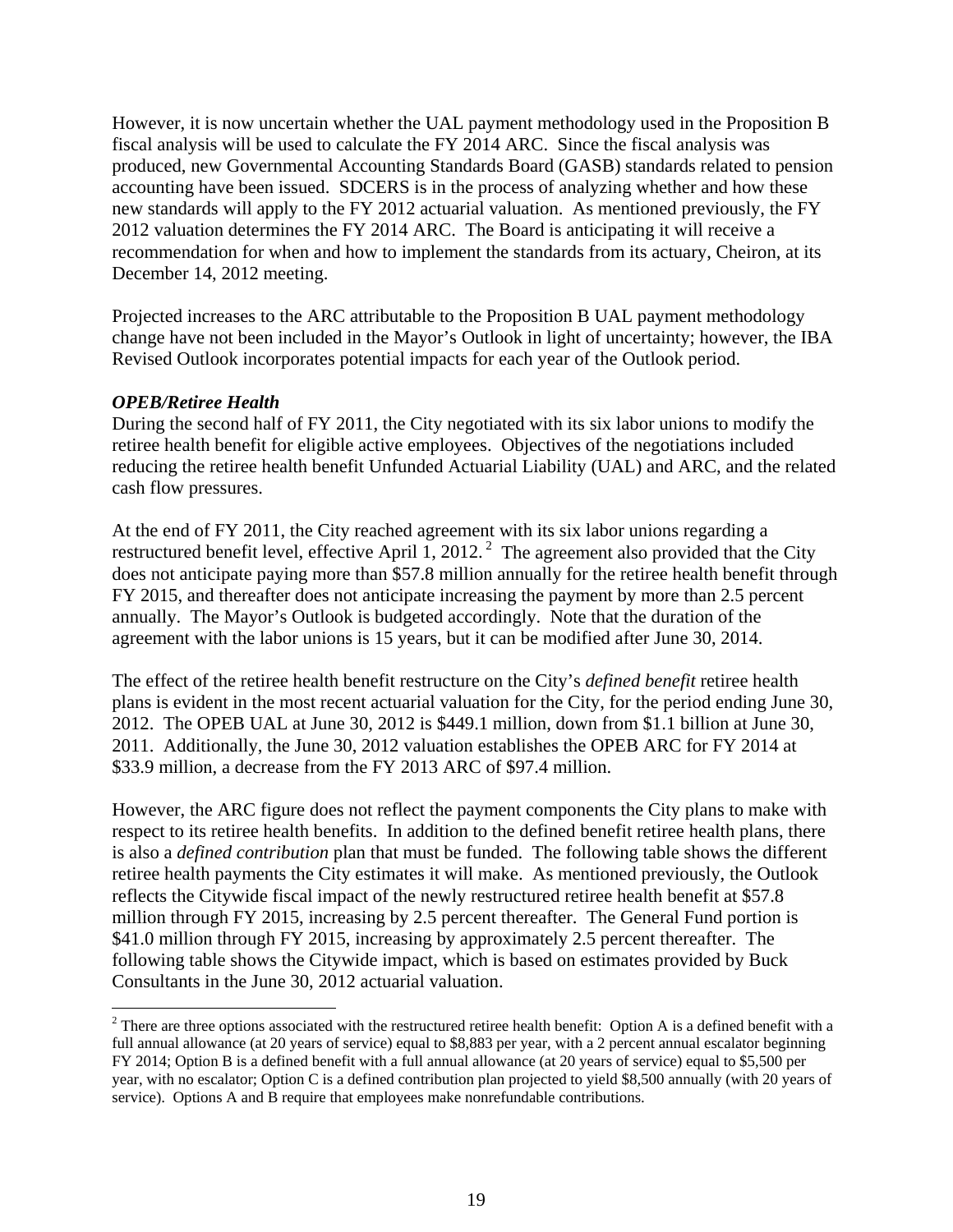- The first row contains the pay-as-you-go (PAYGO) estimates associated with retiree health benefit payments for eligible retirees under the City's retiree health *defined benefit* plans. Note that there is a defined benefit plan for eligible employees retiring before April 1, 2012, as well as restructured defined benefit options for eligible employees retiring on or after April 1, 2012.
- The second row contains estimated amounts that will either be paid into or withdrawn from the CalPERS OPEB Trust Fund for the City's retiree health benefits. When funds are needed to cover expenses above the City's budgeted retiree health contribution amount, they will be withdrawn from the trust fund (to fund PAYGO). During the Outlook, this occurs in FY 2015 through 2018.
- The third row contains estimated City contributions to Health Reimbursement Arrangement (HRA) accounts. These amounts will fund HRA accounts for eligible employees retiring on or after April 1, 2012 who selected the *defined contribution* retiree health plan (restructured retiree health benefit Option C).
- The fourth row contains estimates for contributions that will be made by employees retiring on or after April 1, 2012 who selected the *defined benefit* retiree health plan options (restructured retiree health benefit Options A and B).

| <b>OPEB/Retiree Health Forecast</b> |               |  |       |          |       |  |       |     | FY 2013   FY 2014   FY 2015   FY 2016   FY 2017   FY 2018     |  |       |  |
|-------------------------------------|---------------|--|-------|----------|-------|--|-------|-----|---------------------------------------------------------------|--|-------|--|
| (in millions)                       | <b>Budget</b> |  |       |          |       |  |       |     | <b>Forecast   Forecast   Forecast   Forecast   Forecast  </b> |  |       |  |
| <b>PAYGO</b>                        | 36.3          |  | 39.7  | <b>S</b> | 42.3  |  | 44.1  | \$. | 45.4                                                          |  | 46.1  |  |
| <b>CalPERS</b> Trust                |               |  |       |          |       |  |       |     |                                                               |  |       |  |
| Contribution/(Withdrawal)           | 16.0          |  | 2.6   |          | (8.5) |  | (7.7) |     | (12.2)                                                        |  | (7.2) |  |
| Contribution to HRA Accounts        | 7.5           |  | 17.3  |          | 25.6  |  | 24.3  |     | 28.9                                                          |  | 24.6  |  |
| <b>Less: Employee Contributions</b> | (2.0)         |  | (1.8) |          | (1.6) |  | (1.4) |     | (1.3)                                                         |  | (1.2) |  |
| <b>Total City Contribution</b>      | 57.8          |  | 57.8  |          | 57.8  |  | 59.3  |     | 60.8                                                          |  | 62.3  |  |

• The last row is the sum of the first four rows and equals the total Citywide payments to be made for each fiscal year.

## *Non-Personnel Expense*

Non-personnel expenditures (NPE) included in the Outlook are categorized as supplies, contracts, information technology, energy/utilities, and "other". Growth in NPE includes additions to General Fund departments. Also, inflation rates are applied to specific expenditure categories. The inflation rates applied in the Outlook are as follows:

| <b>NPE</b> Category           | <b>FY14-18</b><br>Outlook |
|-------------------------------|---------------------------|
| <b>Supplies</b>               | 1%                        |
| Contracts                     | 1%                        |
| <b>Information Technology</b> | 0%                        |
| Energy/Utilities              | 5%                        |
| Other                         | $0\%$                     |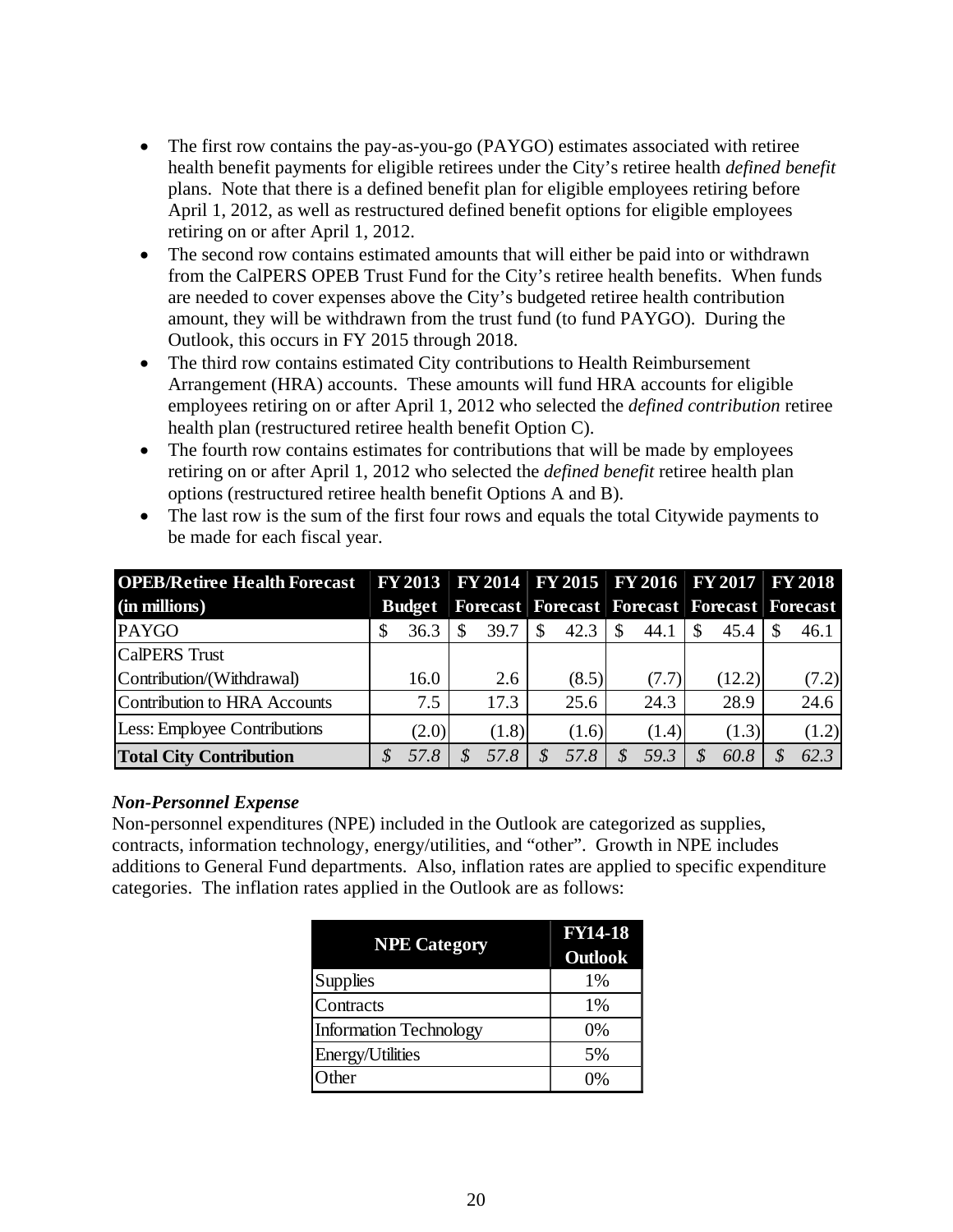Certain specific departmental adjustments to NPE are noted in the individual departmental detail sections of this report. However, some NPE expenses in the "other" expenditure category are not detailed in that section due to their impact occurring Citywide. Much of the budgeted items in the "other" expenditure category are General Fund transfers to other City funds for reimbursement for services, payment of required debt service, and other required transfers. These additional required transfers include the City's public liability transfer, preservation of benefits payment, and transfer to the Park Improvement Funds. Some additional items of note included in this category are as follows:

- Increases in debt service  $-$  \$5.6 to \$6.3 million per fiscal year for each of the five anticipated deferred capital bond issuances in FY 2013 through FY 2017 (which range from \$80 to \$90 million per year).
- An increase in deferred capital operations and maintenance (O&M) expenditures of \$21.9 million over the Outlook period.
- An increase of \$8.5 million in the transfer of Mission Bay rent and concession revenues to the Park Improvement Funds over the Outlook period. This is due to increases in estimated Mission Bay revenues, as well as the Charter requirement that a larger portion of revenues be transferred to the Park Improvement Funds beginning in FY 2015.
- An increase of \$3.5 million in Convention Center Expansion funding, beginning in FY 2017.
- Elimination of the annual required \$8.0 million McGuigan settlement payment in FY 2016 through 2018, as the last of four required payments is scheduled in FY 2015.

## *Reserves*

A city's credit rating can create significant financial benefit and can be influenced by its level of unassigned reserves that are available to provide a hedge against any potential financial impact that may jeopardize a bond holder's security. However, a city's credit rating is based on a compilation of factors that are reviewed to determine the overall confidence and perceived aptitude in management's ability to continue fiscal stability and cash flow. Factors that influence a credit rating include the strength and diversity of the local economy, the average income level of citizens, the city's overall debt load, financial management, management culture and reserves, among others.

The estimated General Fund Reserve for FY 2013 is 13.3 percent of budgeted revenues – above the target level of 8.0 percent specified in the City's Reserve Policy. Surplus amounts provide a means to address a number of future uncertainties, including uncertainties regarding the economy and the impact of redevelopment dissolution.

Recent discussions on the General Fund Reserve can be found in the following reports:

- IBA report number 12-37, "City of San Diego General Fund Reserve Benchmark and Review," dated September 20, 2012;
- Financial Management's "Report to the City Council" number 12-115, "Fiscal Year 2012 General Fund Ending Balance and Public Liability Fund," dated September 17, 2012.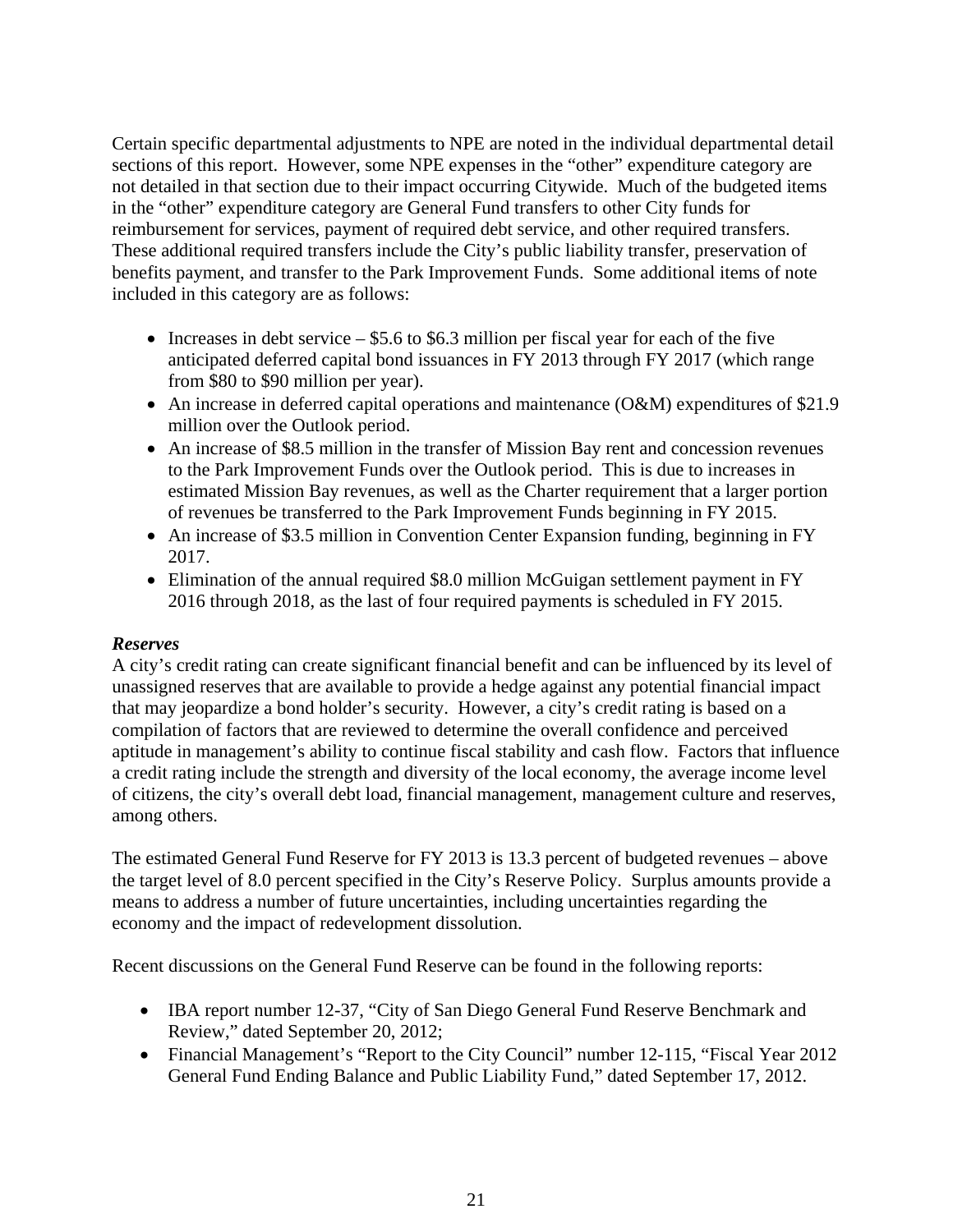The Public Liability and Workers' Compensation Fund Reserves are anticipated to meet their reserve targets of 50 percent of outstanding claims by FY 2019. The 50 percent of outstanding claims amounts which appear in the Reserve Policy are equal to \$59.8 million for the Public Liability Fund and \$76.0 million for the Workers' Compensation Fund. The Citywide contribution to the Workers' Compensation Fund Reserve is \$6.4 million for each of the five years of the Outlook. This is increased from the Reserve Policy amount of \$5.9 million per year due to a lower than anticipated fund balance at the end of FY 2012.

During FY 2012, the City deposited \$27.0 million related to a wildfire settlement with SDG&E into the Public Liability Fund. This deposit lowered the annual contributions needed to achieve the reserve target of \$59.8 million by FY 2019. Thus, the annual contribution amounts (which are the sole obligation of the General Fund) were lowered by \$4.5 million, from \$6.1 million to \$1.6 million for each of the five Outlook years.

However, Mayor-elect Filner announced that he intends to immediately seek Council approval to utilize \$21.6 million for Police and Fire-Rescue Department needs – see the Other Pending Issues section of this report. Mayor-elect Filner proposed that the \$21.6 million be taken from the Public Liability Fund. If \$21.6 million is removed from the Public Liability Fund, in order to meet the reserve target of \$59.8 million by FY 2019, the City would need to contribute approximately \$5.2 million each year for FY 2014 through 2019. Since \$1.6 million is currently included in each year of the Outlook, \$3.6 million would need to be added for each of those five years. We believe that funding our reserves to our policy level is essential. As stated in our reserve policy, "One of the key attributes of a financially stable organization is appropriate reserves." We note again that reserves are one of a number of factors that credit agencies review.

Lastly, the Long-Term Disability Fund Reserve is anticipated to achieve its reserve target of \$12.0 million by FY 2014, with the FY 2014 Citywide contribution amount of \$1.9 million.

## *Deferred Capital*

 $\overline{a}$ 

Funding deferred capital will remain a top priority over the next five years and beyond. In February 2012, the Mayor's Office reported that the City has an estimated \$898 million in deferred capital projects for buildings, streets, and storm drains. The estimates of deferred capital for streets and storm drains are generally considered accurate since they are based on comprehensive condition assessments of the assets conducted in 2010 through 2012.<sup>3</sup> However, deferred capital for buildings could be significantly higher than the estimated \$185 million since this amount was based on three condition assessments of about 30 percent of the City's 1,600 facilities conducted in fiscal years 2007 and 2009. In addition, facilities conditions may have declined since 90 percent of maintenance conducted by the Facilities Division is

 $3$  Note that for the City's 700 miles of Reinforced Concrete Pipe which is part of the storm drain system, staff developed a model based on the age, type of soil, etc., since conducting a physical condition assessment would have been cost prohibitive.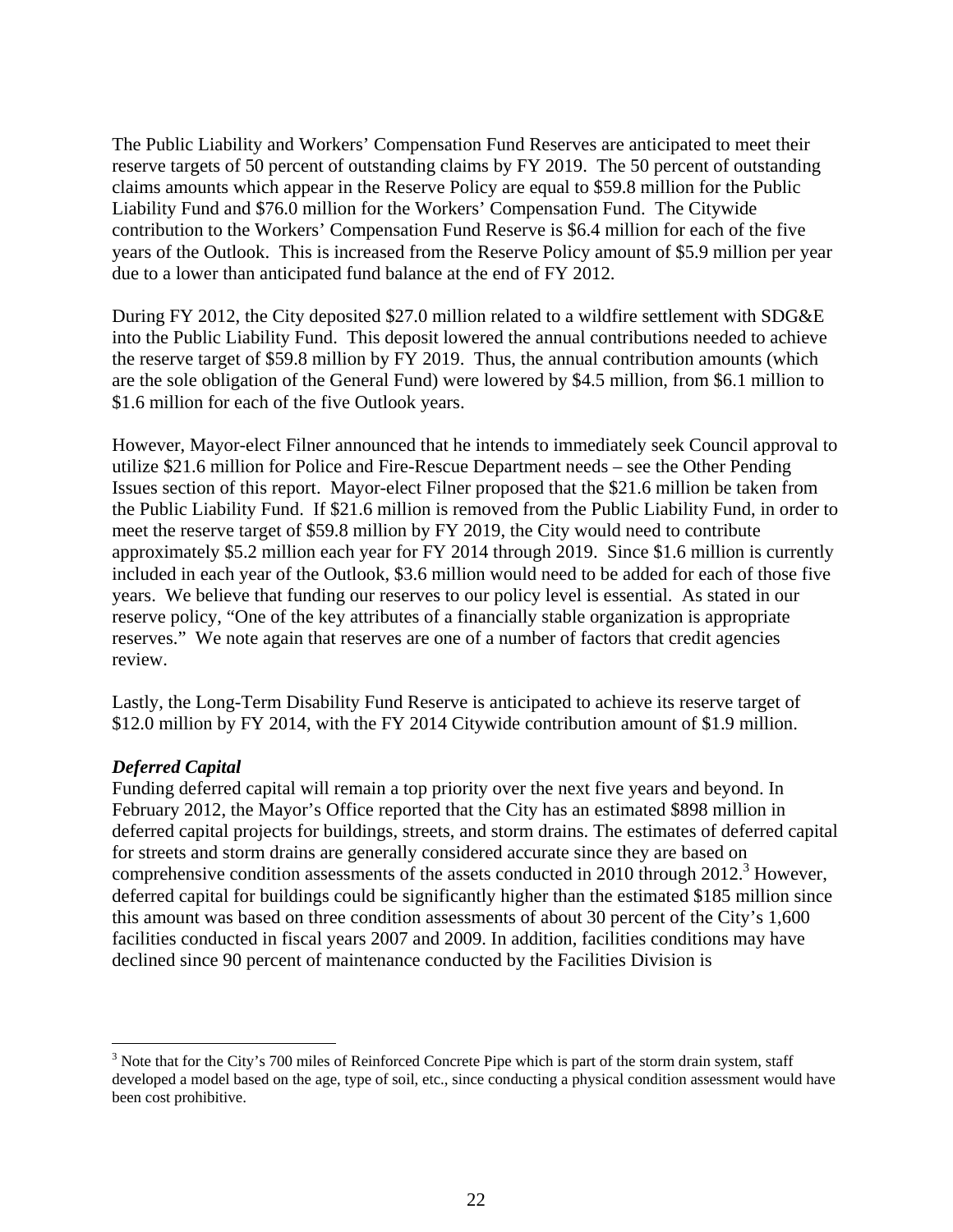reactive/breakdown maintenance rather than preventative maintenance.<sup>4</sup> The Public Works-General Services Department plans to conduct a comprehensive assessment of the City's buildings in FY 2014.

| <b>Asset Type</b>   | <b>Estimated Backlog</b> | <b>Basis for Estimate</b>                                                                                                                                                                                                               |
|---------------------|--------------------------|-----------------------------------------------------------------------------------------------------------------------------------------------------------------------------------------------------------------------------------------|
| <b>Buildings</b>    | \$185 million            | Three condition assessments conducted on $(1)$ 31 public safety buildings in 2007; (2) the 5 Civic Center Complex facilities<br>condition assessments in 2008 (Staubach Report); and (3) 443 major facilities in 2009 (Parsons Report). |
| <b>Streets</b>      | \$478 million            | Comprehensive condition assessment of 100% of streets completed in November 2011.                                                                                                                                                       |
| <b>Storm Drains</b> | \$235 million            | Assessments/inspections conducted between 2010 and 2012 for all pump stations and corrugated metal pipe (CMP). Risk<br>based modeling for reinforced concrete pipe (RCP).                                                               |
| <b>Total</b>        | \$898 million            |                                                                                                                                                                                                                                         |

## Funding Deferred Capital Projects

## *First Deferred Capital Bond*

 $\overline{a}$ 

In March 2009, the City issued the first Deferred Capital Bond issuance of \$103 million in General Fund-backed lease revenue bonds (10-year maturity) to fund deferred capital projects. These bonds were refinanced to be 30-year bonds in May 2010 as part of the Master Refunding lease revenue bond issue. About 91 percent of funds have been encumbered or expended for projects as of October 2012.

## *Enhanced Option B - The Five-Year Deferred Capital Program Funding Plan*

In March 2011, City staff presented two alternatives for reducing the deferred capital backlog and improving service levels—known as Alternative Service Levels 1 and 2. After further assessing the issue, in February 2012, City staff noted that Alternative Service Level 1 should be the ultimate goal, but provided a more practical and affordable Status Quo Funding Option that showed the bond and cash funding necessary to prevent further deterioration of these assets. Staff also presented funding Options A and B, which would achieve the Status Quo Option over a longer period of time. Both Options A and B included lower amounts of funding in the early years and gradually ramped up infrastructure investment over the five-year period.

While both Options A and B provided total Capital/Maintenance program funding of \$713 million for deferred capital over the five-year period and were considered achievable, our Office recommended approval of Option B because it represented greater cash contributions relative to capital bond requirements. This is important since revenue bonds, which are typically issued for a term of 20 to 30 years, add annual long-term debt service obligations to the General Fund. In addition, since bond proceeds can only be used to fund capital projects, ongoing operations and maintenance must be funded with cash.

As part of the Mayor's FY 2012 Mid-year Budget Report, our Office recommended to the Budget and Finance Committee that \$8.3 million of the projected \$16.5 million revenue fund surplus be used to further increase cash funding of deferred capital projects in FY 2013. This addition increased cash funding from \$45.8 million to \$54.1 million and became known as Enhanced Option B.

<sup>&</sup>lt;sup>4</sup> Since FY 2007, Facilities' FTEs and non-personnel expenditures have been reduced by about 29 percent and 56 percent, respectively due to Business Process Reengineering and other budget cuts. Facilities also has a historically high vacancy rate—currently 14 percent.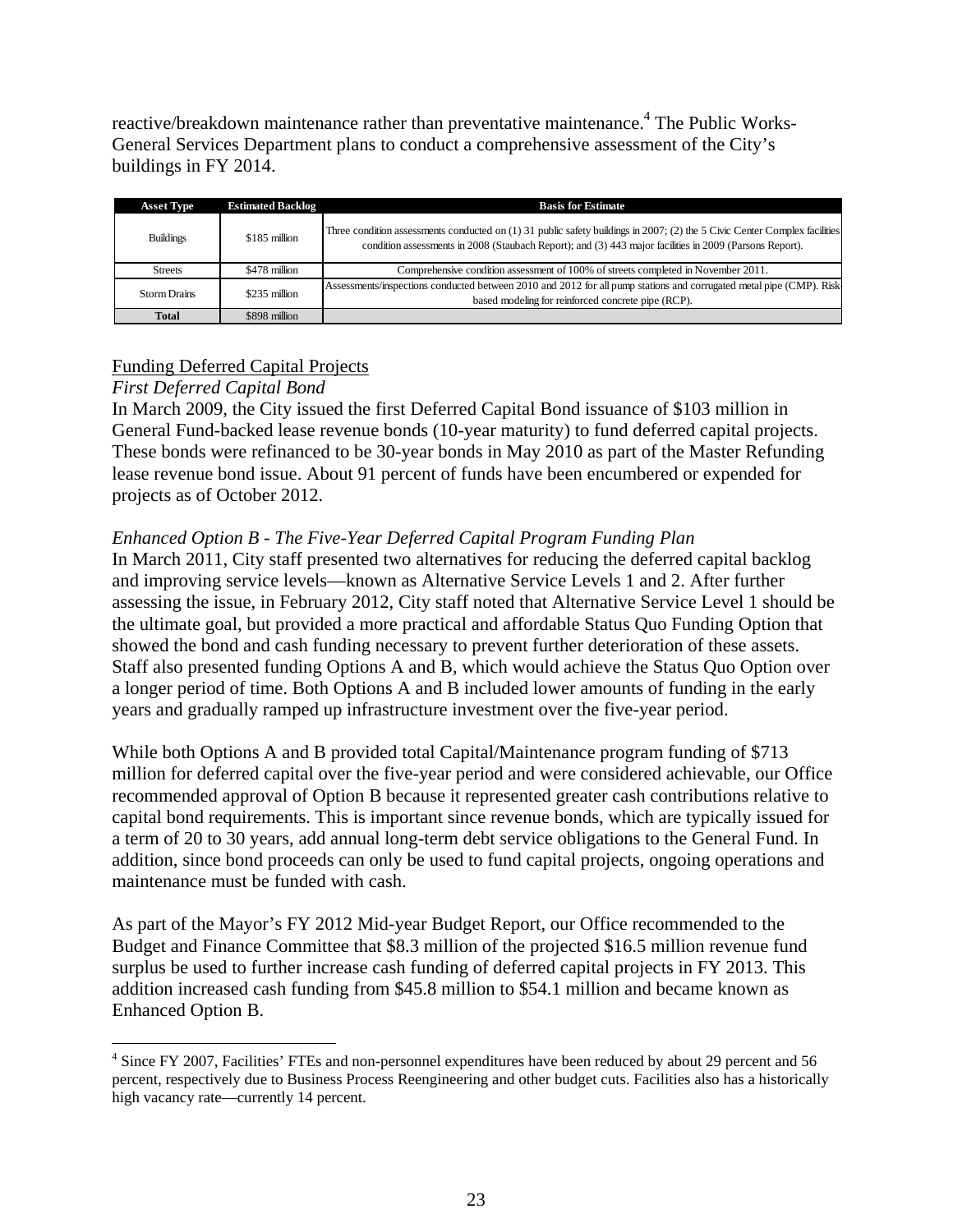## *Difference between Status Quo Funding Option and Enhanced Option B*

Enhanced Option B, now known as the Five-Year Deferred Capital Program Funding Plan, was approved by the City Council in March 2012 and provided a total of \$721.3 million for fiscal years 2013 through 2017. This funding plan was anticipated to slow the rate of deterioration of City buildings, streets, and storm drains to 5-10 percent annually; but this decline could be offset if investment levels are increased during this time period. In October 2012, the Council authorized moving forward with an additional \$25 million in lease revenue bonds which increased total funding to \$746.3 million. Over the five-year period, this additional funding reduced the shortfall between the Status Quo Funding Option (for preventing further deterioration of assets)<sup>5</sup> and Enhanced Option B (5-10 percent deterioration of assets) from \$84.7 million to \$59.7 million. While a higher service level is needed, this is an important step toward addressing the backlog. It will be important for the City to continue to identify opportunities for adding funding within existing resources.

The following table provides a comparison of the Status Quo Funding Option and Enhanced Option B. A few items of note about the data:

- For our comparison of the Status Quo and Enhanced Option B Funding Options, we are showing bond issuances in the fiscal year in which proceeds are planned to be used for implementing projects. Note that bonds are generally anticipated to be issued in  $4<sup>th</sup>$ quarter of the preceding fiscal year from which they are shown in the table below. For example, the \$75 million bond issuance shown in FY 2013 was issued in June 2012 with proceeds being expended on projects in FY 2013 and beyond. The Outlook includes the bond issuances in the year in which they are issued to accurately reflect debt service payments in the subsequent fiscal year.
- Our data reflects the most recent version of the five-year funding schedule (Attachment 1 to Staff Report 12-021), dated March 12, 2012, that was approved by the City Council on March  $20^{th}$ . For operations and maintenance funding for FY 2017, we include \$79 million which is \$5.2 million higher than the Outlook. Financial Management used an earlier version of the schedule which showed \$73.8 million for FY 2017.

| \$ in millions                                     | <b>FY 2013</b> | <b>FY 2014</b> | <b>FY 2015</b> | FY 2016 | <b>FY 2017</b> | <b>Total</b> |  |  |  |  |  |  |  |
|----------------------------------------------------|----------------|----------------|----------------|---------|----------------|--------------|--|--|--|--|--|--|--|
| <b>Status Ouo/Preventing Further Deterioration</b> |                |                |                |         |                |              |  |  |  |  |  |  |  |
| <b>Operations and Maintenance</b>                  | 53.8           | 54.9           | 56.0           | 57.1    | 58.2           | 280.0        |  |  |  |  |  |  |  |
| Net Bond (for Capital Projects)                    | 105.2          | 105.2          | 105.2          | 105.2   | 105.2          | 526.0        |  |  |  |  |  |  |  |
| <b>Total</b>                                       | 159.0          | 160.1          | 161.2          | 162.3   | 163.4          | 806.0        |  |  |  |  |  |  |  |
| <b>Enhanced Option B</b>                           |                |                |                |         |                |              |  |  |  |  |  |  |  |
| <b>Operations and Maintenance</b>                  | 54.1           | 50.0           | 62.0           | 66.0    | 79.0           | 311.1        |  |  |  |  |  |  |  |
| Net Bond (for Capital Projects)                    | 75.0           | 80.0           | 81.0           | 90.0    | 84.2           | 410.2        |  |  |  |  |  |  |  |
| <b>Total</b>                                       | 129.1          | 130.0          | 143.0          | 156.0   | 163.2          | 721.3        |  |  |  |  |  |  |  |
| <i>Difference</i>                                  | (29.9)         | (30.1)         | (18.2)         | (6.3)   | (0.2)          | (84.7)       |  |  |  |  |  |  |  |
| New Issuance of CIP Bonds                          | 25.0           |                |                |         |                | 25.0         |  |  |  |  |  |  |  |
|                                                    |                |                |                |         |                |              |  |  |  |  |  |  |  |
| <b>Difference</b>                                  | (4.9)          | (30.1)         | (18.2)         | (6.3)   | (0.2)          | (59.7)       |  |  |  |  |  |  |  |

 $\overline{a}$  $<sup>5</sup>$  Current service levels for the City's streets facilities, and storm drains are below what staff consider to be a low</sup> level of service. For example, 42 percent of streets are in good condition, 36 percent are in fair condition, and 22 percent are in poor condition.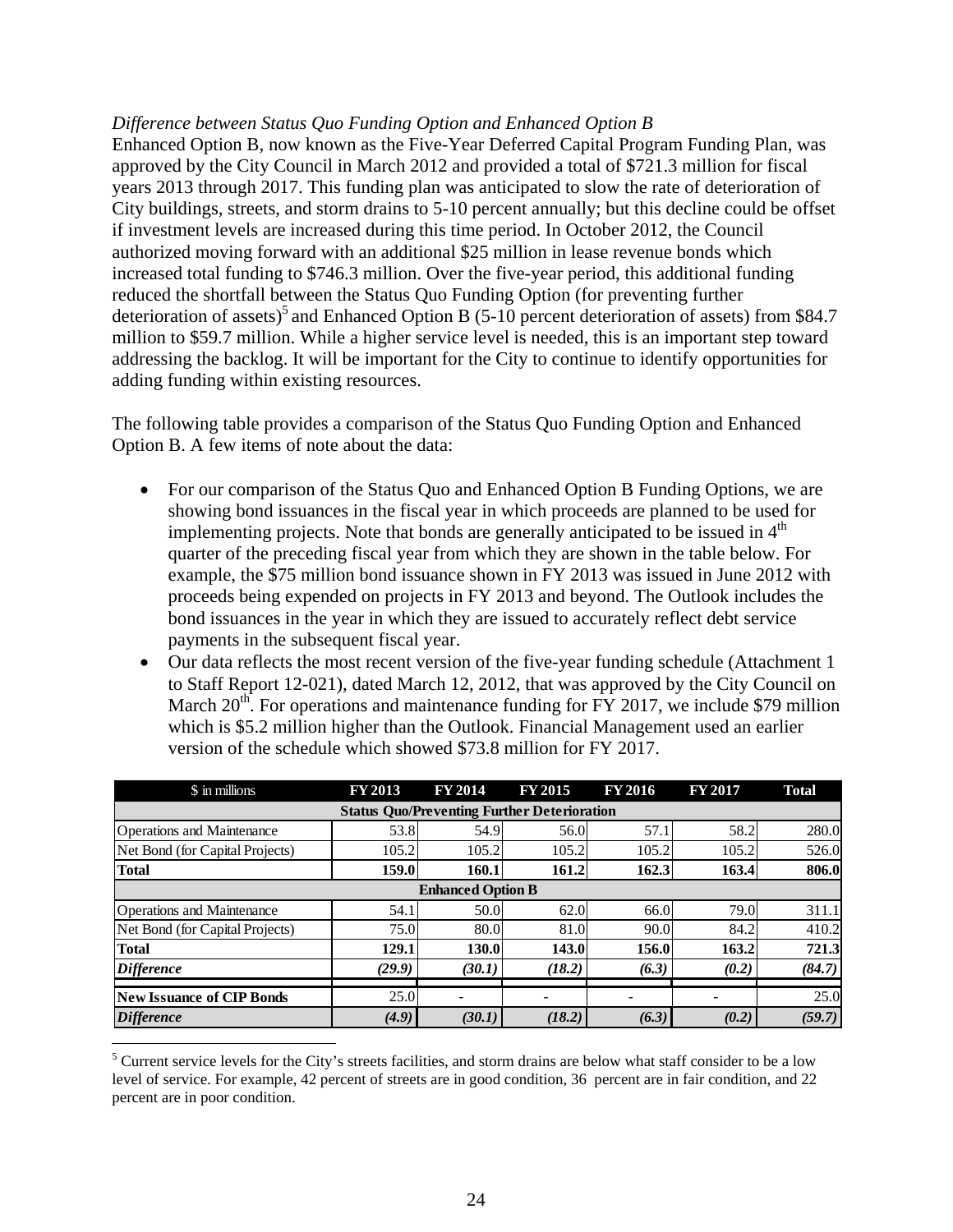## Cash Commitments and Impact on the General Fund

Cash commitments of \$494.3 for the period of the Outlook (FY 2014-2018) for both operations and maintenance and deferred capital/CIP debt service, including principal and interest, are shown below. This includes a total of \$338.4 million for operations and maintenance and \$155.9 million in existing and projected debt service for the Deferred Capital Bond issuances. All of these cash commitments have been accurately reflected in the Outlook with two exceptions. As discussed above we are showing \$79 million for operations and maintenance in FY 2017 which is an increase of \$5.2 million over the Outlook. Secondly, for consistency with Financial Management, we calculated FY 2018 operations and maintenance of \$81.4 million assuming a 3 percent increase from FY 2017 to FY 2018. This results in an increase of \$5.4 million over the Outlook for Operations and Maintenance in FY 2018. The addition of \$5.2 million and \$5.4 million for FY 2017 and FY 2018, respectively, are included in the IBA Revised Outlook.

| \$ in millions                                      | FY 2014   | FY 2015                      | FY 2016 | <b>FY 2017</b> | <b>FY 2018</b> | <b>Total</b> |  |  |  |  |  |  |
|-----------------------------------------------------|-----------|------------------------------|---------|----------------|----------------|--------------|--|--|--|--|--|--|
| <b>Operations and Maintenance</b>                   | 50.0<br>S | 62.0                         | 66.0    | 79.0           | 81.4           | 338.4<br>S.  |  |  |  |  |  |  |
|                                                     |           | <b>Existing Debt Service</b> |         |                |                |              |  |  |  |  |  |  |
| 2010 Deferred Capital Bond 1 (\$103 million)        | 7.3       | 7.3                          | 7.3     | 7.3            | 7.3            | 36.5         |  |  |  |  |  |  |
| 2012 Deferred Capital Bond 2 (\$75 million)         | 4.6       | 4.6                          | 4.6     | 4.6            | 4.6            | 23           |  |  |  |  |  |  |
| <b>Projected Issuances Debt Service</b>             |           |                              |         |                |                |              |  |  |  |  |  |  |
| 2012 CIP Bond (\$25 million)                        | 1.8       | 1.8                          | 1.8     | 1.8            | 1.8            | 9            |  |  |  |  |  |  |
| 2013 Deferred Capital Bond (\$80 million)           | 5.6       | 5.6                          | 5.6     | 5.6            | 5.6            | 28           |  |  |  |  |  |  |
| 2014 Deferred Capital Bond (\$81 million)           |           | 5.7                          | 5.7     | 5.7            | 5.7            | 22.8         |  |  |  |  |  |  |
| 2015 Deferred Capital Bond (\$90 million)           |           |                              | 6.3     | 6.3            | 6.3            | 18.9         |  |  |  |  |  |  |
| 2016 Deferred Capital Bond (\$84.2 million)         |           |                              |         | 5.9            | 5.9            | 11.8         |  |  |  |  |  |  |
| 2017 Deferred Capital Bond (\$84.2 million)         |           |                              |         |                | 5.9            | 5.9          |  |  |  |  |  |  |
| <b>Subtotal Existing and Projected Debt Service</b> | 19.3      | 25.0                         | 31.3    | 36.9           | 42.8           | 155.9<br>S.  |  |  |  |  |  |  |
| <b>Total Cash Commitments</b>                       | 69.3      | 87.0                         | 97.3    | 115.9          | 124.2          | 494.3        |  |  |  |  |  |  |

In accordance with the City's Debt Policy, staff strives to maintain total General Fund backed debt service as a percentage of available revenue—known as the lease burden—below 10 percent. Rating agencies consider lease burden percentages over 10 percent to be above average or high. The Debt Management Department recently reported that the lease burden percentage is about 4.4 percent. If the Deferred Capital Funding Plan is implemented as shown in the table above, our Office estimates the lease burden percentage would grow to be about 6 percent in FY 2018, assuming that no additional General Fund-backed lease revenue bonds are issued.<sup>6</sup> Over the next few years as the City moves forward to develop a Multi-Year Capital Improvement Program Plan and identify a strategy for financing deferred capital and other capital needs, including redevelopment projects formerly funded through tax increment, it will be important to consider the Debt Policy 10 percent limit and long-term impact of debt financing on the General Fund.

1

<sup>&</sup>lt;sup>6</sup> This 6 percent estimate includes \$1.1 million annual debt service for the proposed Balboa Park Parking Garage bonds beginning in FY 2016 and \$3.5 million annual debt service for the proposed Convention Center expansion bonds beginning in FY 2017.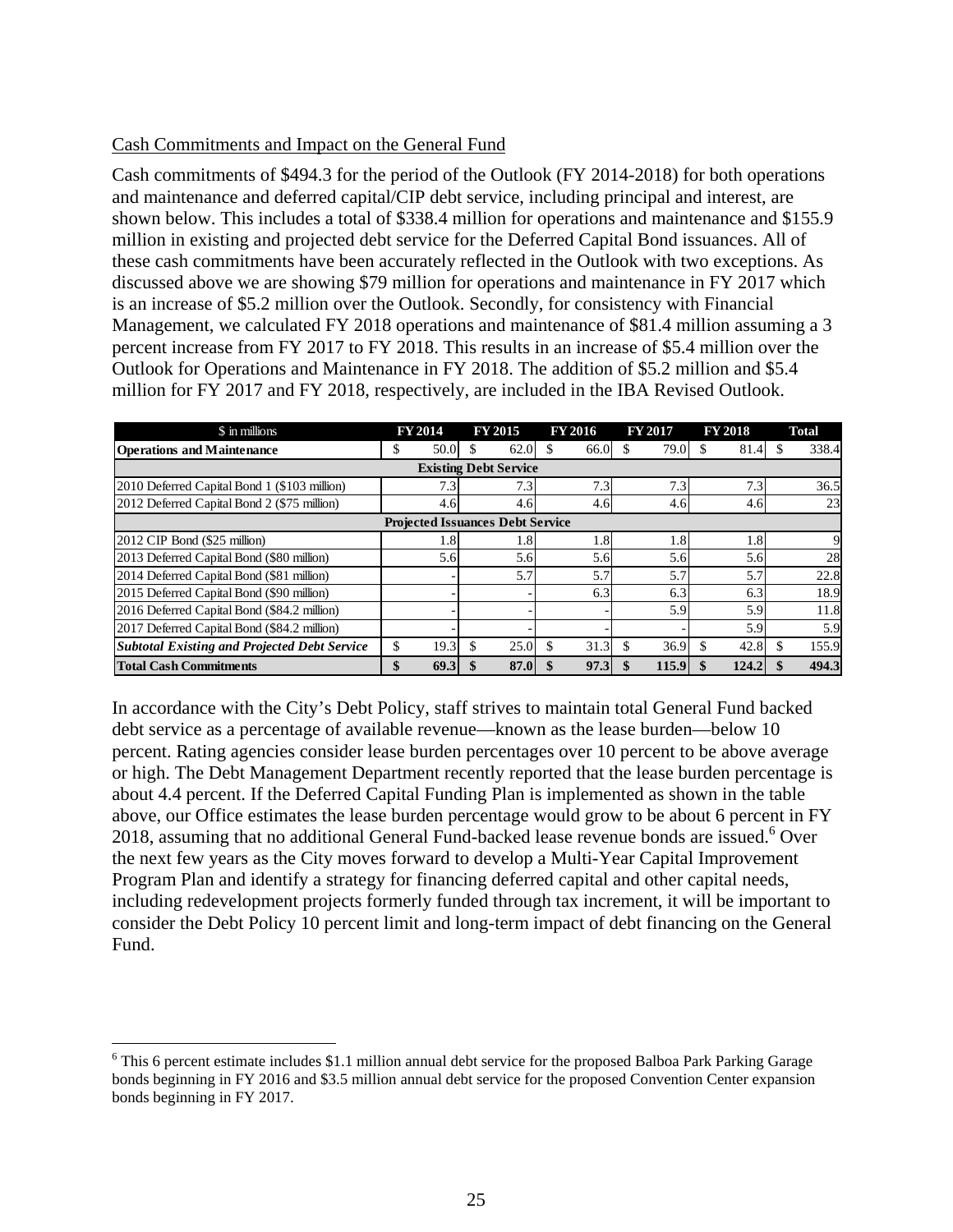## Factors to Consider Moving Forward

The following factors should be considered as the City continues to move forward to address deferred capital:

- The actual amount of deferred capital could be significantly higher than the current estimates, particularly for buildings. Public Works-General Services plans to conduct a comprehensive condition assessment of the City's facilities in FY 2014.
- Given recently implemented CIP streamlining efforts, it will be important to monitor expenditures of proceeds from existing bonds to ensure that Public Works-Engineering  $\&$ Capital Projects has sufficient capacity to efficiently implement projects. Future planned issuances can be adjusted based on the Department's performance.
- The City may be moving toward developing a Multi-Year Capital Improvement Plan. As part of this process, City staff will need to develop an effective method for identifying and prioritizing capital needs, such as based on Asset Management principals.
- In developing a financing strategy for the Multi-Year Capital Plan, the Mayor, City Council, and other stakeholders will need to consider the impact of issuing lease revenue bonds on the General Fund. Note that Mayor's Outlook adds \$96.4 million in debt service payments for deferred capital bond issuances to the General Fund over the next 25-30 years. Further, these planned bond issuances do not address needs for new facilities, such as fire stations.

## *Redevelopment Dissolution*

The City as Successor Agency has made notable progress moving forward with redevelopment dissolution and wind up activities despite significant and ongoing challenges. Although the fiscal impact to the City's General Fund is based on many variables and is still unclear, there is an ongoing high level of risk. The City has set aside about \$28.5 million in the General Fund Reserve to mitigate the potential impacts and will continue to receive its share of property tax revenue distributed to local taxing entities. Redevelopment Dissolution will continue to be an important issue for the City over the next five years and beyond.

## Background

Per AB 26 enacted on June 28, 2011, California Redevelopment Agencies (RDA) were dissolved on February 1, 2012, and their rights, powers, duties, and obligations were vested in the successor agencies. The City Council designated the City of San Diego to serve as the former RDA's Successor Agency for purposes of winding down its operations; making payments on enforceable obligations; and liquidating the agency's unencumbered assets for distribution to the county, school districts, and other local public agencies. The City also chose to serve as the Housing Successor Entity and retain the former RDA's affordable housing assets and assume related responsibilities. An additional dissolution law—AB 1484—was passed as a trailer bill to the FY 2013 state budget on June 27, 2012. AB 1484 took immediate effect and requires successor agencies to learn and implement significant new rules of conduct and includes new deadlines and severe late penalties.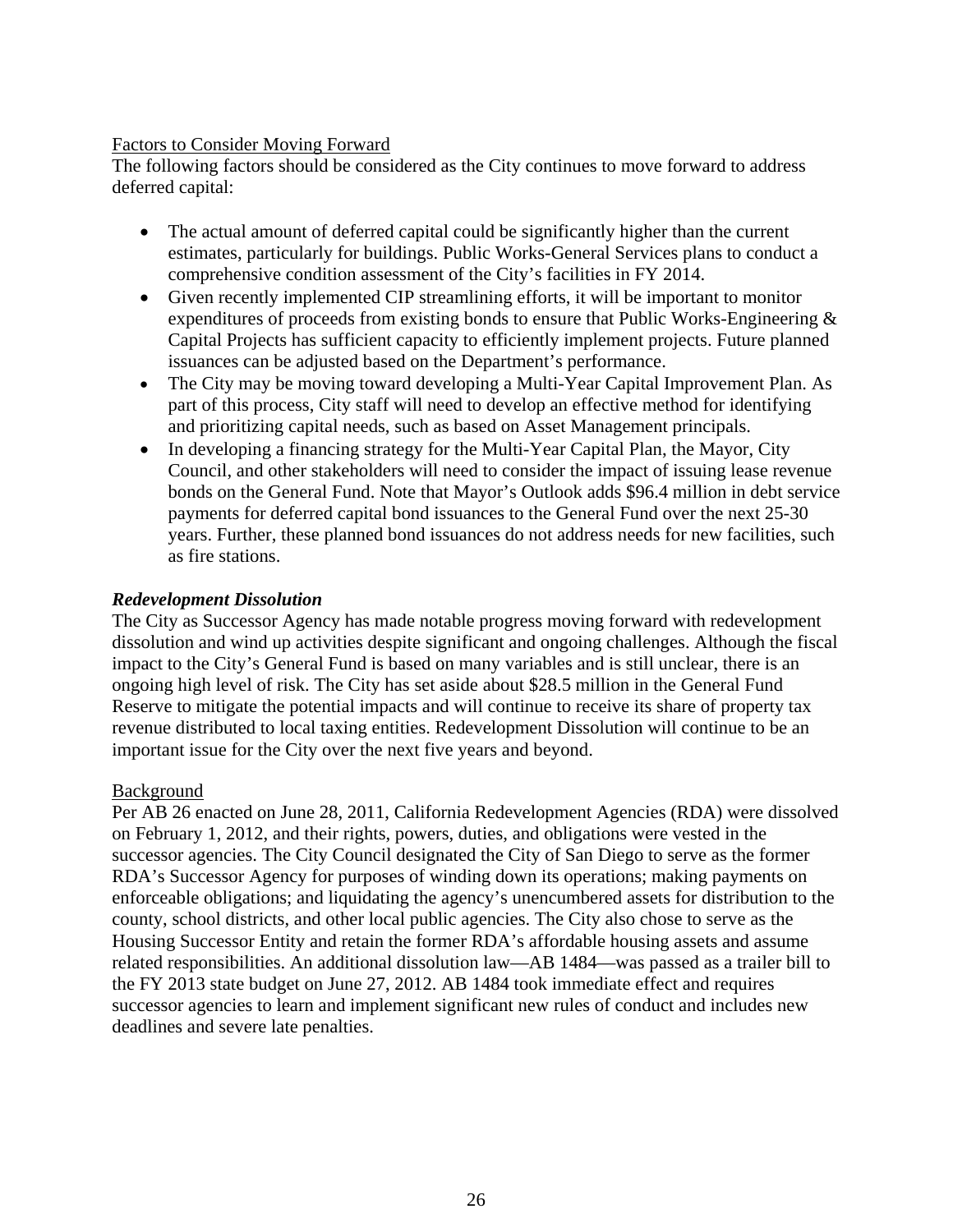A large part of winding down activities includes making payments on enforceable obligations of the former RDA.<sup>7</sup> Per AB 26, successor agencies are required to prepare Recognized Obligation Payment Schedules (ROPS) for enforceable obligations allowed to be made during each applicable six-month period (January 1- June 30 and July 1-December 30) until all obligations are fulfilled. AB 26 includes restrictions on what constitutes an enforceable obligation and each ROPS must be approved by the (1) City Council as the approval body for the City as Successor Agency, (2) Successor Agency Oversight Board, and (3) State Department of Finance (DOF). Sources of funds for making payments include the Redevelopment Property Tax Trust Fund (RPTTF), bond proceeds, reserve balances, and the Low and Moderate Income Housing Fund (LMIHF). AB 26 also provides for a limited administrative allowance equal to 3 percent of the Successor Agency's distribution of RPTTF.

#### Redevelopment Property Tax Trust Fund (RPTTF)

From the State's perspective, a primary goal of dissolution and unwinding activities is to maximize the amount of property tax that previously would have been provided to RDAs for distribution to local taxing entities, such as cities, counties, and schools. Going forward, the City of San Diego can expect to receive additional property tax revenue from RPTTF both in the form of pass-through payments, residual distributions, and other one-time distributions. However, it is currently difficult to predict these amounts with any certainty due to ongoing unknown factors.

#### *Pass-through Payments*

Per the dissolution laws, the County Auditor and Controller (CAC) distributes RPTTF monies on January 2nd and June 1st of each year via the "waterfall" method. After deducting its own administrative costs from the RPTTF, the CAC distributes the first tier of funds based on passthrough payments that would have been received under Community Redevelopment Law.<sup>8</sup> In previous years, the City generally has received about \$2.4 million in annual pass-through payments. The Outlook includes additional property taxes of \$4.8 million in each of the five years from pass-through payments. The County confirmed that the City will receive a passthrough payment from each of the January 2nd and June 1st distributions but did not confirm or project the amount. Financial Management's assumption of \$2.4 million for each of the two semi-annual distributions is based on the amount of the pass-through payment from the June 1, 2012 RPTTF distribution. However, the CAC's estimated RPTTF pass-through payment to the City for the period covering June through December 2012 is about \$1.6 million.

#### *Enforceable Obligations*

1

The second tier of RPTTF monies is for AB 26 distributions including enforceable obligations, the successor agency's administrative cost allowance, and the State Controller's invoices for audit and oversight. AB 26 requires the Successor Agency to utilize all available cash from non-RPTTF sources first to pay enforceable obligations; therefore, the Successor Agency has paid the majority of enforceable obligations in ROPS 1 and 2 with reserves, bond proceeds, and other revenues. This requirement as well as the Successor Agency's \$89 million true-up payment to the CAC in July 2012 has depleted reserve balances. As a result, the Successor Agency will be

 $<sup>7</sup>$  Enforceable Obligations are generally defined to include several categories, such as bond obligations and written</sup> contracts for specific performance with parties that are not the sponsoring entity, such as the City.

<sup>&</sup>lt;sup>8</sup> California RDAs make either negotiated or statutory pass-through payments to other taxing entities.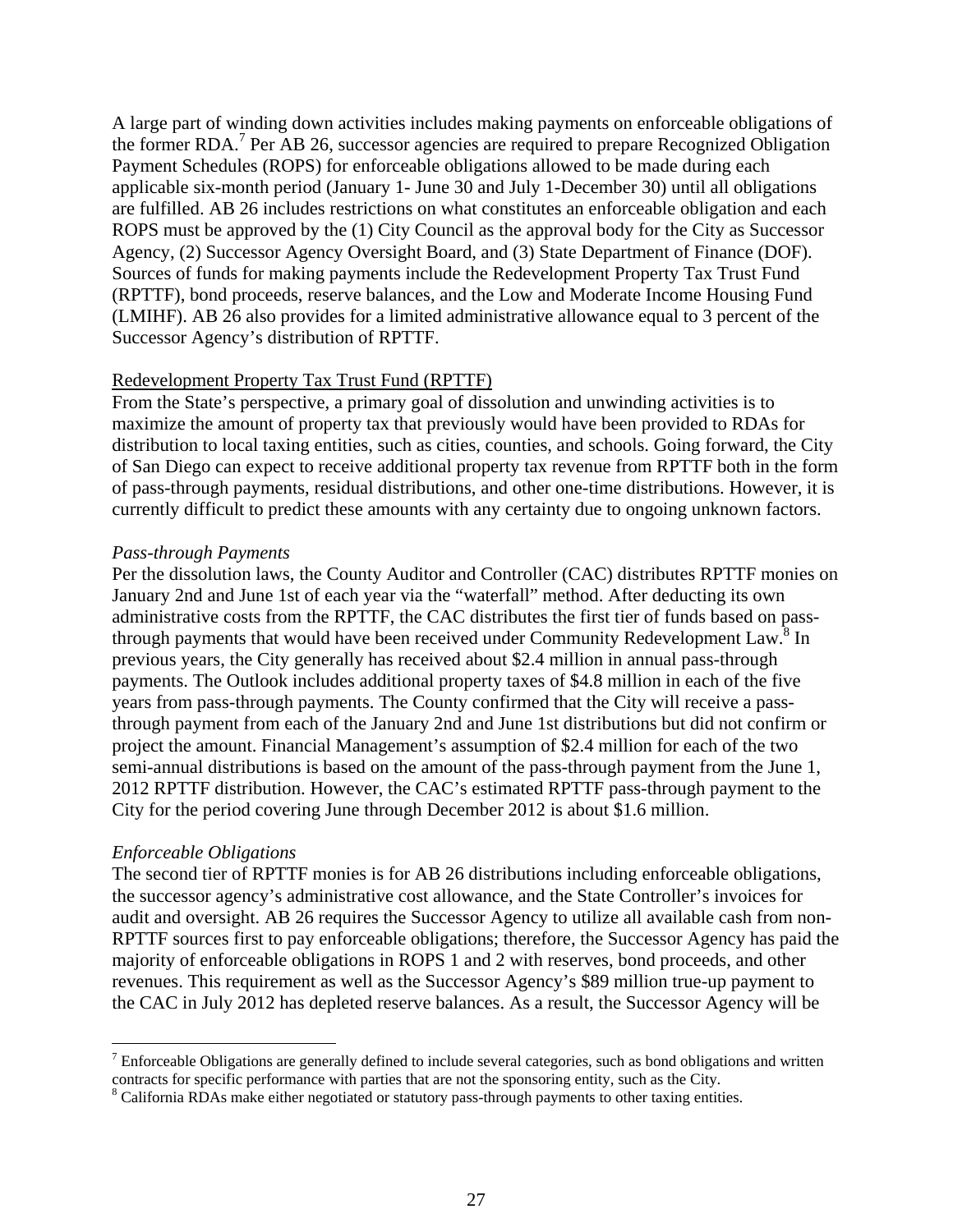more reliant on RPTTF and may face challenges for paying enforceable obligations on future ROPS.

## *Residual Distributions*

The residual balance remaining after the first tiers have been distributed is allocated pro rata to the local taxing entities. The City's pro rata share is about 21 percent given its June 1, 2012 residual distribution of \$2.4 million and its \$18.6 million share of the \$89 million of the July 2012 true-up payment. The City's percentage may have increased to 21 percent from the amount previously assumed (14-17 percent) because the former RDA no longer receives a portion of these funds. Residual distributions are based on a number of variables, such as the amount of the pass-through payments and RPTTF needed by the Successor Agency and approved by the DOF to pay enforceable obligations.

## *Other One-time Distributions*

AB 1484 requires successor agencies to retain the services of a licensed accountant to review unobligated LMIHF and other reserve fund balances available for transfer to the CAC for distribution to local taxing entities. There are potential risks to the General Fund if the Successor Agency does not have sufficient funds to make the required payment to the CAC. The audit of the LMIHF is currently ongoing and is expected to be completed by late November 2012, and the audit of non-LMIHF balances is expected to be completed in December 2012. The Oversight Board and the DOF will review the outcome of those two audits before the DOF makes a preliminary determination regarding the total amount of unobligated balances. The Successor Agency has the right under AB 1484 to meet and confer with the DOF if there is any dispute regarding the actual amount of unobligated balances. It is uncertain at this time how much money will be owed by the Successor Agency to the CAC as a result of the two audits and whether the Successor Agency will possess adequate funds to make the two required payments. If the Successor Agency has inadequate funds to make the payments, then it is expected that the City will need to make up any deficiency. AB 1484 allows the State to withhold sales and use taxes from the City or RPTTF distributions from the Successor Agency in order collect any underpayment or late payment of the unobligated balances.

The City may receive additional property tax revenue when these audits are completed in mid-FY 2013 and unobligated balances are distributed to local taxing entities. The amounts that the City may receive could depend largely on whether the DOF ultimately approves of several items in ROPS 3 that were expected to be paid from reserves, but which have been preliminarily challenged by the DOF.

## Recognized Obligation Payment Schedule (ROPS) 3

Although ROPS 1 and 2 were approved without challenges, in its approval letter the DOF reserved the right to question and remove items included in future ROPS that are not enforceable obligations even if they were not removed from a previous ROPS. On October 19, 2012 the City as the Successor Agency received a letter from the DOF stating that about \$54.6 million of payments for items included on ROPS 3 do not qualify as enforceable obligations and reducing the amount of RPTTF requested by the Successor Agency from about \$76.6 million to \$22.2 million. The reduction in RPTTF does not show the full impact of items denied because some of the items were not scheduled for payment on ROPS 3 and others were scheduled to be paid from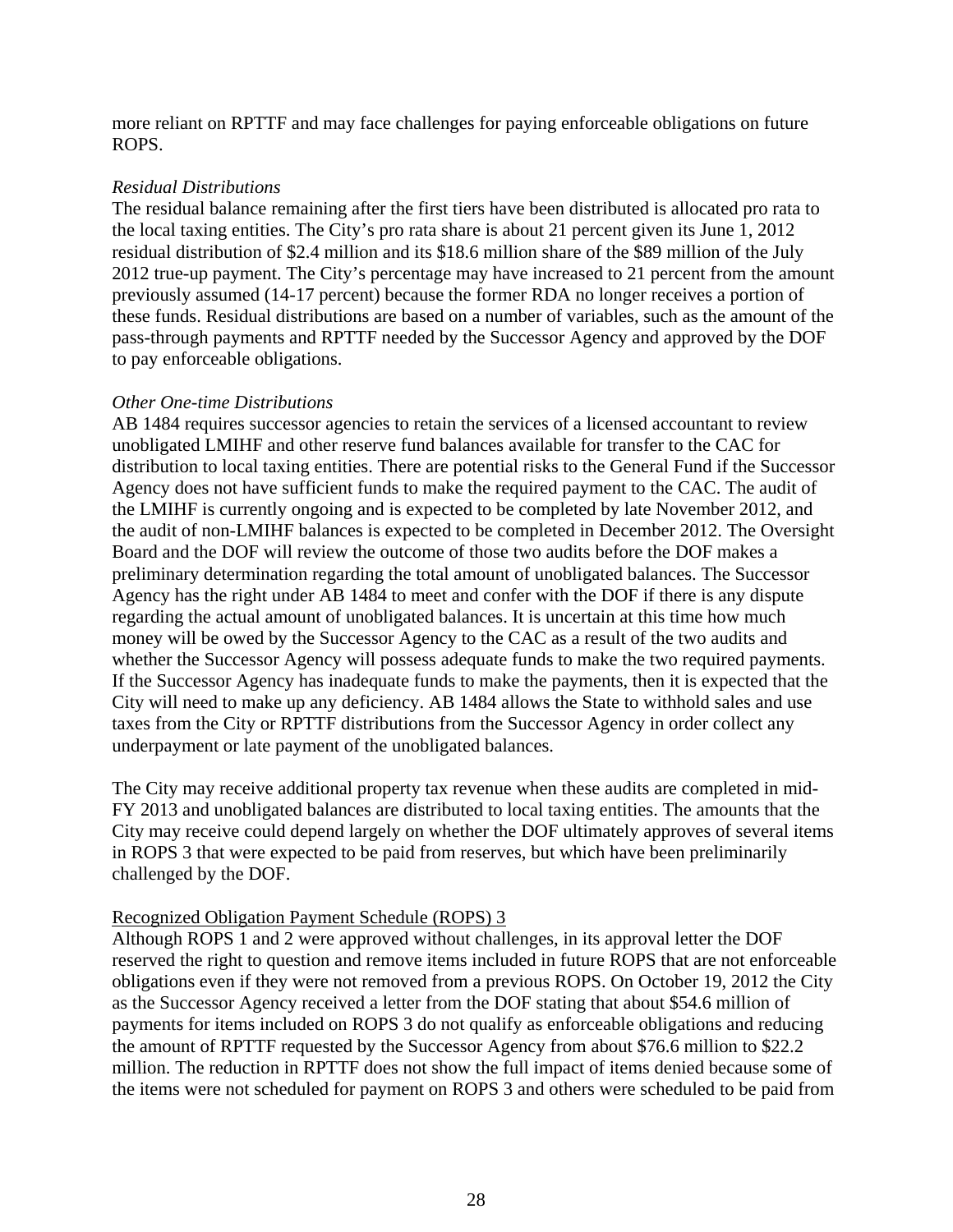reserves, bond proceeds, or other funding sources. The items that have been denied by DOF include certain debt repayment agreements between the City and the former RDA; projects to be conducted as part of the Cooperation Agreement between the City and the former RDA; various capital improvement projects; and at least two affordable housing projects.

Successor Agency staff maintains that the items that have been denied are enforceable obligations and should be allowed. As part of the appeal process per AB 1484, staff are scheduled to Meet and Confer with the DOF on November 29th and expect to receive a final determination on these items in mid-December. The CAC's distributions from RPTTF for ROPS 3 will occur on January 2, 2013.

## *Long-term Debt*

Several of the enforceable obligations included in ROPS 3 that were denied by DOF were based on agreements between the City and former RDA, which the State DOF does not consider enforceable obligations per AB 26. This includes debt service for improvements to Petco Park and the expansion of the Convention Center Phase II, as well as miscellaneous startup/general debt.<sup>9</sup> If DOF's final determination invalidates these agreements, the City's General Fund would be impacted as shown in the table below. Note that DOF has not adjusted RPTTF for these items since no payments were scheduled in ROPS 3.

#### *Millions of Dollars*

 $\overline{a}$ 

|                                      | FY 2014 |      | <b>FY 2015</b> |      | <b>FY 2016</b> | <b>FY 2017</b> | <b>FY 2018</b> | Total |
|--------------------------------------|---------|------|----------------|------|----------------|----------------|----------------|-------|
| Petco Park Improvements              |         |      |                |      | ر…             |                | 11.9           | 56.5  |
| Convention Center Phase II Expansion |         | 0.01 |                | ر. ر | 4.0            | 4.             | 0.0            | 20.0  |
| <b>Total</b>                         |         | 14.3 |                | 14.8 | 15.3           | 15.8           | 16.3           | 76.5  |

This potential General Fund impact has not been reflected in the Mayor's Outlook. We have included it in the IBA Revised Outlook to call attention to this possibility.

## *"Clawback" Provision*

Importantly, if the DOF's objection to these items is upheld, the State Controller could exercise its right under the "claw-back" provision of AB 26 to order the City to reimburse the Successor Agency for any payments previously made under those agreements dating back to January 1, 2011. If this occurs, the City would have to rely on the General Fund to make the total \$28.0 million payment to CAC. This includes two annual payments made for the Convention Center Phase II expansion and Petco Park improvements in FY 2013 and FY 2012 totaling \$4.5 million and \$22.6 million, respectively. It also includes one payment of \$867,407 that was made in FY 2012 under an agreement between the City and former RDA for repayment of startup/general debt.

 $^{9}$ For the future, each annual payment for the Convention Center will increase from \$2.5 in FY 2013 by \$0.5 million annually until it reaches \$9 million in FY 2026. The \$9 million payments will continue through FY 2041 with a final payment of \$2 million in FY 2042. Note that the last debt service payment for Petco Park Improvements will be made in FY 2026.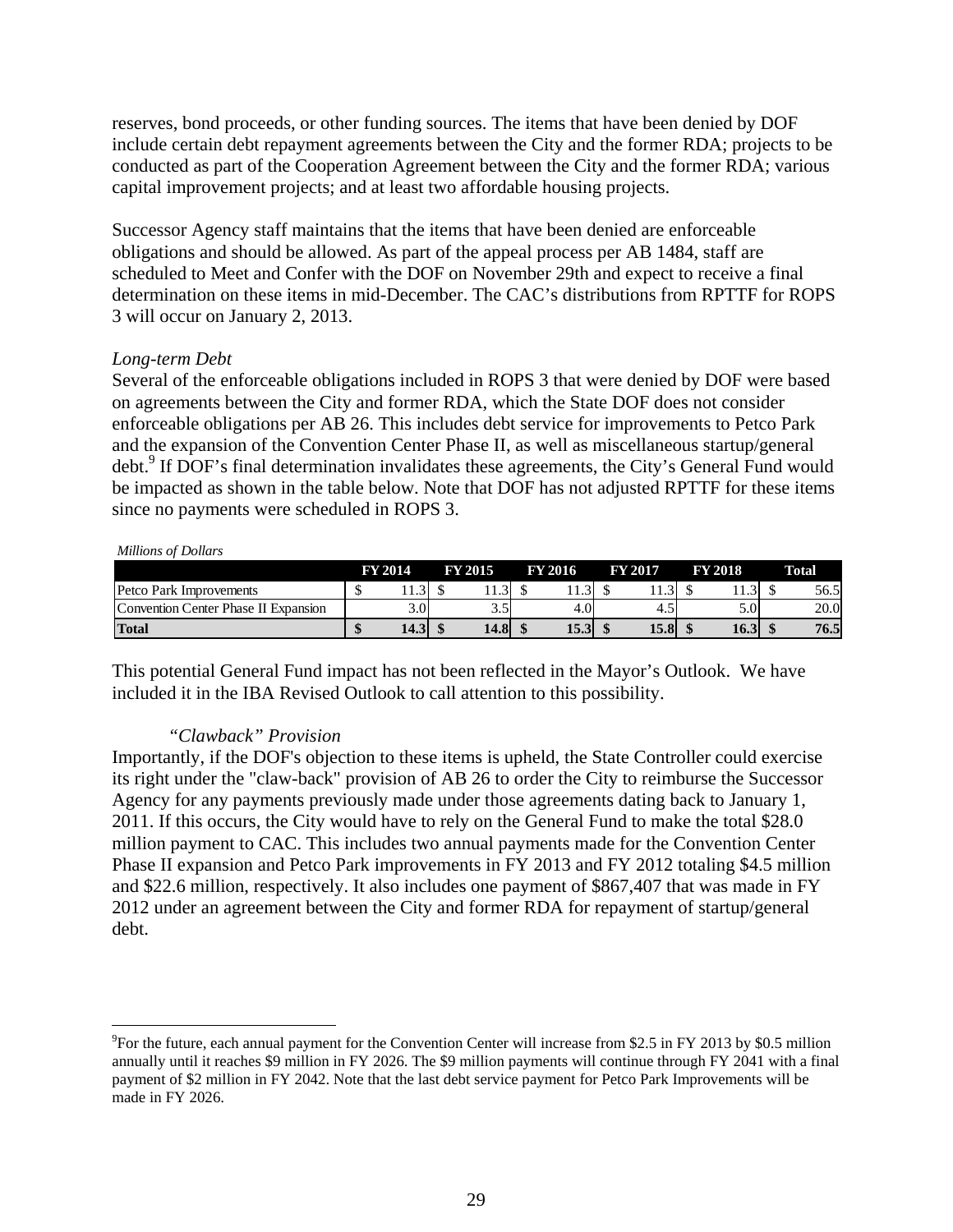## *Conditional Reinstatement of Loans between the City and Former RDA*  After the Successor Agency has received the Finding of Completion for completing the required audits of housing and non-housing assets and remitting unencumbered funds to the CAC, AB 1484 conditionally allows the Oversight Board to reinstate loans between the City and the former RDA as enforceable obligations of the Successor Agency. However, there are several stipulations:

- must be for legitimate redevelopment purposes;
- maximum limit on the amount of annual repayments;
- no repayments prior to FY 2014;
- limits interest rate and re-sets commencement date;
- priority to repay LMIHF if balance due; and
- 20 percent of repayments deposited to housing asset fund.

Given the statutory formula for calculating the maximum limit on the annual repayment, the City would be precluded from receiving meaningful loan repayments for at least several years. The maximum annual repayment amount is 50 percent of the increase in the residual RPTTF balance distributed to local taxing entities from the base year (FY 2013) to the given fiscal year. This formula assumes that the amount of residual distributions to local taxing entities will increase in future fiscal years as redevelopment obligations are paid. However, in San Diego's case, the Successor Agency has primarily relied on reserve balances to pay for enforceable obligations which resulted in relatively higher residual distributions. As discussed earlier in this section, in future ROPS the Successor Agency will need to rely on RPTTF distributions rather than reserve balances resulting in decreased residual distributions.

## *Cooperation Agreement Projects*

The Cooperation Agreement between the City and the former RDA for payment of costs for certain redevelopment projects, dated February 28, 2011, included projects totaling about \$4.1 billion. The DOF's position is that agreements between the City and former RDA generally are not considered enforceable obligations per AB 26. In addition, the DOF contends that most of the projects do not have contracts with a third party signed by June 27, 2011, as required by AB 26. For ROPS 3, the DOF denied \$45.6 million in Cooperation Agreement projects that were scheduled to be paid with RPTTF monies. Since these projects generally have not been started and the City has not expended funds, the General Fund will not be directly impacted. Going forward, some projects may be funded with outstanding non-housing bond proceeds. AB 1484 allows the Successor Agency to expend such bond proceeds for future improvement projects consistent with the original bond covenants after receiving a Finding of Completion from the DOF, which is expected to occur in mid-2013. Until alternative funding sources are identified these projects will likely be delayed or cancelled.

## *Administrative Cost Allowance*

Since the administrative cost allowance for the Successor Agency is 3 percent of enforceable obligations paid with RPTTF, the DOF's rejection of various line items in ROPS 3 has resulted in a corresponding reduction of \$2.1 million to the administrative allowance from about \$2.8 million to \$648,000. In addition, the DOF reclassified two items on the ROPS as administrative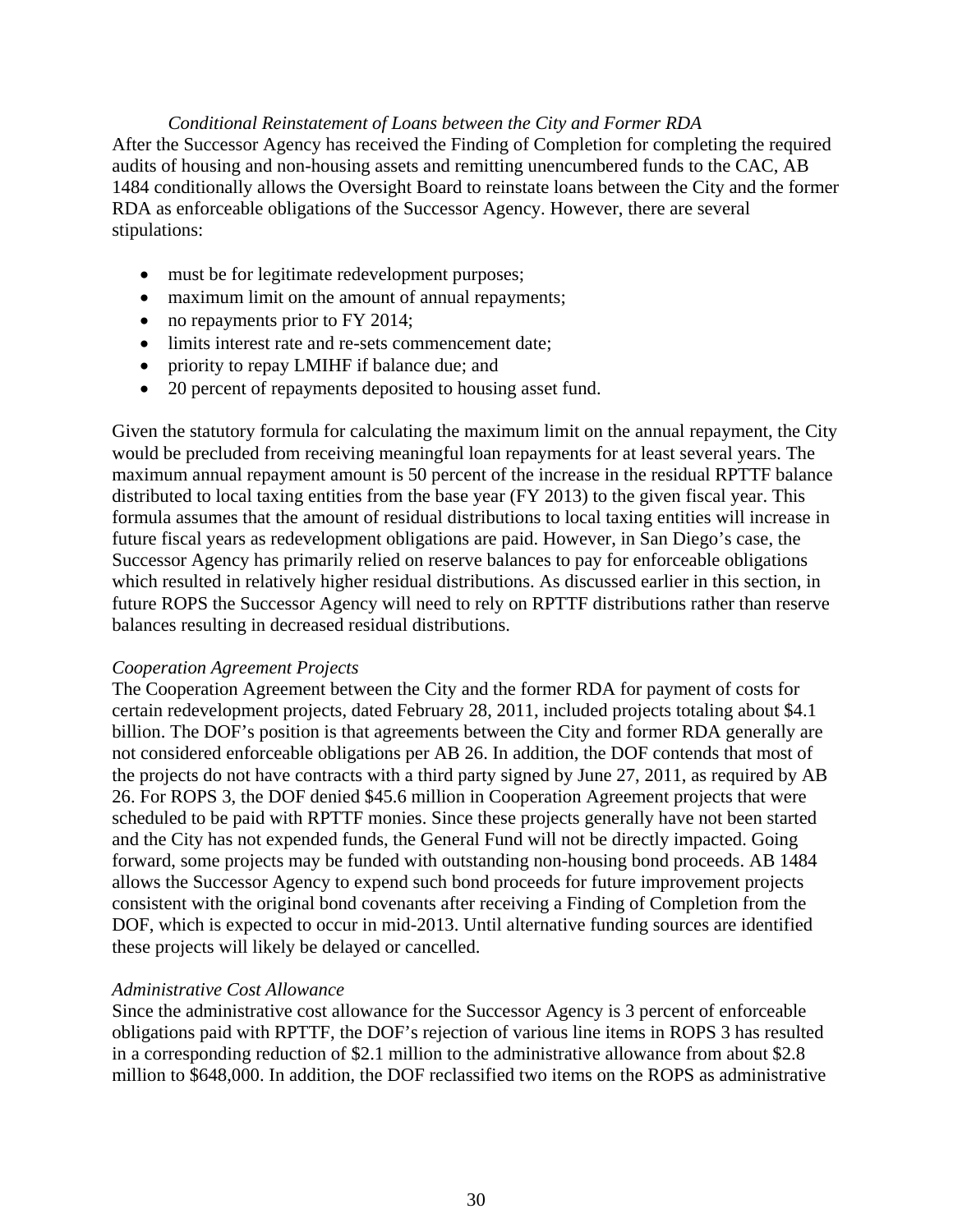costs that must be paid from the Administrative Cost Allowance. These items totaled \$450,000, including \$200,000 for the required Annual Audit of Successor Agency's Financial Statements and \$250,000 for the Oversight Board's Legal Counsel. If the DOF's objections are upheld and the DOF does not allow the Successor Agency to use non-RPTTF sources of funding for administrative costs, the City will have to make difficult decisions about providing supplemental funding for the Administrative Budget or further reducing Successor Agency staff.

## Preserving Funds for the Impacts of Redevelopment Dissolution

The City has about \$28.5 million available in the General Fund Reserve which could be used to mitigate these and other unforeseen risks to the General Fund as shown in the following table.<sup>10</sup> In addition, the FY 2013 budget recommended that the \$10.7 million Transient Occupancy Tax (TOT) fund balance, stay in the fund pending decisions on redevelopment dissolution.

|         | <b>Amount</b> | <b>General Fund Reserve - Available to Mitigate the Impact of Redevelopment</b><br><b>Dissolution</b> |
|---------|---------------|-------------------------------------------------------------------------------------------------------|
| Φ<br>JЭ |               | 5.0 Portion of FY 2012 revenue surplus retained in reserves (FY 2012 Year-End Budget                  |
|         |               | Monitoring Report) for unforeseen circumstances or to mitigate impacts of dissolution                 |
|         |               | 4.8 City's allocation of June 1, 2012 RPTTF distribution (Residual/Pass-through).                     |
|         |               | 18.7 City's allocation of July True-Up Payment                                                        |
|         |               | 28.5 Total                                                                                            |

It is important to preserve the \$28.5 million in the General Fund Reserve at a minimum to mitigate the impacts of redevelopment dissolution given the ongoing high level of risk. Further, since the \$28.5 million may not be sufficient, we believe that it is important to consider setting aside additional property taxes that the City receives from future residual RPTTF distributions for this purpose.

## *Police Department*

The Implementation of the Police Five-Year Plan within the Outlook

The Mayor's Outlook includes the addition of \$762,224 throughout the years of the Outlook to support an additional 5 recruits in each of the Police Department's four academies, bringing the total number of recruits in each academy to 35 from the current 30. \$1.3 million is added in FY 2017, and \$57,000 in FY 2018 for the annual costs associated with financing a Computer Aided Dispatch (CAD) System for the Police Department.

These two additions only in part address the needs outlined in the Police Department's Five-Year Plan presented to PS&NS on July 18, 2012. The Plan outlines the Police Department's funding needs to address service areas adversely impacted by budget reductions since FY 2009. Outlined are needs in sworn and civilian staffing, equipment, and facility maintenance, with FY 2017 incurring additional one-time costs associated with the replacement of the department's outdated CAD system. The costs that would be associated with addressing these needs in the Mayor's

 $\overline{a}$  $10$  The Appropriated Reserve of \$3.7 million that we have previously included in our calculations has not been included here since it is forecasted to be expended in FY 2013.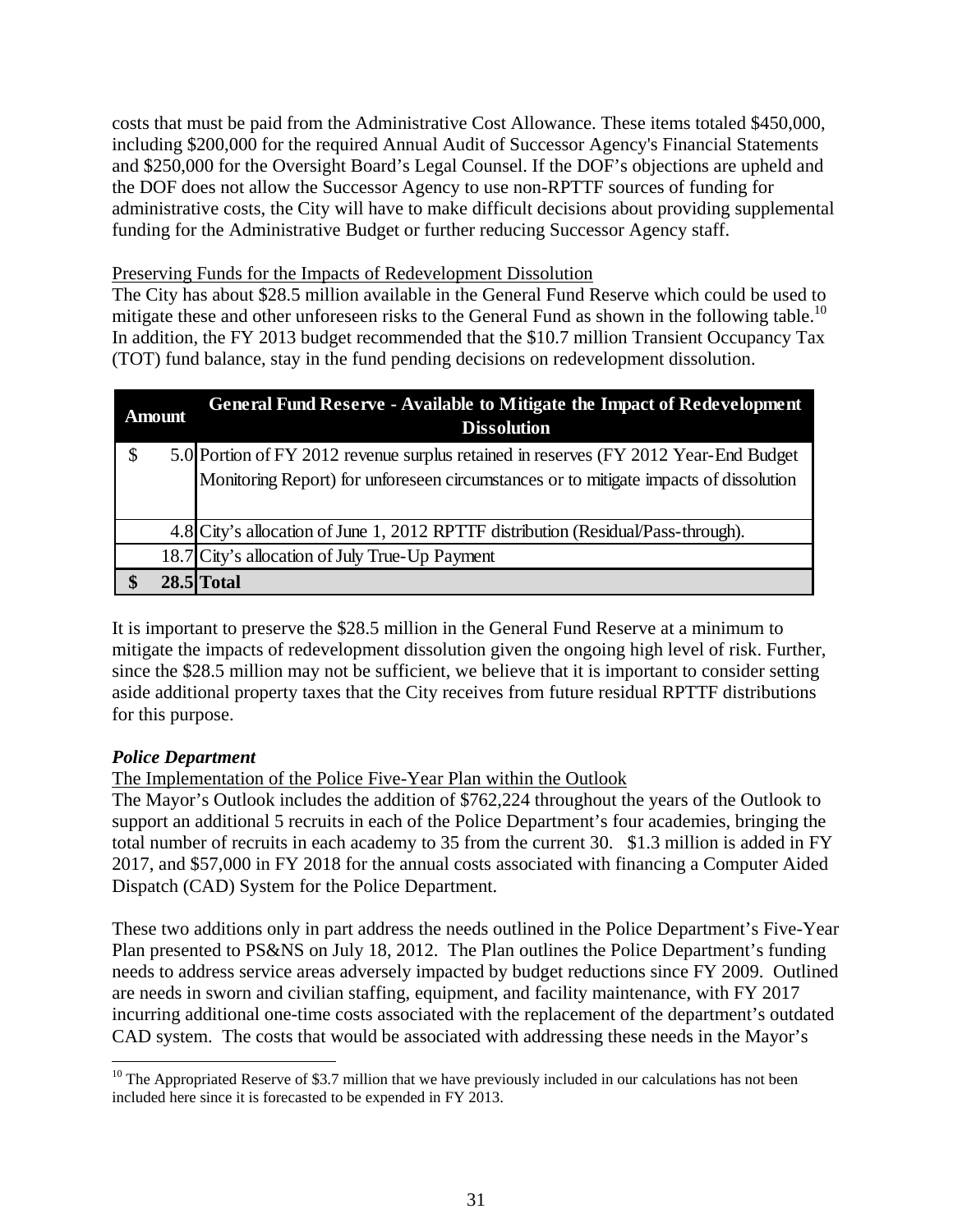| Outlook are shown in the table below summarizing components of the Police Five-Year Plan as |  |
|---------------------------------------------------------------------------------------------|--|
| compared to the Outlook.                                                                    |  |

|                                                         |                 |               | <b>Police Five-Year Plan Impact on Five-Year Outlook</b> |               |            |               |            |               |                |
|---------------------------------------------------------|-----------------|---------------|----------------------------------------------------------|---------------|------------|---------------|------------|---------------|----------------|
|                                                         | <b>FY 2014</b>  |               | FY 2015                                                  |               | FY 2016    |               | FY 2017    |               | <b>FY 2018</b> |
|                                                         |                 |               |                                                          |               |            |               |            |               |                |
|                                                         |                 |               | <b>Five-Year Outlook</b>                                 |               |            |               |            |               |                |
| Number of New Recruit Positions                         | 20              |               | 20                                                       |               | 20         |               | 20         |               | 20             |
| <b>Cost of New Positions</b>                            | \$<br>500.140   | - \$          | 500.140                                                  | -\$           | 500.140    | $\mathcal{S}$ | 500,140    | $\mathcal{S}$ | 500.140        |
| Recruit Equipment/Services                              | 262,140         |               | 262,140                                                  |               | 262,140    |               | 262,140    |               | 262,140        |
| Replace CAD System                                      |                 |               |                                                          |               |            |               | 1,258,000  |               | 1,315,000      |
| Total \$                                                | 762,280         | $\mathbf{s}$  | 762,280                                                  | $\mathbf{s}$  | 762,280    | $\mathbf{s}$  | 2,020,280  | $\mathbf{s}$  | 2,077,280      |
|                                                         |                 |               |                                                          |               |            |               |            |               |                |
|                                                         |                 |               | <b>Police Five-Year Plan</b>                             |               |            |               |            |               |                |
| <b>Staffing</b>                                         |                 |               |                                                          |               |            |               |            |               |                |
| Sworn                                                   |                 |               |                                                          |               |            |               |            |               |                |
| Number of New Positions                                 | 32              |               | 31                                                       |               | 32         |               | 31         |               | 32             |
| Estimated Cost of New Positions <sup>1</sup>            | \$<br>9,306,000 | $\mathbb{S}$  | 15,445,000                                               | <sup>\$</sup> | 21,969,000 | $\mathbb{S}$  | 28,109,000 | $\mathbb{S}$  | 34,632,000     |
| Civilian                                                |                 |               |                                                          |               |            |               |            |               |                |
| Number of New Positions                                 | 20              |               | 20                                                       |               | 20         |               | 20         |               | 20             |
| Estimated Cost of New Positions <sup>2</sup>            | \$<br>1,335,000 | <sup>\$</sup> | 3,355,000                                                | <sup>\$</sup> | 5,375,000  | $\mathbf S$   | 7,395,000  | $\mathcal{S}$ | 9,415,000      |
| Equipment                                               |                 |               |                                                          |               |            |               |            |               |                |
| New Recruit Equipment                                   | \$<br>217,000   | <sup>\$</sup> | 210,000                                                  | $\mathcal{S}$ | 217,000    | $\mathcal{S}$ | 210,000    | $\mathbb{S}$  | 217,000        |
| New Police Vehicles                                     | 616,000         |               | 616,000                                                  |               | 616,000    |               | 616,000    |               | 616,000        |
| Restore Canine Unit & ABLE Hours <sup>3</sup>           | 382,000         |               | 419,000                                                  |               | 419,000    |               | 419,000    |               | 419,000        |
| Replace Outdated Equipment                              | 2,132,000       |               | 2,557,000                                                |               | 2,552,000  |               | 2,568,000  |               | 2,542,000      |
| Replace CAD System                                      |                 |               |                                                          |               |            |               | 8,000,000  |               |                |
|                                                         |                 |               |                                                          |               |            |               |            |               |                |
| <b>Maintain Existing Facilities</b>                     | \$<br>600,000   | \$            | 600,000                                                  |               | 600,000    | \$            | 600,000    | $\mathbb{S}$  | 600,000        |
| Total \$                                                | 14,588,000      | $\mathbf{\$}$ | 23,202,000                                               | -\$           | 31,748,000 | -\$           | 47,917,000 | \$            | 48,441,000     |
|                                                         |                 |               |                                                          |               |            |               |            |               |                |
| Remaining Cost to Implement Police Plan <sup>4</sup> \$ | 13,825,720      | \$            | 22,439,720                                               | \$            | 30,985,720 | \$            | 39,154,720 | \$            | 47,678,720     |

<sup>1</sup> Cost of new sworn positions reflects updated cost calculations from those depicted in the the Police Five-Year Plan based on current sworn attrition rate of 7 per month and revised estimated staffing costs that exclude fixed fringe costs. Costs are compounded annually.

 $2^2$  Cost of new positions are compounded annually. Assumes full funding of staff additions, which could be offset by savings from unfilled

 vacancies within the department over the Outlook period. Revised staffing cost estimates from Police Five-Year Plan report exclude fixed fringe costs.

 $3$  Does not include full costs associated with the funding of helicopter related maintenance and equipment.

through lease financing. <sup>4</sup> Calculation removes costs associated with the replacement of the CAD System in FY 2017 given that it is addressed within the Outlook

#### *Funding Shortfall for 20 Additional Recruits Annually*

The total annual cost included within the Outlook to support an additional 20 recruits is comprised of \$500,084 in salary costs, and \$262,140 for primarily non-personnel expenditures for equipment and services for the recruits. Based on our Office's analysis, we have determined that the \$500,084 added for salary costs will only support a portion of the personnel costs associated with the addition of 20 recruits annually. The Outlook does not appear to consider that while the academy size was increased from 25 to 30 recruits in FY 2013 without additional personnel costs due to the high number of vacancies, this will not be the case in FY 2014. Funding for the increased recruit salary expenses in FY 2013 came from salary and fringe savings related to sworn vacancies within the Police Department. In contrast, in FY 2014, with lower vacancy levels due to larger academy sizes we expect available salary savings to be absorbed, creating the need for additional funding.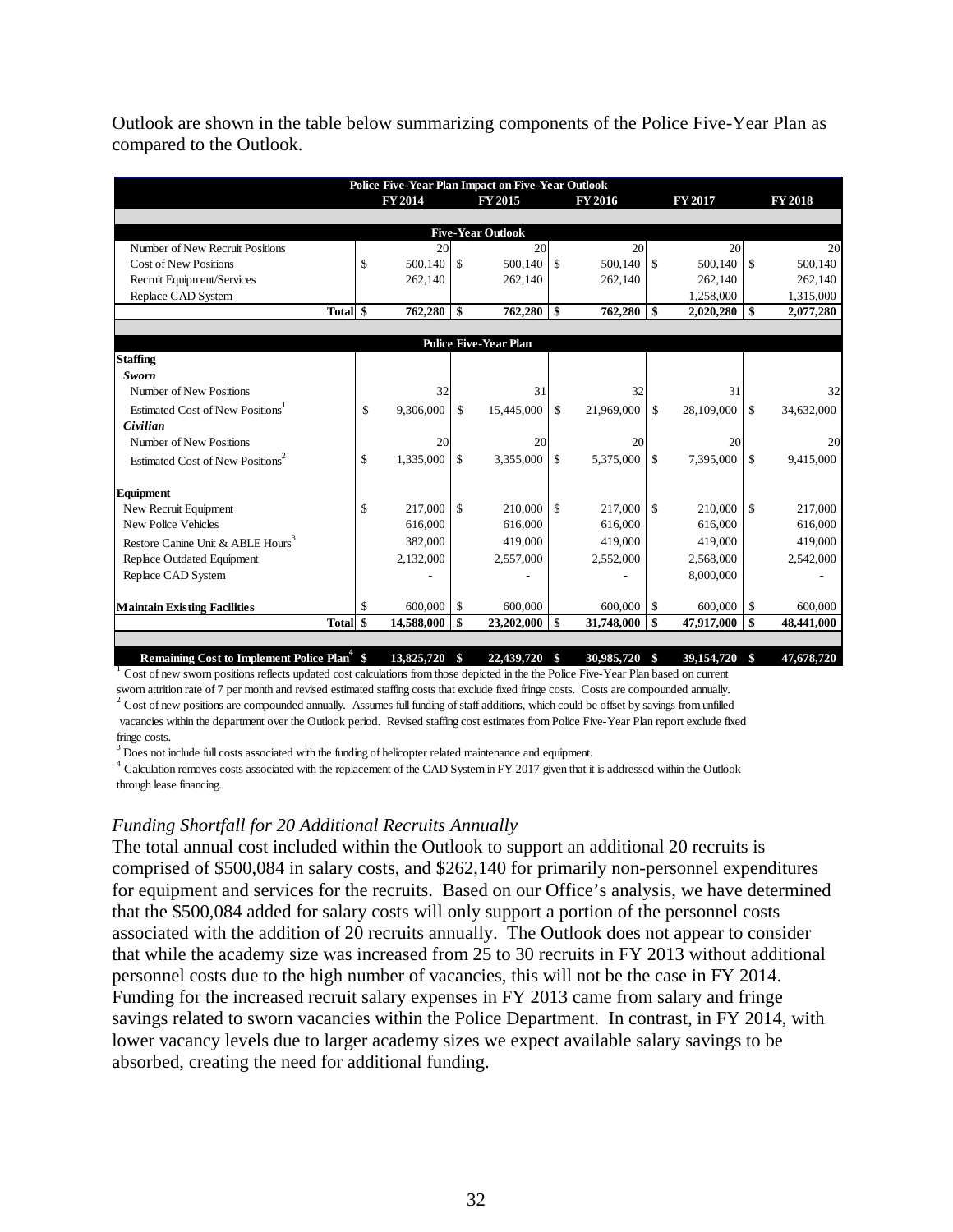Compounding this is that incorporated in the Outlook is the assumption that \$8.0 million in salary savings related to vacancies for the department is built into all of the years of the Outlook (equating to funding for 127.5 FTE sworn positions). The Outlook does not include a reduction in the department's vacancy savings to accommodate increases in staffing due to larger academies. Our Office's analysis estimates that supporting an additional 20 FTE sworn staff will exceed the available budget for sworn personnel, requiring an estimated \$7.7 million in additional funding in FY 2014 to support salary costs beyond the \$500,140 included in the Outlook. This number could vary based on sworn officer attrition and the number of academy graduates. In subsequent years, the costs are expected to increase annually as staffing levels exceed budgeted vacancy expectations with the continuation of 35 recruit academies. Our office estimates these costs at \$13.0 million in FY 2015, \$18.4 million in FY 2016, \$23.8 million in FY 2017, and \$29.1 million in FY 2018. Again, these estimates could vary based on other factors previously noted.

|  |  |  |  | <b>Funding for 35 Recruit Academy Personnel Costs (in millions)</b> |
|--|--|--|--|---------------------------------------------------------------------|
|  |  |  |  |                                                                     |

| -                                  | <b>FV 2014</b> | FY 2015 | FY 2016 | FY 2017 |   | <b>FY 2018</b> |
|------------------------------------|----------------|---------|---------|---------|---|----------------|
| Five-Year Outlook                  | ∪.J            |         |         | U.J     |   | U.J            |
| IRA Estimated Incremental Increase | 0.Z            | 13.5    | 18.9    | 24.3    |   | 29.6           |
| <b>Estimated Additional Costs</b>  | 7.7            | 13.0    | 18.4    |         | w |                |

## *Sworn Staffing Goals*

As outlined in Police's Five-Year Plan, it is the department's goal to attain FY 2009 sworn staffing levels of 1969.5 sworn personnel. In adding an additional 31/32 recruits per the Police Five-Year Plan, the department would reach its goal of attaining FY 2009 sworn staffing levels of 1969.5 over the course of FY 2016. This assumes a sworn attrition of eight per month.

With the current funding provided in the Mayor's Outlook for sworn police staffing, assuming attrition of seven per month, the Police Department is projected to reach its budgeted staffing levels of 1969.5 FTE in FY 2015. The table below outlines the annual progress toward attaining FY 2009 staffing levels within the Outlook. The chart assumes annual sworn attrition of seven per month based on current projections.

#### **Staffing Forecast FY 2013-2018, Assuming Four 35 Recruit Academies in FY 2014 Forward**

|                                             | <b>FY 2013</b> | <b>FY 2014</b> | FY 2015 | <b>FY 2016</b> | <b>FY 2017</b> | <b>FY 2018</b> |
|---------------------------------------------|----------------|----------------|---------|----------------|----------------|----------------|
| <b>Budgeted Sworn</b>                       | 1969.5         | 1969.5         | 1969.5  | 1969.5         | 1969.5         | 1969.5         |
| Filled at Beginning of $FYT$                | 1832           | 1871           | 1927    | 1983           | 2039           | 2095           |
| Beginning FY Vacancies                      | 137.5          | 98.5           | 43      | (13.5)         | (69.5)         | (125.5)        |
| Projected Departures During FY <sup>2</sup> | 84             | 84             | 84      | 84             | 84             | 84             |
| <b>Total Vacancies Created During FY</b>    | 221.5          | 182.5          | 127     | 70.5           | 14.5           | (41.5)         |
| New Recruits <sup>3</sup>                   | 123            | 140            | 140     | 140            | 140            | 140            |
| <b>Total Vacancies Remaining</b>            | 98.5           | 42.5           | (13.5)  | (69.5)         | (125.5)        | (181.5)        |
| Projected Year End Sworn Staffing           | 1871           | 1927           | 1983    | 2039           | 2095           | 2151           |

<sup>1</sup> Includes recruits as of beginning of fiscal year.

<sup>2</sup>Projected departure FY 2013-2018 is based on assumed monthly attrition of 7 sworn FTEs during the fiscal year based on current year actuals.

<sup>3</sup>Projected new recruits FY 2013-2018 is based on the assumed conduct of four 35 recruit academies. Projected academy attrition is accounted for in projected departures calculation.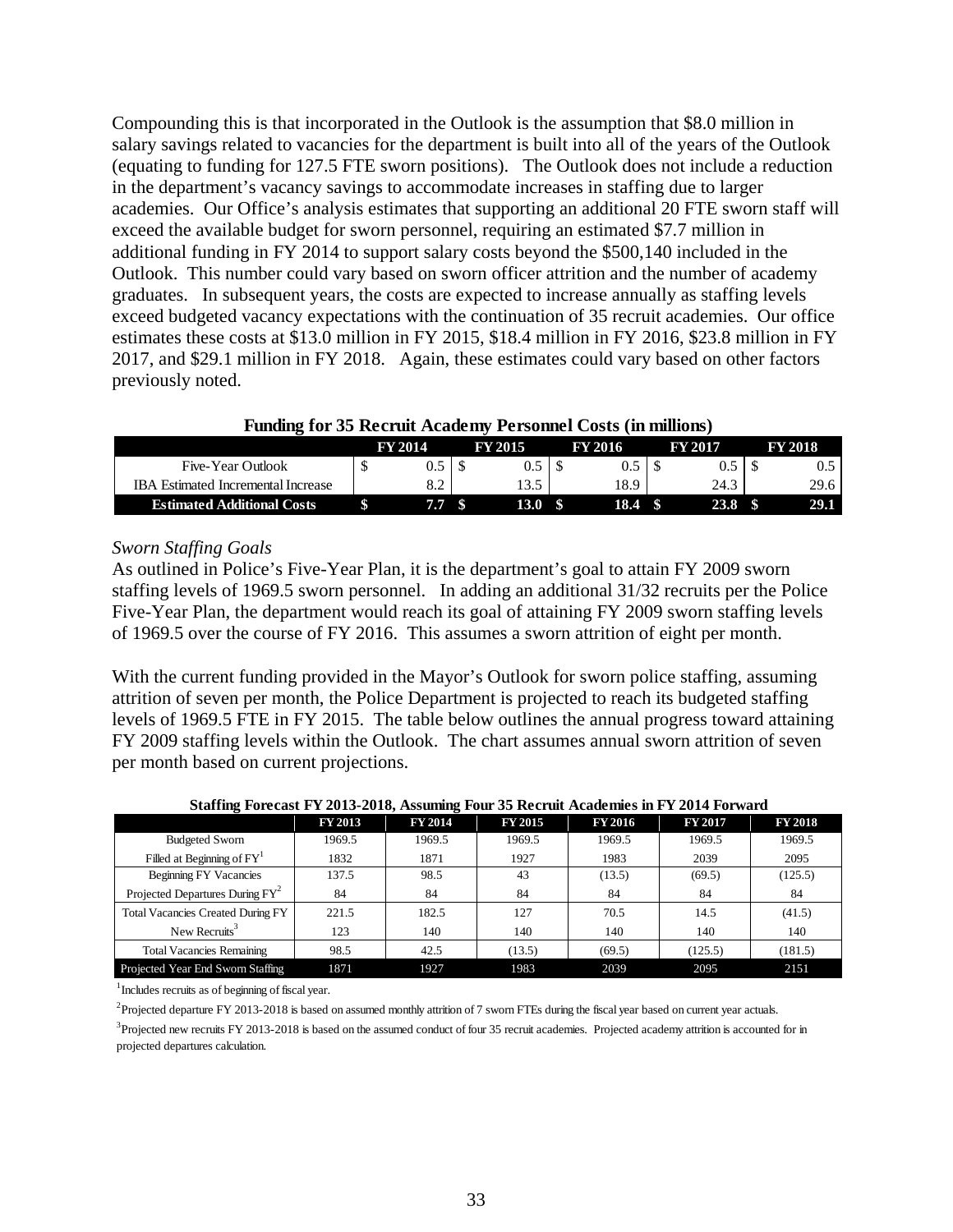## *Police Civilian Staffing Challenges*

In May 2012, the department had 62.25 vacancies out of 504.25 budgeted positions. These vacancies compounded the impact from reductions in civilian staffing since FY 2009, straining the department's support resources. So far, in the current fiscal year, the department has made progress in hiring staffing, bringing vacancy levels to 53.5 in the beginning of November 2012, but processes relating to background checks, the development of certified lists, testing, and interviewing take time to complete. While the Police Department Five-Year Plan adds an additional 20 civilian staff annually beginning with the Communications Division, Crime Laboratory, Records Division, and the Property Room to address support resource needs, the Mayor's Outlook does not assume the addition of any civilian staffing over the years of the Outlook period.

## *Computer Aided Dispatch System (CAD)*

The current total anticipated costs for the CAD system is \$8.0 million. The Department anticipates that the timeline for the implementation of the system can range from 3-5 years, depending on the extent of the system's integration with other citywide dispatch systems beyond Police and Fire-Rescue's to include Public Utilities, Environmental Services, and General Services. During this timeframe an extensive needs assessment and design phase will take place in addition to the RFP, vendor negotiations, and installation. A consultant has been selected by the City to oversee this multi-year process. The costs could be less or more than \$8.0 million depending on the extent of the cross-departmental integration of the system. The Outlook assumes that the total costs for the CAD system will be financed over a seven-year term.

## *Impact on Outlook for Full Funding of Police Five Year Plan*

Funding the remainder of the Police Five-Year Plan annually, including the addition of 11/12 more sworn recruits, 20 civilian employees, and remaining equipment and facilities maintenance needs would have a structural impact of \$6.1 million in FY 2014, increasing to \$18.6 million in FY 2018, as more structural costs are added annually. The table below details the discretionary funding range for the Police Five-Year Plan in the Outlook, with the low range including the additional funding necessary to fund four 35 recruit academies, and the high range including funding for the entire Police Five-Year Plan.

| <b>Funding Range to Address Police Five-Year Plan (in millions)</b> |  |                   |  |                   |  |                |  |                   |  |                |  |  |
|---------------------------------------------------------------------|--|-------------------|--|-------------------|--|----------------|--|-------------------|--|----------------|--|--|
|                                                                     |  | <b>FY 2014</b>    |  | <b>FY 2015</b>    |  | <b>FY 2016</b> |  | <b>FY 2017</b>    |  | <b>FY 2018</b> |  |  |
| Addtl Funding for 35 Recruits                                       |  |                   |  | 13.0              |  | 18.4           |  | 23.8              |  | 29.1           |  |  |
| Funding for Remainder of Five-Year Plan                             |  |                   |  | 9.4               |  | 12.6           |  | 15.4              |  | 18.6           |  |  |
| Total Additional Costs \$                                           |  | 13.8 <sup>8</sup> |  | 22.4 <sup>8</sup> |  | 31.0           |  | 39.2 <sup>8</sup> |  | 47.7           |  |  |
| <b>Estimated Range of Additional Costs</b>                          |  | $7.7 - 13.8$      |  | $13.0 - 22.4$     |  | $18.4 - 31.0$  |  | $23.8 - 39.2$     |  | 29.1-47.7      |  |  |

The IBA Revised Outlook addresses the shortfall of funds we have identified to increase academy classes from 30 to 35 recruits, but does not incorporate the cost necessary to fully implement the department's five-year staffing plan.

## Remaining Unfunded Needs in the Police Department

Beyond the Police Department's critical equipment and facilities maintenance costs outlined in the Police Five-Year Plan totaling approximately \$3.9 million annually, IBA Report 12-24 discussed Police Department funding needs aside from those related to staffing totaling \$3.2 million that have not been addressed in the Mayor's Outlook. These needs include: a net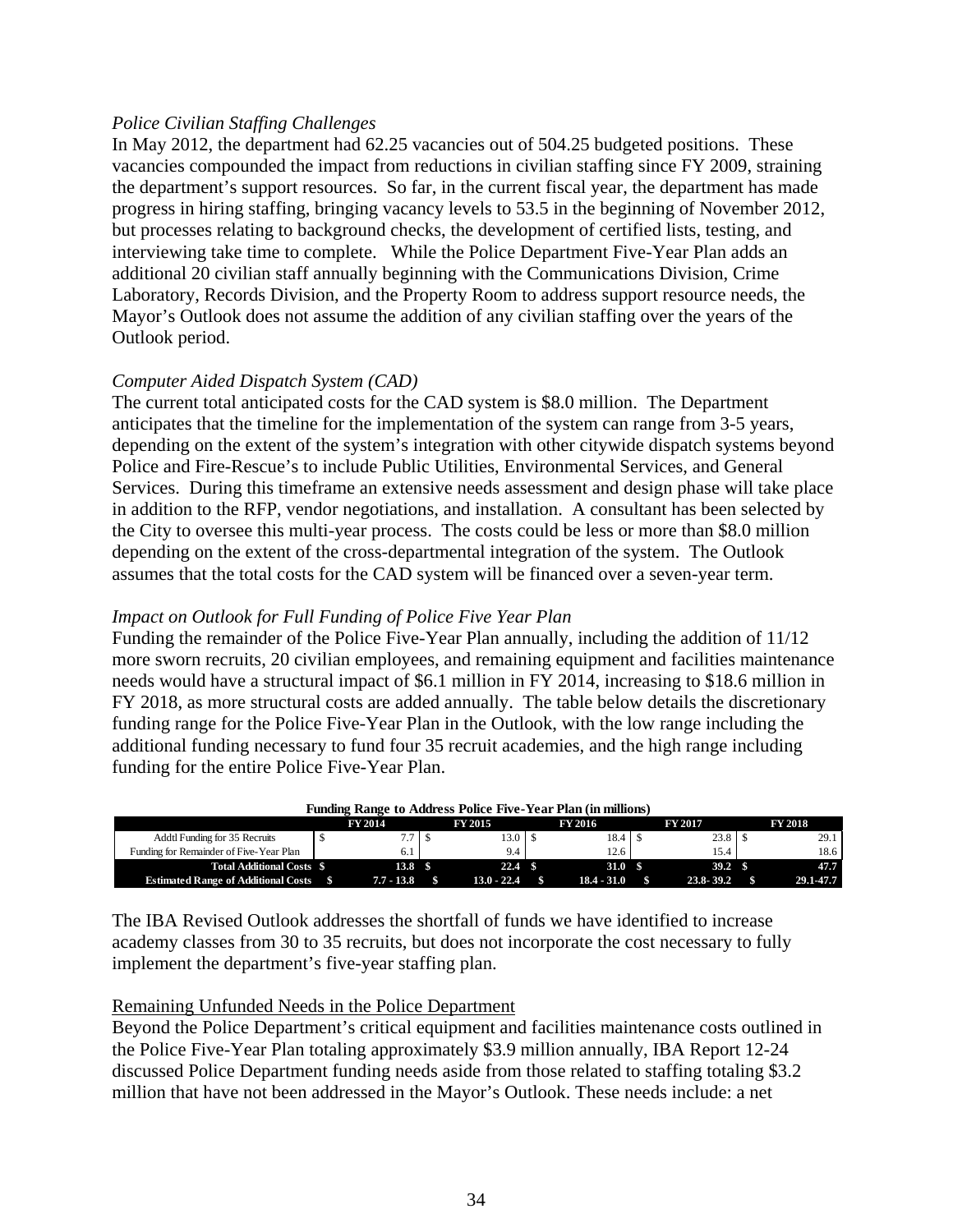\$392,000 increase in the Animal Services Contract costs, a \$340,000 contractual Uniform Allowance expense obligation, and \$2.5 million to support maintenance and equipment for police helicopters due to insufficient monies in the Seized Assets Funds. Our Office has concerns regarding these outstanding needs since they will impact future budgets unless the Department is able to absorb these costs in identifying offsetting savings in other areas.

## *Fire-Rescue Department*

## Fire-Rescue Citygate Report Recommendations

In November of 2011, the City Council approved the recommendations in the Citygate Working Group Report outlining a five-year implementation plan for addressing the most critical firerescue resource and deployment recommendations in the 2011 Citygate Associates, LLC (Citygate) report.

Since Council adoption of the Citygate Working Group Report, progress has been made on a number of the needs identified in Year 1 and Year 2 of the Report, with total projects completed or in process totaling \$19.6 million, with remaining costs of \$14.1 million for the first years of the implementation plan. The table below details the departmental needs identified to be addressed in the first and second years of the plan and their corresponding estimated costs and current status.

|                                                                      | Cost          |               |
|----------------------------------------------------------------------|---------------|---------------|
| <b>Identified Needs</b>                                              | (In Millions) | <b>Status</b> |
| <b>Year 1 Plan</b>                                                   |               |               |
| Adopted revised deployment (response time) measures                  | \$0.0         | Completed     |
| Adopt revised fire station location measures and create revised fire | \$0.0         | Partially     |
| station CIP projects                                                 |               | Completed     |
| Adopt aggregate population definitions                               | \$0.0         | Completed     |
| Add back (restore) the 8 browned out fire engines                    | \$11.5        | Completed     |
| Adopt Citygate priorities for adding needed resources                | \$0.0         | Completed     |
| Review and adopt dispatch process improvements                       | \$0.0         | In Process    |
| Develop Fast Response Squad Pilot Program and Corporate              | \$0.0         | Not Completed |
| Partnership Program to ID 100% funding                               |               |               |
| Replace fire station alerting system (Phase 1)                       | \$1.7         | In Process    |
| Purchase Truck for East Mission Valley Fire Station 45               | \$1.1         | Not Completed |
| Design and planning for Home Ave. Fire Station                       | \$0.8         | Not Completed |
| <b>Year 2 Plan</b>                                                   |               |               |
| Staffing and capital for one Battalion Chief Unit                    | \$0.5         | Not Completed |
| Replace fire station alerting system (Phase 2)                       | \$2.7         | In Process    |
| Completion of East Mission Valley Fire Station 45                    | \$3.7         | In Process    |
| Staffing of East Mission Valley Fire Station 45 for second crew      | \$2.2         | Not Completed |
| Fund Construction of Home Ave. Fire Station                          | \$8.0         | Not Completed |
| Purchase of fire engine for Home Ave Fire Station                    | \$0.8         | Not Completed |
| Design and planning for Paradise Hills Fire Station                  | \$0.8         | Not Completed |
| <b>Total Project Costs</b>                                           | \$33.7        |               |
| <b>Completed &amp; In Process Project Costs</b>                      | \$19.6        |               |
| <b>Outstanding Costs</b>                                             | \$14.1        |               |

#### **Citygate Working Group Five-Year Implementation Plan**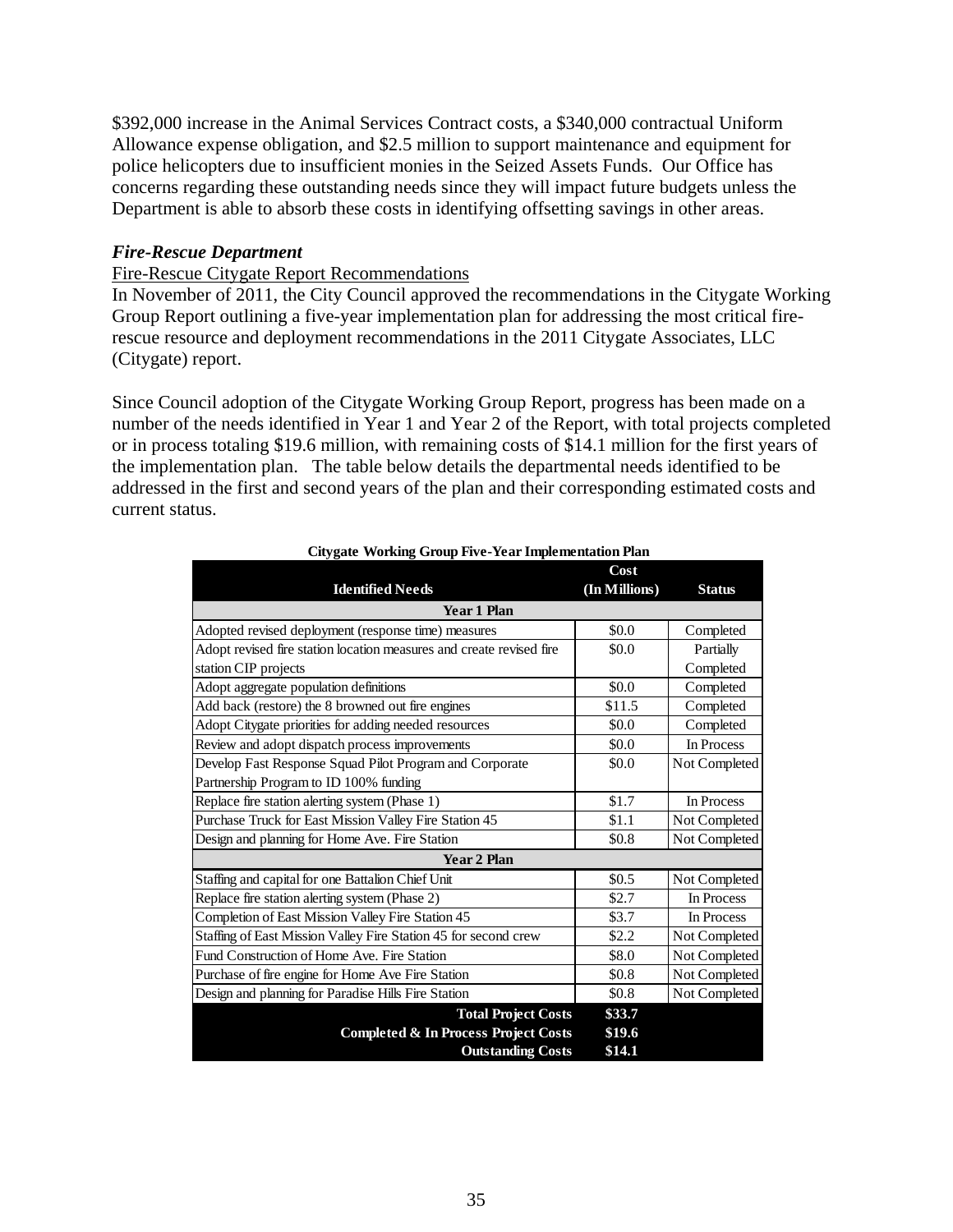The Mayor's Outlook does not address any of the remaining Fire-Rescue resource and facility needs outlined in the Citygate Working Group five-year implementation plan. The total remaining costs associated with implementing the working group plan is \$53.3 million. The following chart outlines the total annual costs that would be associated with implementing the plan over the course of the Outlook. The costs for addressing identified needs are spread over the next five years, beginning with addressing the remaining project costs from the first and second years of the plan in FY 2014 and FY 2015.

| <b>Identified Needs</b>                                    | FY<br>2014 | FY<br>2015 | FY<br>2016 | FY<br>2017 | FY<br>2018 |
|------------------------------------------------------------|------------|------------|------------|------------|------------|
| Year 1                                                     |            |            |            |            |            |
| Purchase Truck for East Mission Valley Fire Station 45     | \$1.1      |            |            |            |            |
| Design and planning for Home Ave. Fire Station             | \$0.8      |            |            |            |            |
| Year 2                                                     |            |            |            |            |            |
| Staffing and capital for one Battalion Chief Unit          |            | \$0.5      |            |            |            |
| Staffing of East Mission Valley Fire Station 45 for second |            | \$2.2      |            |            |            |
| crew                                                       |            |            |            |            |            |
| Fund Construction of Home Ave. Fire Station                |            | \$8.0      |            |            |            |
| Purchase of fire engine for Home Ave Fire Station          |            | \$0.8      |            |            |            |
| Design and planning for Paradise Hills Fire Station        |            | \$0.8      |            |            |            |
| Year 3                                                     |            |            |            |            |            |
| Staffing of Home Ave Fire Station                          |            |            | \$2.2      |            |            |
| <b>Construction of Paradise Hills Fire Station</b>         |            |            | \$8.0      |            |            |
| Engine for Paradise Hills Fire Station                     |            |            | \$0.8      |            |            |
| Aerial Ladder Truck for Parasise Hills Fire Station        |            |            | \$1.1      |            |            |
| Design & planning of College Ave Fire station              |            |            | \$0.8      |            |            |
| Year 4                                                     |            |            |            |            |            |
| Staffing of Paradise Hills Fire Station                    |            |            |            | \$4.4      |            |
| Construction of College Ave Fire Station                   |            |            |            | \$8.0      |            |
| Engine for College Ave Fire Station                        |            |            |            | \$0.8      |            |
| Design & Planning of Skyline Hills Fire Station            |            |            |            | \$0.8      |            |
| One Fire Academy                                           |            |            |            | \$0.8      |            |
| Year <sub>5</sub>                                          |            |            |            |            |            |
| Staffing of College Ave Fire Station                       |            |            |            |            | \$2.2      |
| Engine for Skyline Hills Fire Station                      |            |            |            |            | \$0.8      |
| Construction of Skyline Hills Fire Station                 |            |            |            |            | \$8.0      |
| Design & planning of Stresemann/Governor Fire Station      |            |            |            |            | \$0.8      |
| <b>Total Project Costs</b>                                 | \$1.9      | \$12.2     | \$12.8     | \$14.7     | \$11.7     |

| Citygate Working Group Five-Year Implementation Plan FY 2014-FY 2018 |  |  |  |  |  |
|----------------------------------------------------------------------|--|--|--|--|--|
|                                                                      |  |  |  |  |  |

It is important to note that long term bond financing is the most practical and appropriate approach for addressing capital needs that are long term assets, such as fire stations. Of the remaining \$53.3 million required to implement the five-year plan, \$39.2 million is to fund the cost associated with four new stations within the working group plan timeline. It would be extremely difficult to cash fund new fire stations though the General Fund operating budget, given competing operating needs and limited funds.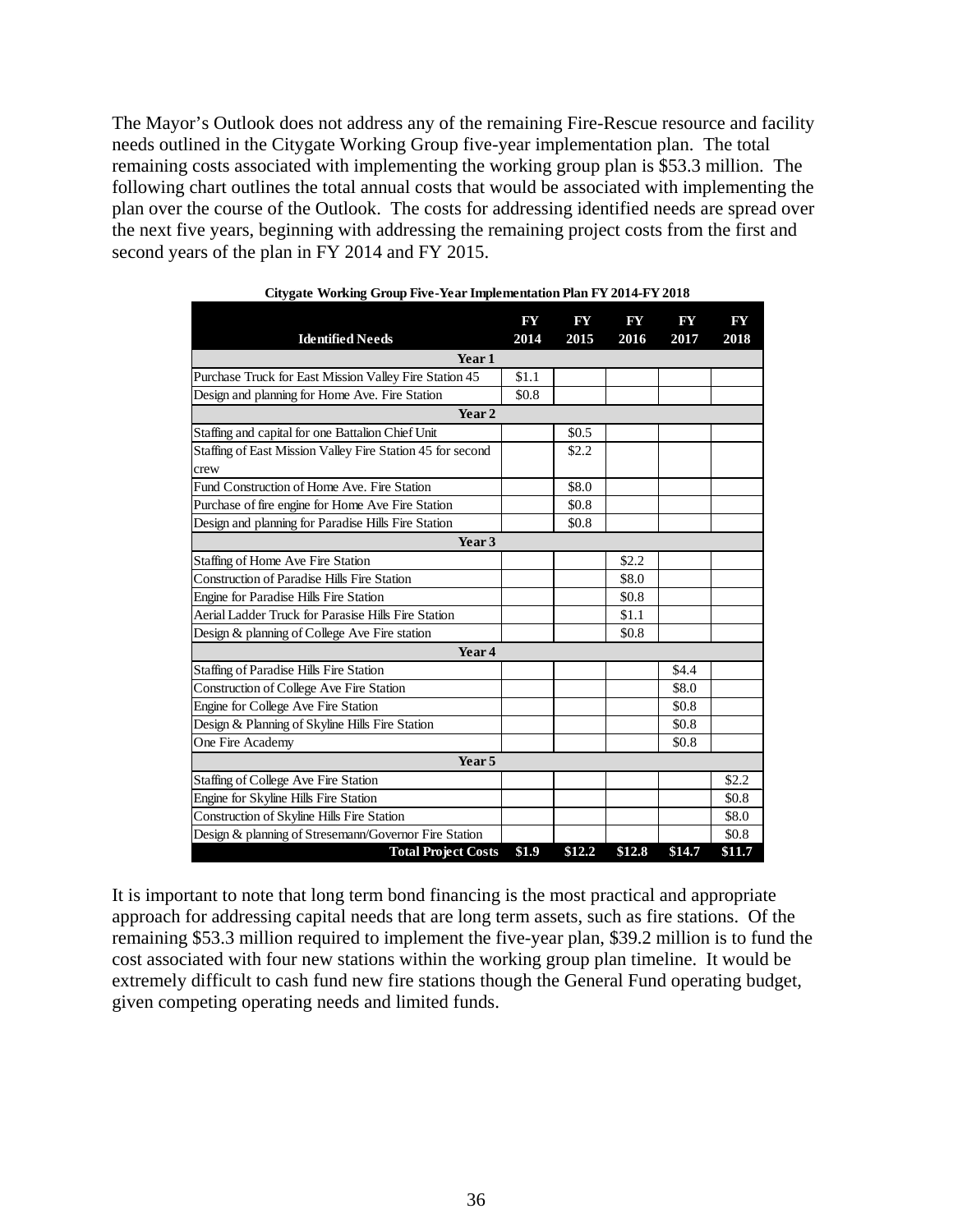## Fire Academies

In the FY 2013 May Revise, \$1.1 million in funding was added to the Fire-Rescue budget to support a second 30 member fire academy. \$494,305 of this funding is removed as a one-time from the Outlook. The removed funding supported instructor overtime and recruit screening costs for the second academy. Remaining within the Outlook is funding for one academy in each year. The approximate \$600,000 in budget remaining from that added during the May Revise will support the post academy personnel costs for the new firefighters. The Fire-Rescue Department has expressed that conducting two fire academies annually would further mitigate overtime staffing costs. This would also work to address increased mandatory overtime and the low morale and disciplinary issues that typically result from increasing current staff overtime hours rather than hiring additional staff to meet constant staffing needs.

## Marine Vessel Replacement Plan

The Outlook does not include funding to support the implementation of a Marine Vessel Replacement Plan within the Fire-Rescue Lifeguard Services Division. Prior fiscal year's Outlook included the addition of \$644,286 in FY 2013, that would be reduced over the years of the Outlook, to create a Lifeguard Marine Vessel Replacement Fund to fund the replacement of aging marine vessels in the lifeguard fleet. The new estimate for the implementation of the Marine Vessel Replacement Plan that is not included within the current Outlook is \$286,101, with a reduction in annual costs over time. The cost is much less from before given that the need for three of the vessels originally a part of the replacement plan where addressed in the Council adopted FY 2013 Master Lease Purchase Agreement. A fireboat valued at \$1.0 million, and two surf rescue vehicles valued at \$110,000 each were a part of the Master Lease Purchase, with the debt service estimated at \$192,700 annually for seven years not beginning until FY 2014.

## *Park and Recreation Department*

## Facilities

The Outlook includes funding associated with the planned opening of new Park and Recreation facilities and enhancements to several existing facilities for the forecasted period. The Park and Recreation Department anticipates the need to add 29.71 FTEs and approximately \$2.2 million in expenses (personnel and non-personnel) during the forecasted period to address additional park acreage and maintenance and management of additional facilities. The table below aligns the additional FTEs and related expenses to four specific purposes.

| <b>PURPOSE</b>                                  | <b>FY 2014</b><br><b>FY 2015</b> |                 | FY 2016 |                 | <b>FY 2017</b> |                          | <b>FY 2018</b> |                          | Total |                          |       |                 |
|-------------------------------------------------|----------------------------------|-----------------|---------|-----------------|----------------|--------------------------|----------------|--------------------------|-------|--------------------------|-------|-----------------|
|                                                 | FTD                              | <b>Expenses</b> | FTD     | <b>Expenses</b> | FTD            | <b>Expenses</b>          | FTD            | <b>Expenses</b>          | FTE   | <b>Expenses</b>          | FTD   | <b>Expenses</b> |
| 1) Additional Acreage Developed/<br>New Acreage | 3.80                             | 338.215         | 8.49    | 733.591         | 4.11           | 301.186                  | .52            | 118.722                  | .59   | 95,347                   | 19.51 | 1,587,061       |
| 2) New Facility / Expansion $&$<br>Renovation   | 4.21                             | 180,776         | 2.25    | 142,000         | 2.25           | 88,000                   | 0.40           | 39,812                   | 0.00  |                          | 9.11  | 450,588         |
| 3) Joint Use Management<br>Agreement            | 0.21                             | 21.741          | 0.80    | 82.364          | 0.08           | 8.114                    | 0.00           |                          | 0.00  |                          | 1.09  | 112,219         |
| 4) Additional Lighting (Utlity cost)            | 0.00                             |                 | 0.00    | 7.300           | 0.00           | $\overline{\phantom{0}}$ | 0.00           | $\overline{\phantom{a}}$ | 0.00  | $\overline{\phantom{0}}$ | 0.00  | 7,300           |
| <b>TOTAL</b>                                    | 8.22                             | \$540,732       | 11.54   | \$965.255       | 6.44           | \$397.300                | 1.92           | \$158,534                | 1.59  | \$95,347                 | 29.71 | \$2,157,168     |

Attachment III of the Outlook includes a list of the specific park and recreation facilities expected to be completed each year and their related costs.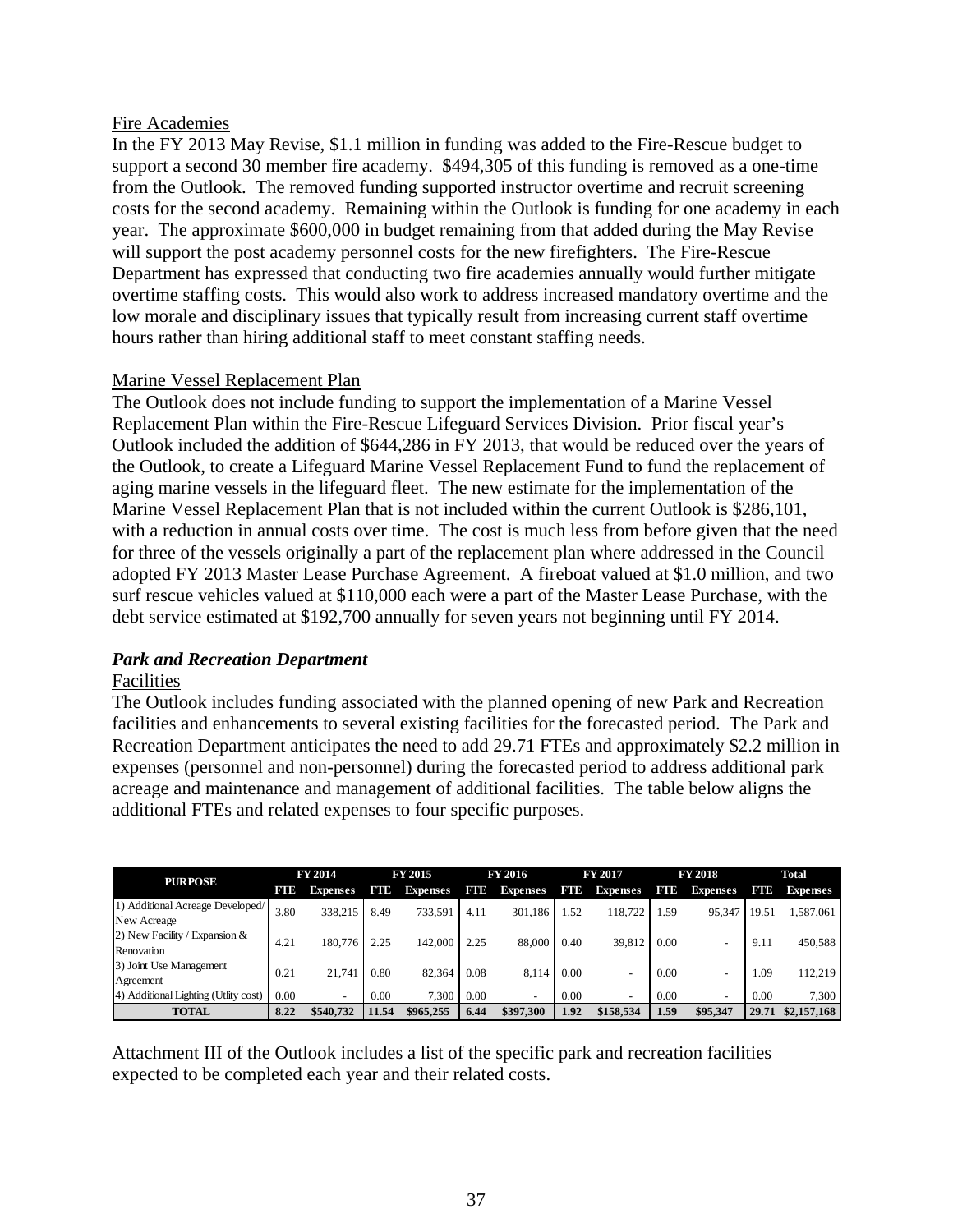The prior year's Outlook anticipated the need for 19.80 new FTEs as compared to the 29.71 in the current Outlook. This is largely due to changes in the estimated opening or acquisition dates from prior year's Outlook. Changes of note in the current Outlook include the addition of 5.00 FTEs for the Plaza de Panama (only 0.22 FTEs were anticipated in the FY prior year's Outlook) and the addition of 3.00 FTEs associated with the renovation and expansion of the Memorial Pool project.

### Recreation Center Hours

In the FY 2013 Budget, the City Council approved the addition of five hours per week for all 55 recreation centers throughout the City. The additional hours brought the service levels for all recreations centers to 45 hours per week. Costs of these additional hours are carried through the Outlook.

## *Library Department*

### New Central Library

Construction of a new Central Library began in August 2010 and the facility is on schedule to open in July 2013. The project has a projected maximum price of \$184.9 million, and the required funding has been secured from multiple sources including the Centre City Development Corporation, the California State Library, the San Diego Unified School District, and private donors. In addition to the construction costs, private donors have contributed an additional \$10 million to address the first five years of operating costs associated with the new facility.

The Mayor's Outlook includes the addition of 1.00 FTE during the forecast period. The added position will assist with the utilization of new library specific technology including more than 300 new public access computers. In the FY 2013 – 2017 Outlook, it was anticipated that 5.00 FTEs would be added to the General Services Department to address the additional maintenance of the new facility. However, the current Outlook assumes the maintenance of the new facility will be contracted to an outside vendor. Therefore, the additional positions in last year's Outlook have now been excluded from the current Outlook. Some janitorial services and security services are currently contracted out for the existing Central Library.

The annual additional expenses above the FY 2013 budget related to the new Central Library for personnel and non-personnel are \$2,559,630, including the anticipated contract costs associated with the outside building maintenance. Library staff projects \$2,582,401 in additional revenue to offset the increased expenses. The Library Foundation has confirmed \$2 million in annual donations has been secured for five years beginning in FY 2014 to address the increased operational costs. Staff estimates \$825,000 annually will be generated through management of the parking facilities, rental of library rooms, and operation of the café as well as other revenue generating operations. While last year's Outlook projected a negative impact of approximately \$364,000 related to the opening of the new Central Library; the current Outlook forecasts a net positive impact of \$22,771 annually. The following table illustrates the projected additional revenues and expenditures identified for the new Central Library.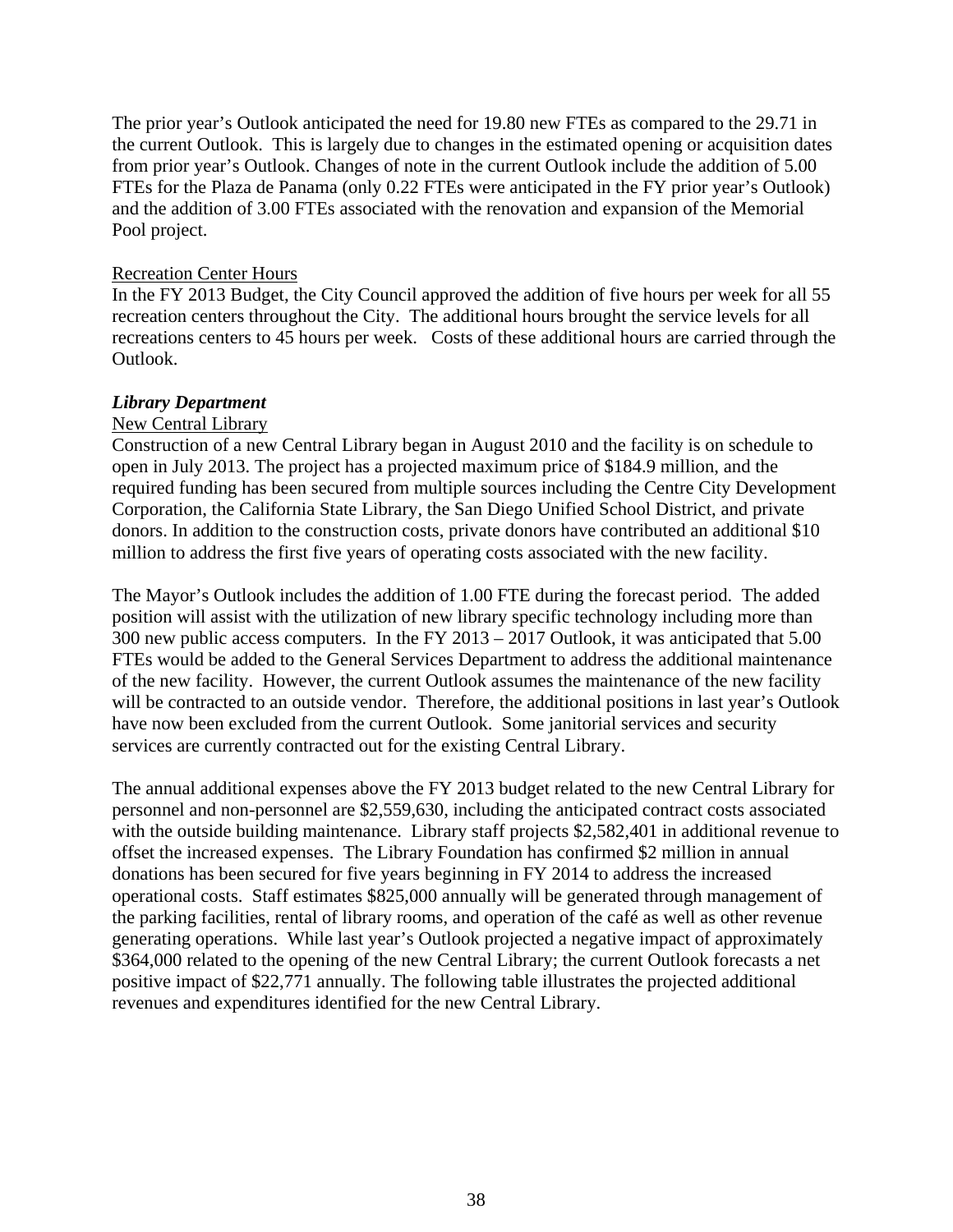| Additional Revenues & Operating Expenditures related to the                                                                                                                                                                                                                                                                                                   |            |          | new Central Library (from FY 2013 Budget)  |                         |  |  |  |  |  |  |
|---------------------------------------------------------------------------------------------------------------------------------------------------------------------------------------------------------------------------------------------------------------------------------------------------------------------------------------------------------------|------------|----------|--------------------------------------------|-------------------------|--|--|--|--|--|--|
| Revenues                                                                                                                                                                                                                                                                                                                                                      |            |          |                                            | Total                   |  |  |  |  |  |  |
| <b>Private Donations</b>                                                                                                                                                                                                                                                                                                                                      |            |          |                                            | \$1,757,401             |  |  |  |  |  |  |
| Parking related revenue                                                                                                                                                                                                                                                                                                                                       |            |          |                                            | 600,000                 |  |  |  |  |  |  |
| <b>Rental Space Receipts</b>                                                                                                                                                                                                                                                                                                                                  |            |          |                                            | 150,000                 |  |  |  |  |  |  |
| Other                                                                                                                                                                                                                                                                                                                                                         |            |          |                                            | 75,000                  |  |  |  |  |  |  |
| Total                                                                                                                                                                                                                                                                                                                                                         |            |          |                                            | \$2,582,401             |  |  |  |  |  |  |
|                                                                                                                                                                                                                                                                                                                                                               |            |          |                                            |                         |  |  |  |  |  |  |
| Expenditures                                                                                                                                                                                                                                                                                                                                                  | <b>FTE</b> | PE.      | <b>NPE</b>                                 | Total                   |  |  |  |  |  |  |
| Library Department                                                                                                                                                                                                                                                                                                                                            | 1.00       | \$59,363 | \$2,500,267                                | \$2,559,630             |  |  |  |  |  |  |
| General Services <sup>2</sup>                                                                                                                                                                                                                                                                                                                                 | 0.00       |          |                                            |                         |  |  |  |  |  |  |
| Total                                                                                                                                                                                                                                                                                                                                                         | 1.00       | \$59,363 |                                            | \$2,500,267 \$2,559,630 |  |  |  |  |  |  |
|                                                                                                                                                                                                                                                                                                                                                               |            |          | <b>Positive Net Impact to General Fund</b> | \$22,771                |  |  |  |  |  |  |
| 1. Total operating costs equal \$2.0 million. \$1.76 million is the incremental                                                                                                                                                                                                                                                                               |            |          |                                            |                         |  |  |  |  |  |  |
|                                                                                                                                                                                                                                                                                                                                                               |            |          |                                            |                         |  |  |  |  |  |  |
| portion above operating costs included in the FY 2013 Budget.<br>2. The previous Five-Year Outlook (FY2013 - FY2017) reflected the<br>addition of 5.0 FTE for the General Services Dept to address building<br>maintenance needs (anticipated cost of \$403,249). However services are<br>now anticipated to be contracted from an outside building operator. |            |          |                                            |                         |  |  |  |  |  |  |

## Branch Library Facilities

The Mayor's Outlook includes funding for three branch libraries anticipated to open or be expanded during the forecast period. These facilities will be the:

- Skyline Hills Branch Library (15,000 square-foot expansion) opening in FY 2015 (addition of 2.55 FTEs and \$309,294 in additional expenses);
- San Ysidro Branch Library (15,000 square-foot replacement library) opening in FY 2016 (addition of 2.05 FTE and \$235,026 in additional expenses); and the
- Hillcrest/Mission Hills Branch Library (15,000 square-foot replacement library) opening in FY 2017 (addition of 1.55 FTEs and \$214,313 in additional expenses).

As presented in the Outlook, these new/expanded branch libraries would add a total of 6.15 FTEs and \$758,633 in expenses (personnel and non-personnel) during the forecast period.

However, in reviewing updated construction schedules from the Engineering and Capital Projects Department developed for a new \$25 million bond issuance for capital improvements in FY 2013, the anticipated opening dates for the aforementioned branch libraries have changed slightly. The Skyline Hills Branch Library is anticipated to open in FY 2017 (Winter 2016); the San Ysidro Branch Library is anticipated to open in FY 2019 (Winter 2018); and the Hillcrest/Mission Hills Branch Library is anticipated to open in FY 2018 (Winter 2017). Per the updated construction schedules, the financial impact of the Skyline Hills Branch Library will occur in FY 2017; the financial impact for the San Ysidro Branch Library will occur outside the forecast period; and the Hillcrest/Mission Hills Branch Library financial impact will occur in FY 2018. These small schedule changes will reduce 2.05 FTEs and \$235,026 in expenses from the Outlook.

## Library Hours

In the FY 2013 Budget, the City Council approved the addition of five hours per week to each branch library and five hours of Saturday service for the Central Library. The additional hours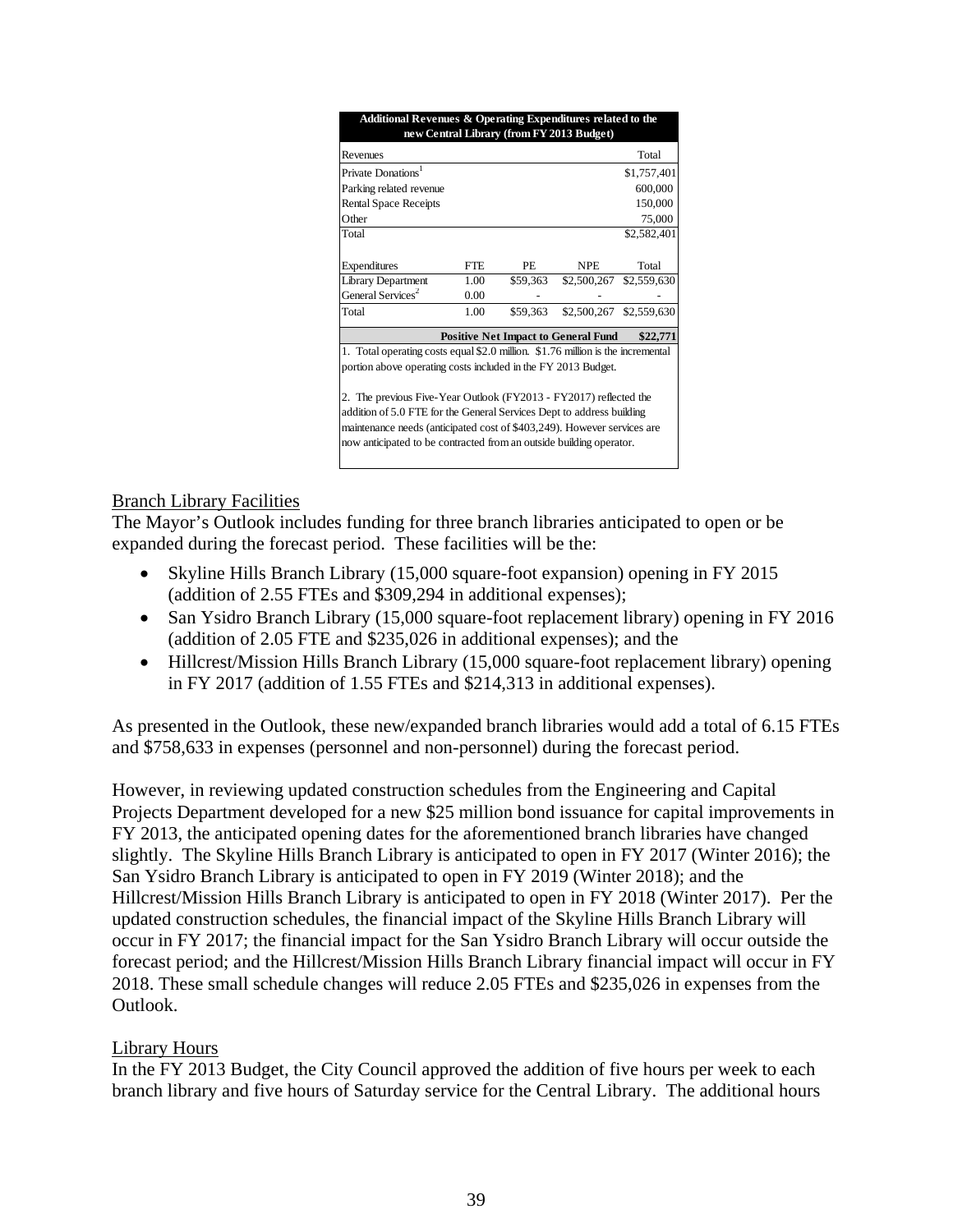brought the service levels to 41 hours per week for branch libraries and 49 hours per week for the Central Library. Costs for these additional hours are carried through the Outlook period.

## *Penny for the Arts Blueprint*

The Mayor's Outlook does not include the costs associated with the implementation of the Penny for the Arts Five-Year Blueprint adopted by the City Council on October 22, 2012. The adopted Blueprint restores Arts, Culture, and Community Festivals allocations within the annual Special Promotional Programs budget to FY 2002 funding levels. It also expands the programs, projects, and initiatives supported by the Commission, supports annual contributions to the Public Art Fund, and re-establishes the Arts and Culture Festival Revolving Fund. Implementing the Blueprint, as presented by the Commission for Arts and Culture, would incrementally increase Commission funding from the current \$7.8 million budgeted in FY 2013, to \$17.9 million in FY 2017, an increase of \$10.1 million over the next four fiscal years. The increase would bring the total annual Arts, Culture, and Community Festivals allocation to 1.0 cent, from the current 0.5 cent allocation within the Transient Occupancy Tax (TOT) Fund. Also, as a part of the October City Council action, by FY 2017, an additional \$1.0 million in funding is proposed to support school-related arts and culture activities. The details regarding implementing this proposal will be explored at a future Economic Development Strategies and/or Budget & Finance Committee meeting. The table below details the annual increase in funding in FY 2014 to FY 2017 necessary to implement the adopted plan presented by the Commission for Arts & Culture.

| Penny for the Arts Five-Year Blueprint |
|----------------------------------------|
| (in millions)                          |

| <b>Allocation</b>               | <b>FY 2013</b><br><b>Adopted</b><br><b>Budget</b> | <b>FY 2013</b><br><b>Budget</b><br>Adjustment | <b>FY 2014</b>                  | <b>FY 2015</b> | <b>FY 2016</b> | <b>FY 2017</b> |  |
|---------------------------------|---------------------------------------------------|-----------------------------------------------|---------------------------------|----------------|----------------|----------------|--|
| Arts, Culture, and Festivals \$ | 7.8                                               | 8.9                                           | 11.6                            | 13.8           | 15.4           | 17.9           |  |
| Annual Increase*                |                                                   | 0.1                                           | 27<br>$\mathcal{L}_{\bullet}$ . | $\Omega$       | 1.0            | 2.6            |  |

*\* Calculation may reflect rounding.*

The Blueprint assumes that the additional funding necessary to support the Penny for the Arts Five-Year Blueprint will come from TOT revenue growth which is currently projected at 5.5 percent-6.0 percent during the years of the Outlook period. It is assumed that, if implemented, a share of TOT revenue growth (within the TOT Fund) over the next four fiscal years will be dedicated to funding the Blueprint, which would effectively reduce the potential increase in the budgeted levels for the other expense categories within the Special Promotional Programs budget, which in FY 2014 is projected at \$79.8 million. These annual expenses would otherwise fall to the General fund if TOT funding was not available or reduced. Other expense categories within the Special Promotional Programs budget include debt service payments for visitorrelated facilities, economic development programs, operating support for visitor-related facilities, a City Council discretionary transfer into the General Fund, and reimbursements for General Fund tourism and promotions-related expenses.

The Outlook assumes that the Arts, Culture, and Community Festivals funding will remain flat throughout the forecast period. Furthermore, it assumes that TOT growth (within the TOT Fund) will be utilized to offset qualified expenses within the General Fund, such as those related to the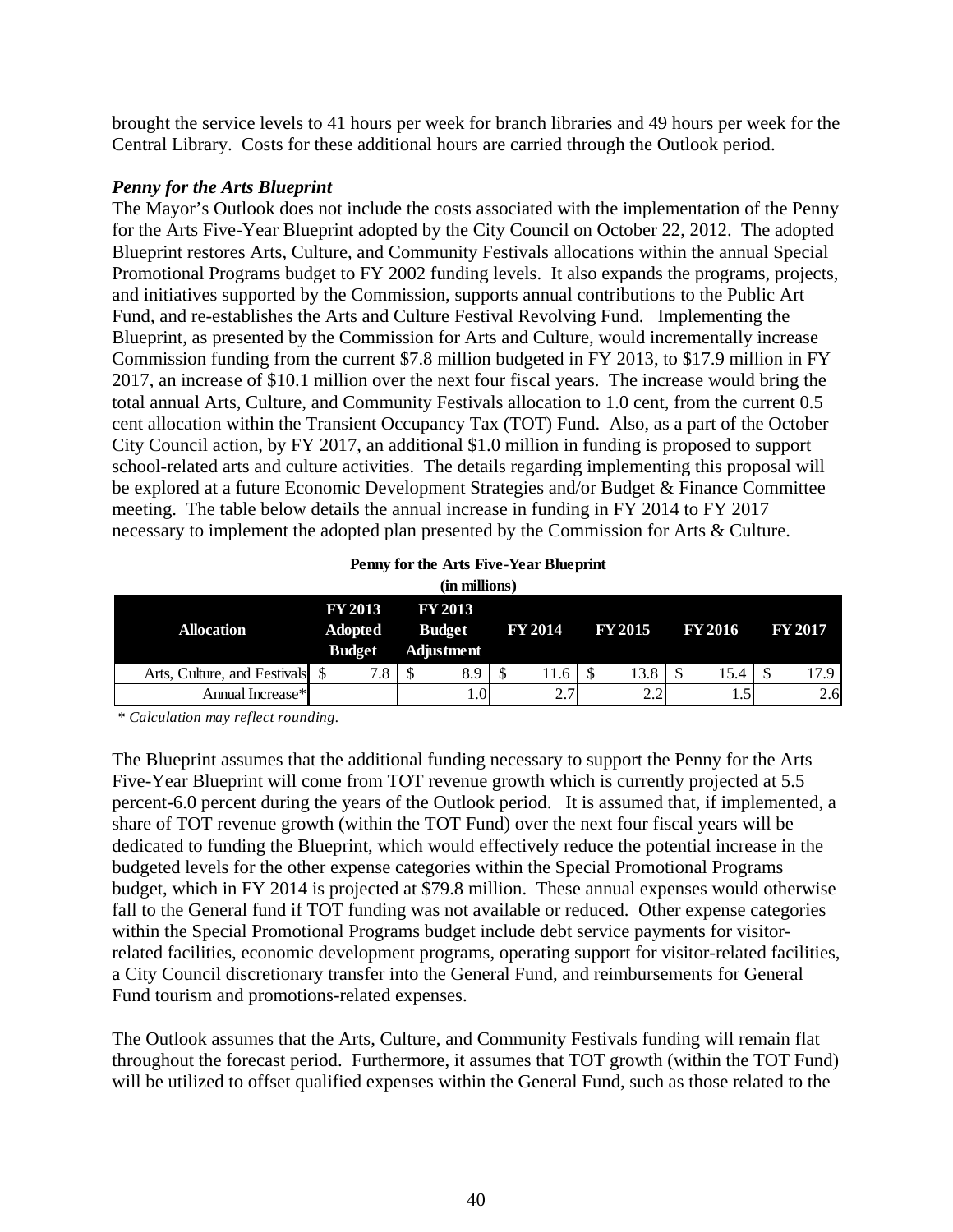maintenance of visitor-related parks and facilities. The following table shows the projected available balance within the TOT Fund that will be used to support other promotions related expenditures within the City over the Outlook period. It is important to point out that, as was noted in the Outlook report, in FY 2015, the San Diego Port District's annual contribution of \$4.5 million toward Convention Center debt service will end. This dramatically reduces the available fund balance in FY 2015 as shown below.

| (in millions)                                      |  |                |      |                |  |                |      |                   |               |                |
|----------------------------------------------------|--|----------------|------|----------------|--|----------------|------|-------------------|---------------|----------------|
|                                                    |  | <b>FY 2014</b> |      | <b>FY 2015</b> |  | <b>FY 2016</b> |      | <b>FY 2017</b>    |               | <b>FY 2018</b> |
| <b>TOT Fund Revenue (5.0 cents)</b>                |  | $79.8$ \$      |      |                |  | 89.2           |      |                   |               | 106.3          |
| <b>Allocations</b>                                 |  |                |      |                |  |                |      |                   |               |                |
| Arts, Culture, & Community Festivals               |  | 7.8            |      | 7.8            |  | 7.8            | J.   | 7.8               | <sup>\$</sup> | 7.8            |
| Capital Improvements                               |  | 15.6           |      | 20.1           |  | 20.1           |      | 20.1              |               | 20.1           |
| Economic Development                               |  | 1.8            |      | 1.8            |  | 1.8            |      | 1.8               |               | 1.8            |
| Major Events Revolving Fund                        |  | 0.2            |      | 0.2            |  |                |      |                   |               |                |
| Council Discretionary TOT to GF                    |  | 15.5           |      | 16.4           |  | 17.4           |      | 19.7              |               | 20.8           |
| Safety & Maintenance of Visitor-Related Facilities |  | 36.7           |      | 37.3           |  | 37.4           |      | 37.4              |               | 37.4           |
| <b>Total Allocations \$</b>                        |  | 77.6 \$        |      | 83.6 \$        |  | 84.5           | - \$ | 86.8 \$           |               | 87.9           |
| <b>Fund Balance Available* \$</b>                  |  | 2.1            | - \$ | $0.5 \quad$ \$ |  | 4.6            |      | 13.7 <sup>8</sup> |               | 18.2           |

# **Five-Year Outlook Projected TOT Fund Balance**

*\*Fund balance totals do not reconcile in chart due to rounding.*

Fully funding the Penny for the Arts Blueprint would cost an additional \$3.8 million in FY 2014, up to \$10.1 million in FY 2018, as shown in the following table. The impact of funding the Blueprint is addressed in the IBA Revised Outlook.

## **Impact of the Implementation of the Penny for the Arts Five-Year Blueprint on Five-Year Outlook (in millions)**

|                                                          |                | --------------       |                      |                        |                |
|----------------------------------------------------------|----------------|----------------------|----------------------|------------------------|----------------|
| <b>Arts, Culture, and Festivals</b><br><b>Allocation</b> | <b>FY 2014</b> | <b>FY 2015</b>       | <b>FY 2016</b>       | <b>FY 2017</b>         | <b>FY 2018</b> |
| Five-Year Outlook                                        | 7.8            |                      |                      |                        |                |
| Penny for the Arts Blueprint                             | 11.61          | 13.8                 | 15.4                 | 17.9                   | 17.9           |
| Increase Over Outlook Assumption \$                      | 3.8            | <sup>\$</sup><br>6.0 | $\mathcal{S}$<br>7.6 | 10.1<br>$\blacksquare$ | 10.1           |

*\* Calculation may reflect rounding.*

Currently the TOT Fund has a projected fund balance of \$10.7 million carried over from previous fiscal years resulting from TOT collections above budget that were not reallocated to special promotional programs and expenses during the fiscal year. Financial Management stated in their FY 2013 May Revise, issued May 23, 2012, that this funding will be kept in the TOT Fund balance to be available for any obligations that may come up related to the dissolution of the former Redevelopment Agency, such as debt service on Petco Park and the Convention Center Expansion.

## *Transportation & Storm Water Department*

The Storm Water Division must comply with requirements of the Municipal Storm Water Permit issued by the California Regional Water Quality Control Board and other surface water quality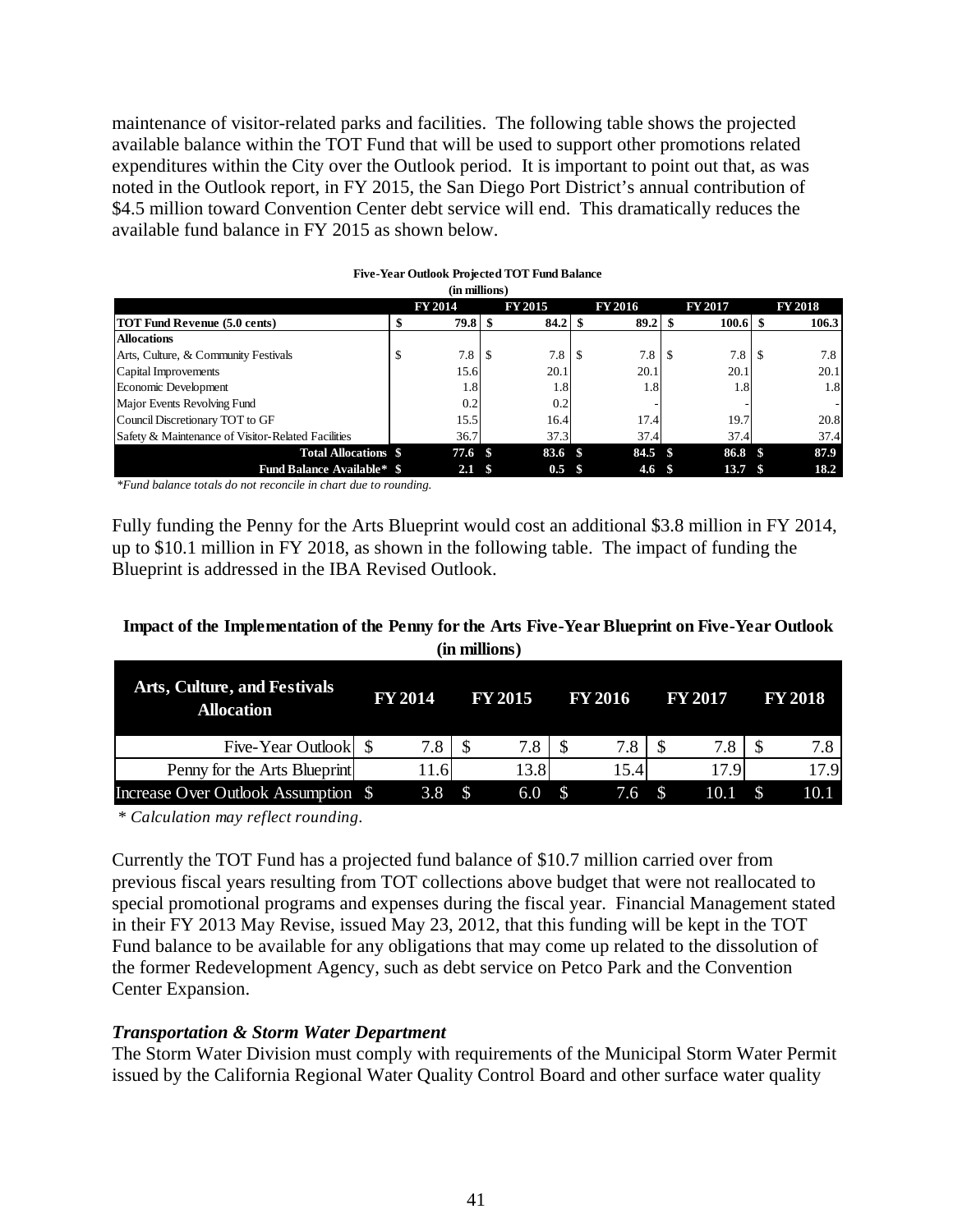regulations issued by the State of California. In April 2011, Indicator Bacteria Total Maximum Daily Load (TMDL) regulations issued by the San Diego Regional Water Quality Control Board were adopted. This requires a gradual 100 percent reduction of dry weather bacteria in City watersheds within 10 years and a 100 percent reduction of wet weather bacteria within 20 years. Additionally, Chollas Creek Dissolved Metals TMDL, adopted in 2008, must achieve 80 percent of the reduction target by 2018 and 100 percent by 2028. These reductions are addressed in a comprehensive implementation strategy which requires additional contract funding and staff support over the Outlook period.

In addition to TMDL regulations, the new Municipal Storm Water Permit is expected to be issued in spring of 2013 and becomes effective one year after adoption. It is likely that increased funding may be required to comply with new mandates, however, because the Municipal Permit is currently in draft version, the Storm Water Division cannot determine associated costs at this time, and therefore they were not included in the Outlook.

In order to fund storm water pollution prevention controls necessary to comply with TMDL regulations, the Outlook has increased related contract funding. Additional funding over the FY 2013 Adopted Budget ranges from an extra \$2.0 million in FY 2014 to a total increase of \$8.4 million by 2018. As shown below, the first year of the Outlook raises contract funding by \$2.0 million which continues into the second year. The Storm Water Division originally requested additional contract funding in FY 2014 and FY 2015 of approximately \$3.5 million. This is \$1.5 million more than what was included in the Outlook for the first two years. Funding is ramped up in later years to achieve an increased contract funding total that is consistent with the division's requested need for the Outlook. Storm Water anticipates that the funding difference in the first two years would not significantly affect compliance efforts because of the time it will take to fill new positions that are necessary to execute the TMDL compliance work.

| <b>Contract Funding Increase Related to TMDL Compliance</b> |     |         |     |  |         |  |         |         |    |  |
|-------------------------------------------------------------|-----|---------|-----|--|---------|--|---------|---------|----|--|
| <b>Over FY 2013 Adopted Budget (in millions)</b>            |     |         |     |  |         |  |         |         |    |  |
| FY 2014                                                     |     | FY 2015 |     |  | FY 2016 |  | FY 2017 | FY 2018 |    |  |
|                                                             | 2.0 |         | 2.0 |  | 4.9     |  | 84      |         | 84 |  |

Information provided by Storm Water staff indicates that cost estimates for TMDL compliance during the Outlook period are consistent with cost estimates for TMDLs that have been developed for other parts of the region and state. Looking forward, it should be noted that compliance costs for the bacteria TMDLs were projected over the full 20 year compliance schedule, and are estimated to increase after the first five years. This begins to take effect in FY 2017, as reflected above, and extends beyond the Outlook period.

The Outlook also adds a total of 9.75 FTEs and \$0.7 million in associated costs by FY 2018. Of the 9.75 FTEs added in the Outlook, 8.00 FTEs are associated with TMDL compliance efforts, consistent with Storm Water requests. The additional 1.75 FTEs will perform duties related to both TMDL compliance and Municipal Storm Water Permit regulations, and are added during the first two years of the Outlook when the new permit is estimated to take effect.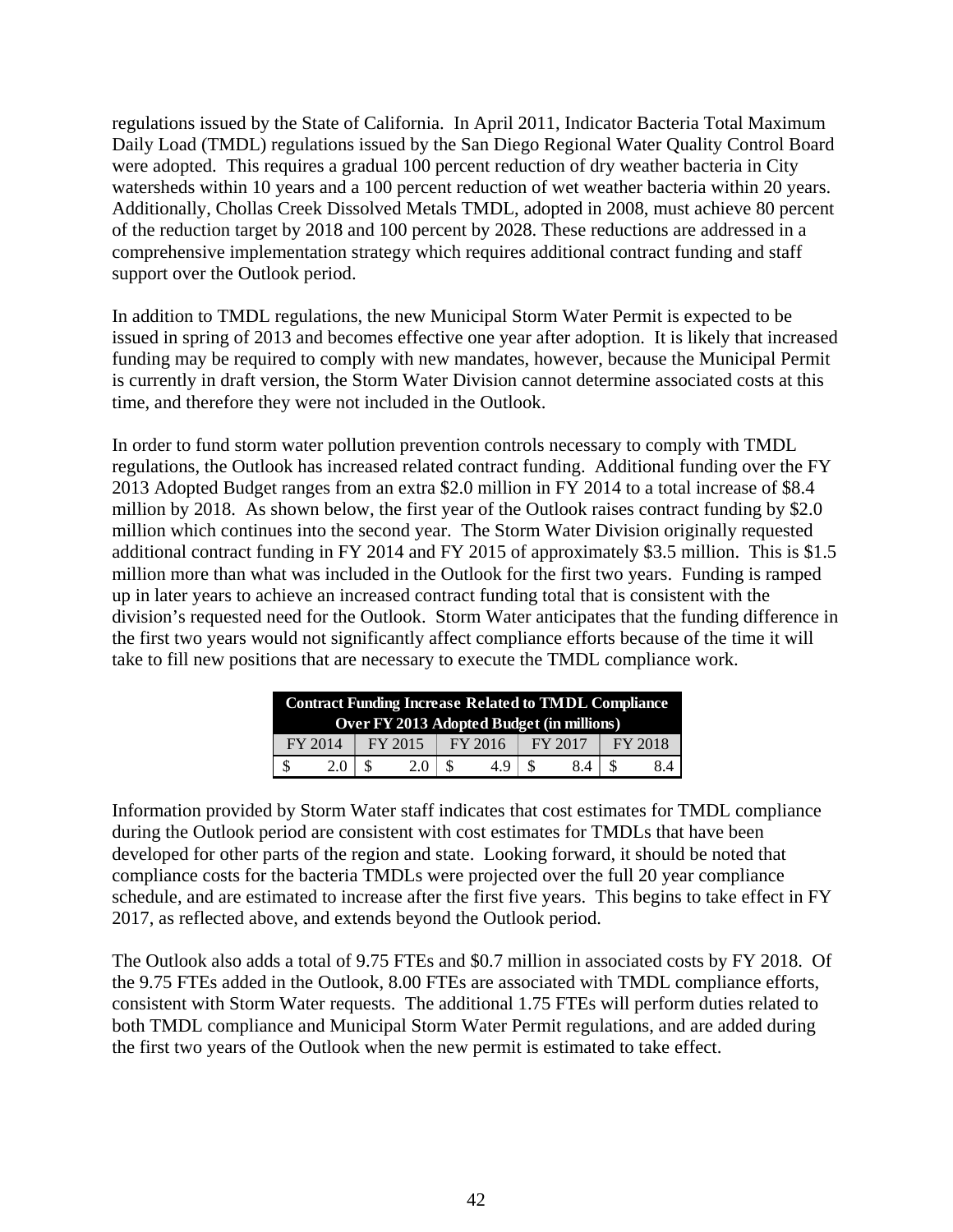| <b>FTE Increases Related to TMDL Compliance</b> |         |         |         |         |  |  |  |  |  |  |  |
|-------------------------------------------------|---------|---------|---------|---------|--|--|--|--|--|--|--|
| Over FY 2013 Adopted Budget                     |         |         |         |         |  |  |  |  |  |  |  |
| FY 2014                                         | FY 2015 | FY 2016 | FY 2017 | FY 2018 |  |  |  |  |  |  |  |
| 2.75                                            | 6.75    | 8.75    | 9.75    |         |  |  |  |  |  |  |  |

Five additional positions dedicated to Municipal Permit work and other related Storm Water activities were requested in FY 2014 and FY 2015, however they were not fully included. Some of these duties fall within the position class of the 1.75 FTEs that were added in these same years. The division believes the number of FTEs included will be sufficient in early years of the Outlook to staff Municipal Permit work and related activities. However, because Storm Water does not fully know the impact of all potential mandates in the next five years, they may make additional staffing requests during the Outlook period if warranted by new regulations.

## *Information Technology*

The Mayor's Outlook includes an estimated \$7.1 million in cumulative savings during the five years as a result of the transition of the City's IT services from the San Diego Data Processing Corporation to three firms (Atos, CGI, and Xerox). When the IT services Contracts were heard at Council on May 14, 2012 and June 25, 2012, staff was estimating total savings of \$13.1 million for five years and \$35.5 million over seven years. The Outlook estimates a cumulative total of \$14.8 million for all City departments with 48 percent, or \$7.1 million, in estimated savings related to the General Fund over five years. The IBA did ask IT Department management why they did not include a larger estimate for savings related to the IT services contracts and they stated that they were being conservative due to the fact that a significant portion of the savings would come in the later years of the contracts with the majority coming from the two option years which would need to be approved by the City Council. In addition, one of the option years falls outside the scope of the Outlook.

The Mayor's Outlook also includes \$2.7 million in one-time funding in FY 2014 for the purchase of an estimated 3,500 desk-top computers. As noted in the Outlook, the City is required to upgrade its computers as a result of switching from the Microsoft Windows XP operating system to Windows 7 due to the fact that Microsoft will end support of XP, including security patches, in 2014. Many of the City's computers are over five years old and will not run Windows 7 efficiently.

It should be noted that the \$2.7 million in one-time funding will be in addition to \$500,000 for computer replacements included in the Information Technology Department's FY 2013 Budget and continued through the Outlook. IT department staff has stated that once the City's computers have been upgraded they will then use the \$500,000 annually to update computers that break or are aging. Due to the City's financial situation, City computers have not been updated regularly thus requiring the substantial one-time investment in FY 2014.

The IBA did ask IT Department management why the replacement of the City's computers was not included in the IT service contracts. They stated that from their experience the City would have had to pay for the computers regardless of whether they were included as part of the contracts or not. In addition, IT Department management stated that the cost difference between vendors is very small due to the low margins for computers and they believe little, if any, costs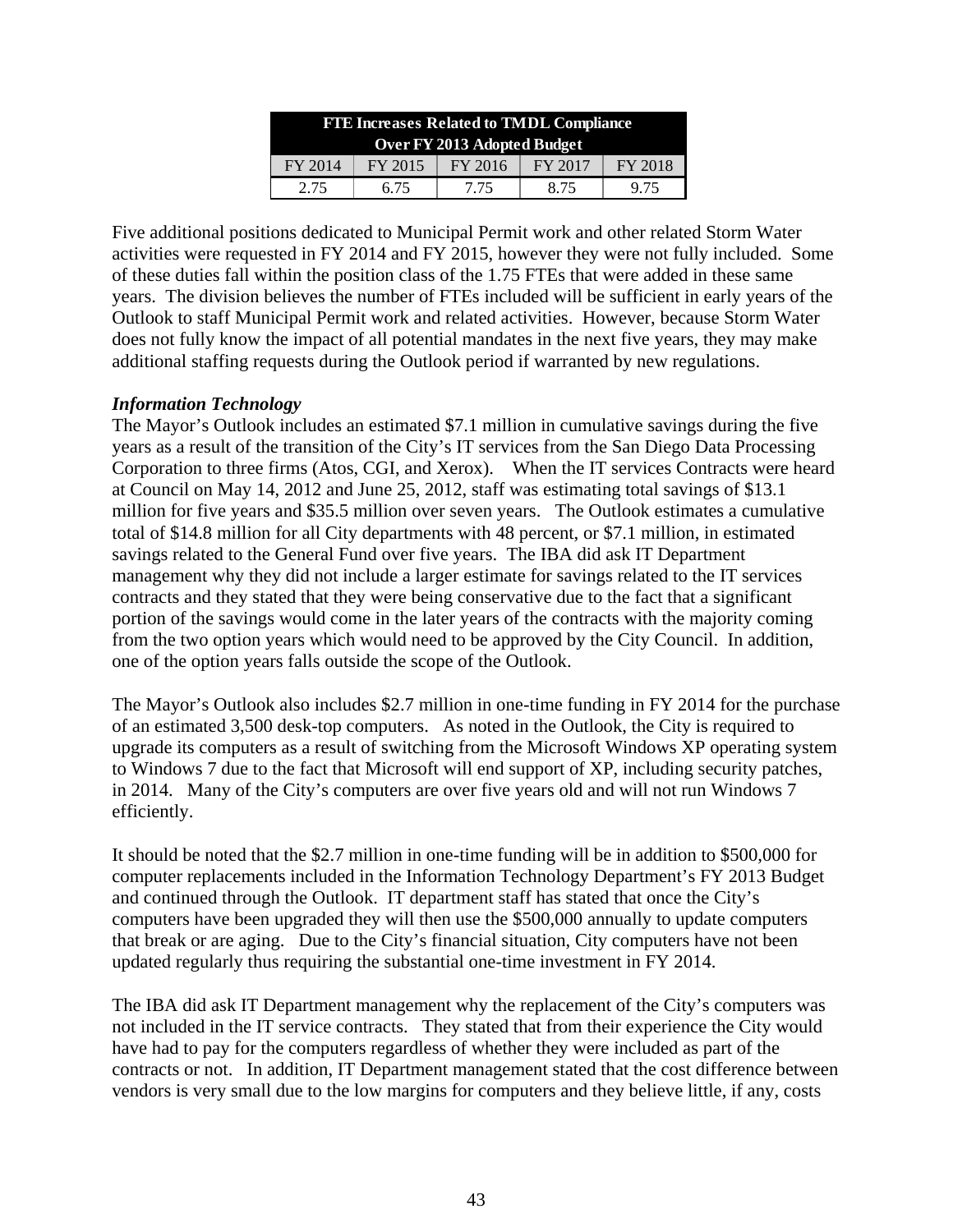savings would have resulted from including desktop computer hardware with the IT services contracts.

## *Fleet Department*

The Fleet Department impacts General Fund operations through assignment fees and usage rates charged to departments for the replacement and maintenance of vehicles, respectively. The Fleet Department's operations were recently put under the managed competition process, and the City employees' proposal was accepted as the winning bid, with implementation and savings occurring in FY 2013. General Fund savings from this process were realized through a reduction in usage rates, which is discussed in the managed competition section of this report.

The Outlook does not reflect potential savings from implementation of Fleet's GPS system since the extent of savings is currently unknown. Savings are expected to be realized as departments use GPS data to reduce vehicle costs by route planning, reducing idling, and potentially reducing the number of vehicles needed. In addition, working with the Mayor's Office, Fleet recently developed a new policy that establishes City vehicle utilization standards and requires an annual vehicle utilization review by Fleet Services in conjunction with each department. These improved management practices are expected to adjust each department's inventory to the appropriate number based on verified workload. In addition, efficiencies realized with GPS implementation may result in assignment fee savings over the life of the Outlook in addition to a reduction in usage rates based on reduced mileage and wear on vehicles. Future savings will be reflected in individual departments' budgets.

## **CONCLUSION**

For the first time in seven years, the Mayor's Five-Year Financial Outlook shows surpluses in each of the five years of the Outlook period beginning with a \$4.9 million surplus in FY 2014 and increasing to \$94.2 million in FY 2018. However, our review and analysis of the Mayor's Outlook shows that over the next several years the City will be facing a number of significant financial challenges as well as confronting critical funding needs in the Public Safety area that are not addressed in the Outlook. While the City's financial position has improved substantially over the past several years due to numerous reforms, it is far too early to celebrate. Our Outlook, which shows the potential for significant deficits as illustrated in the chart below, has been provided to inform the City Council and the public about the financial impacts of possible events should they occur. Given all of the competing funding needs and the uncertainty of the economy, it is important to remain fiscally cautious and committed to the "Structural Budget Deficit Principles" adopted by City Council in February of 2010.

| COMI ANBON OF MATON 8 OUTLOON TO IBA NEVISED OUTLOON SCENANIO                                   |    |                |  |                   |  |                |  |                |  |                |
|-------------------------------------------------------------------------------------------------|----|----------------|--|-------------------|--|----------------|--|----------------|--|----------------|
| \$ in millions                                                                                  |    | <b>FY 2014</b> |  | <b>FY 2015</b>    |  | <b>FY 2016</b> |  | <b>FY 2017</b> |  | <b>FY 2018</b> |
| <b>Mavor's Five-Year Outlook "Baseline"</b>                                                     | Ф  |                |  | $6.1 \, \text{S}$ |  |                |  |                |  | 94.2           |
| <b>Sub-Total Non-Discretionary Adjustments</b>                                                  | \$ | $(41.9)$ \$    |  | $(43.7)$ \$       |  | $(44.6)$ \$    |  | $(44.8)$ \$    |  | (44.6)         |
| <b>Sub-Total Discretionary Adjustments</b>                                                      | \$ | $(41.6)$ \$    |  | $(37.2)$ \$       |  | $(32.3)$ \$    |  | $(34.1)$ \$    |  | (38.1)         |
| <b>Sub-Total Revenue Sensitivity Analysis</b>                                                   |    | $(5.6)$ \$     |  | $(19.2)$ \$       |  | $(31.1)$ \$    |  | $(44.6)$ \$    |  | (54.6)         |
| Revised Outlook: "Baseline" + Non-Discretionary +<br><b>Discretionary + Revenue Sensitivity</b> | \$ | $(84.2)$ \$    |  | $(94.0)$ \$       |  | $(75.8)$ \$    |  | $(61.5)$ \$    |  | (43.1)         |

#### **COMPARISON OF MAYOR'S OUTLOOK TO IBA REVISED OUTLOOK SCENARIO**